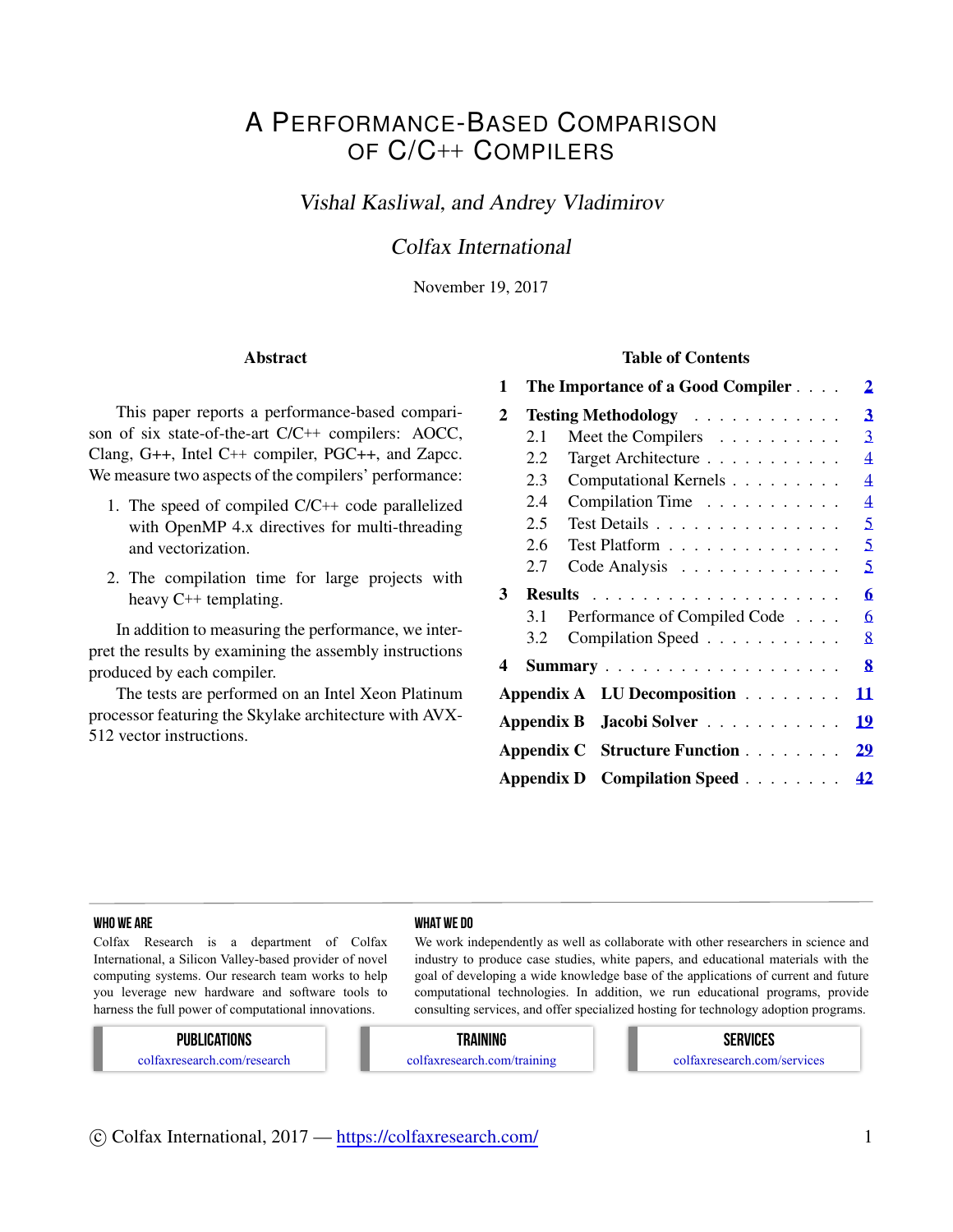# <span id="page-1-0"></span>1. THE IMPORTANCE OF A GOOD **COMPILER**

Modern x86-64 CPUs are highly complex CISC architecture machines. Modern vector extensions to the x86-64 architecture, such as AVX2 and AVX-512, have instructions developed to handle common computational kernels. For example, the fused multiply-add instruction is used to increase the performance and accuracy in dense linear algebra, collision detection instruction is suitable for the binning operation of binning in statistical calculations, and bit-masked instructions are designed for handling branches in vector calculations [\[3](#page-8-0)]. However, workloads with complex memory access patterns and non-standard kernels require considerable work from both the programmer and the compiler in order to achieve the highest performance.

At the same time, modern language standards work hard to abstract away the details of the underlying hardware and data structures and generate generic code that aligns more with logic and mathematics than instructions and memory locations. Newer language standards place greater emphasis on constructs that allow programmers the ability to express their intent. Modern standards of the C++ language are moving in the direction of greater expressivity and abstraction. The Python programming language is popular because of its readability and expressiveness, even at the cost of reduced runtime speed. Human-readable, expressive languages enable bug-free, maintainable code and are here to stay.

The consequence of increasing expressivity is an increased burden on the compiler to produce good assembly code from the complex high-level constructs written by the programmers. Compilers have to be smarter and work harder to wring the most performance out of code. Not all compilers are created equal and some are better than others at taking the same piece of code and producing efficient assembly.

In addition to producing fast executables, modern compilers must be fast themselves. Large software projects in  $C/C++$  can span hundreds to thousands of individual translation units, each of which can be hundreds of lines in length. C++ code can also make heavy use of techniques such as template programming that require multiple passes from the compiler to produce object files. The compile time for large C++ projects can run into hours. Developers use practices like precompiled header files to reduce the compilation time. Large projects usually feature teams of developers with multiple interdependent changes being committed simultaneously. Each commit may require upstream developers to recompile significant portions of the codebase. Faster compilers are crucial to achieving high productivity from large teams.

Finally, there's language extensions. Leveraging a modern computing system with multiple cores, vector processing capabilities, and accelerators goes beyond the natural capabilities of common programming languages. So frameworks specific to high-performance computing (HPC), such as OpenMP [\[4](#page-9-0)] and OpenACC [[5\]](#page-9-1), step in to fill this gap. These frameworks offer APIs with which programmers can express parallelism in the code. The compiler, along with the corresponding runtime libraries, must map this parallel code onto the processor architecture. Numerous HPC projects rely on the OpenMP and OpenACC standards, and the standards are being expanded by the developers and hardware manufacturers. Therefore, compilers must constantly play catch up with the evolving standards for language extensions.

What is a good compiler? A good compiler should let us focus on the process of writing programs rather than struggling with the inadequacies of the compiler. It should compile the most recent language standards without complaint. We should feel confident in its ability to produce welloptimized code from even the most abstract codebase. Lastly, it should compile source code as quickly as possible.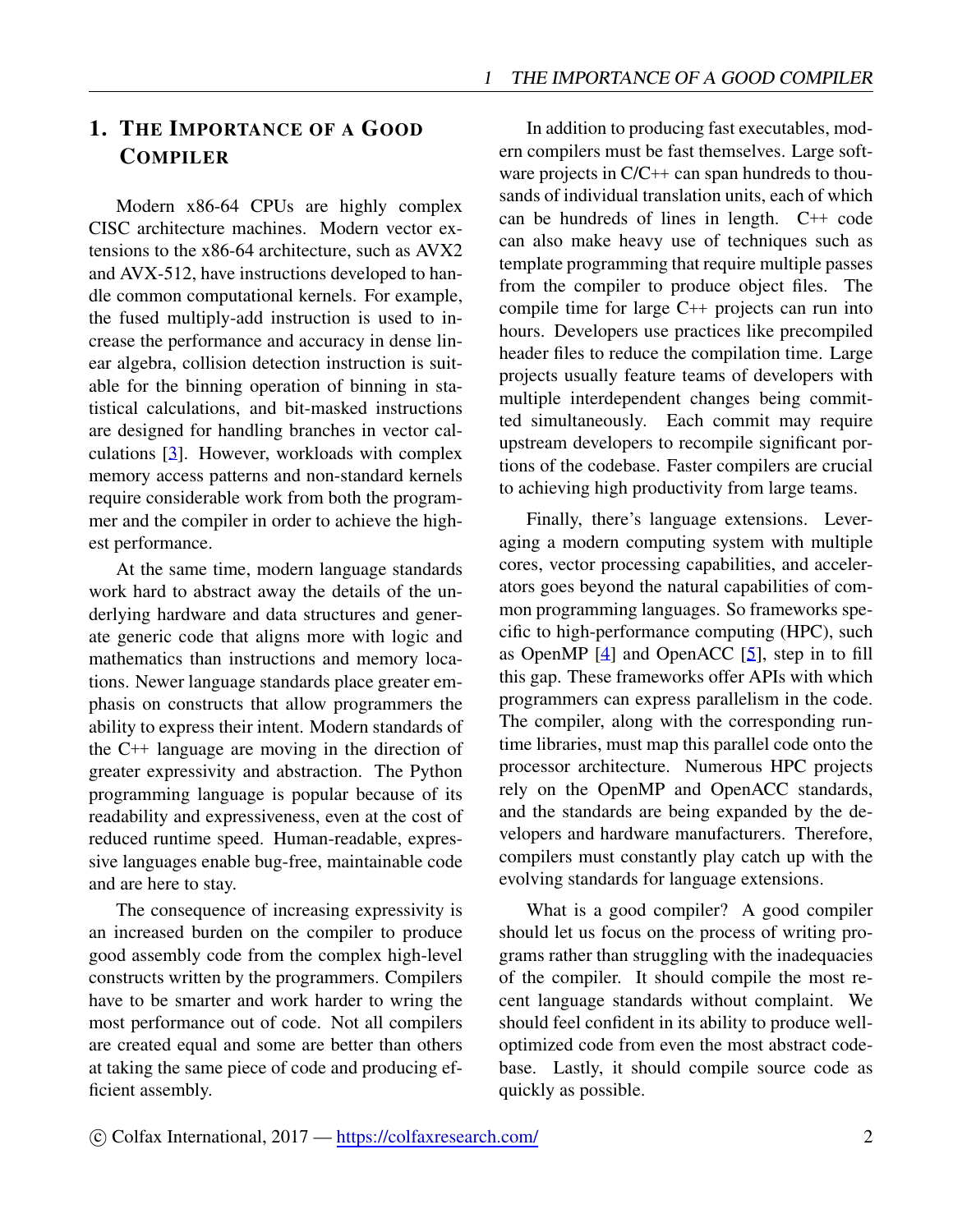### <span id="page-2-0"></span>2. TESTING METHODOLOGY

#### <span id="page-2-1"></span>2.1. MEET THE COMPILERS

We aim to test the most commonly available C/C++ compilers. To be considered as a candidate for our test, the compiler must

- 1. be listed on the Wikipedia list of C/C++ compilers [\[6](#page-9-2)],
- 2. compile for the x86-64 architecture,
- 3. be available for Linux platforms,
- 4. be under active development.

The following six compilers pass our criteria:

- 1. Intel<sup>®</sup> C++ Compiler 18.0.0 (Intel C++ compiler)
- 2. GNU Compiler Collection 7.2.0 (G++)
- 3. PGI<sup>®</sup> C<sup>++</sup> Compiler 17.4 (PGC<sup>++</sup>)
- 4. Clang 5.0.0 (Clang)
- 5. Zapcc Compiler 1.0.1 (Zapcc)
- 6. AMD Optimizing C/C++ Compiler 1.0 (AOCC)

The Intel C++ compiler compiler is made by the Intel Corporation and is highly tuned for Intel processors. Intel C++ compiler features support for the latest C++ and OpenMP standards, as well as support for the latest Intel architectures. Intel C++ compiler is available free of charge for student and open source developers. For OpenMP support, by default it links against the Intel libiomp5.so library.

The G++ compiler is an open-source compiler made by the Free Software Foundation Inc. G++ was originally written to be the compiler for the GNU operating system. It is capable of generating code for a large number of target architectures and is widely available on Unix-like platforms. For OpenMP support, we link against the GNU libgomp.so library.

The following three compilers are based on the LLVM infrastructure for code generation.

The Clang compiler is developed by the LLVM project. The project aims to produce a fully GNU Compiler Collection-compliant compiler suite that can replace the GNU Compiler Collection. We use LLVM 5.0.0, the most recent release of the LLVM infrastructure. For better performance, we instruct Clang to use the Polly loop optimizer [[7\]](#page-9-3) and the native lld linker [\[8](#page-9-4)]. We link against the LLVM provided OpenMP library libomp.so [[9\]](#page-9-5).

Zapcc made by Ceemple Software Ltd. is a replacement for Clang that aims to compile code much faster than Clang. Zapcc uses the LLVM 5.0.0 backend for optimization, code generation, and also for libraries such as libomp.so.

AOCC is an AMD-tweaked version of the Clang 4.0.0 compiler optimized for the AMD Family 17h processors ('Zen' core). AMD enhancements include improved vectorization, highlevel optimizer, whole program optimization, and code generation. The AMD compiler ships with its own versions of the LLVM libraries. For OpenMP support we link against the AMD provided libomp.so.

PGC++ is made by the Portland Group and features extensive support for the latest OpenACC 2.5 standard. PGC++ is available both as a free Community Edition (PGC++ 17.4) as well as a paid Professional Edition (PGC++ 17.9). At the time of writing, an LLVM-based beta edition with support for enables OpenMP 4.5 extensions is available for testing. The Portland Group is working to incorporate AVX-512 code generation abilities into PGC++. We show results obtained with the free Community Edition (PGC++ 17.4). PGC++ comes with its own set of libraries. For OpenMP support, we link against the PGI OpenMP library libpgmp.so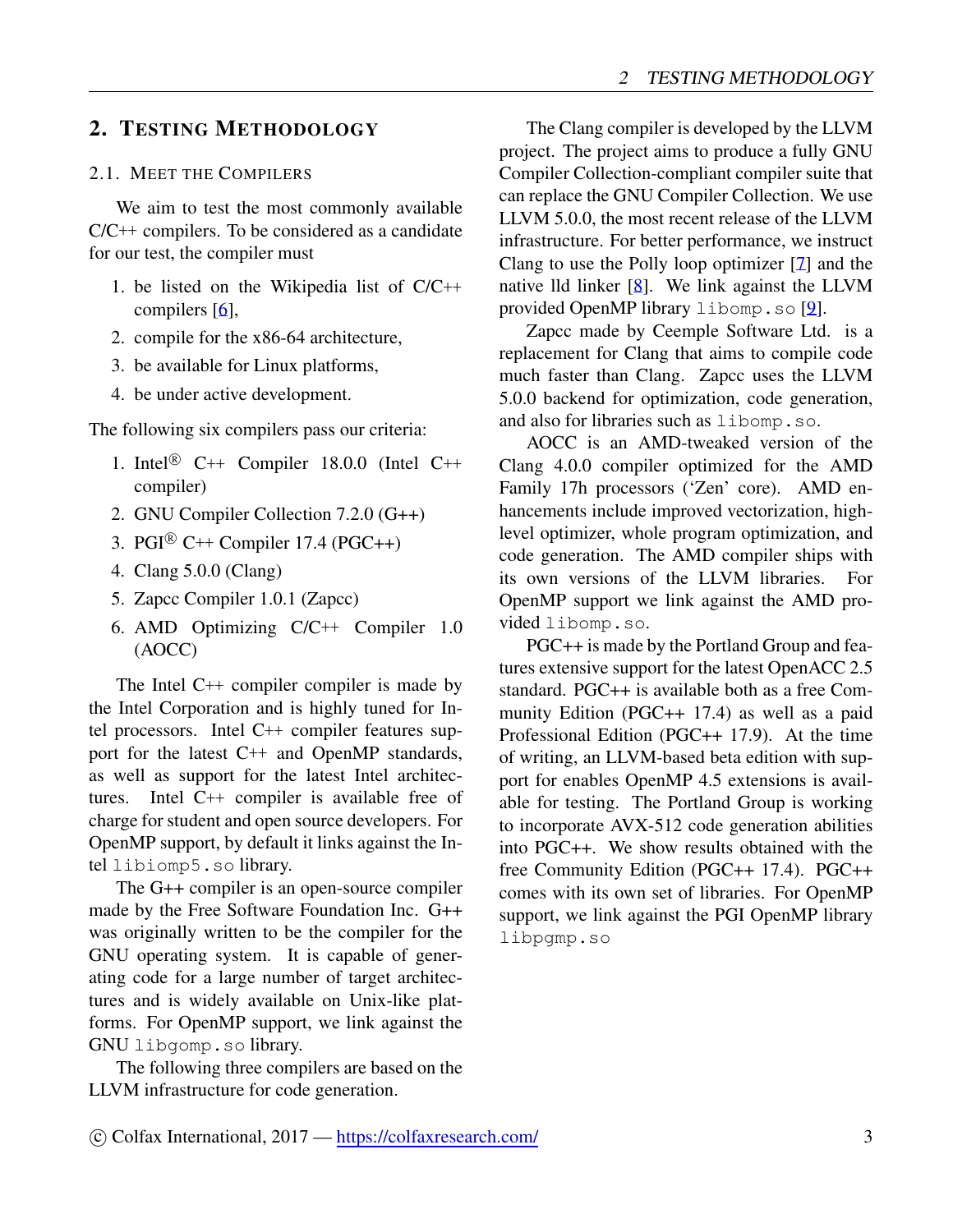#### <span id="page-3-0"></span>2.2. TARGET ARCHITECTURE

The Intel<sup>®</sup> Xeon<sup>®</sup> Scalable processor family released in 2017 is based on the Skylake (SKL) microarchitecture, which succeeds the Broadwell (BDW) microarchitecture. The SKL microarchitecture introduces AVX-512 instructions [\[3](#page-8-0)], which feature twice the vector width and number of available vector registers as compared to AVX2 instructions available in the BDW microarchitecture. Properly written algorithms are capable of yielding 2*×* the performance on a SKL machine as compared to a BDW machine with a similar clock speed and core count [[3\]](#page-8-0).

All the tested compilers issue AVX-512 instructions except PGC++. AVX-512 support is under development for PGC++. Due to the lack of AVX-512 support, PGC++ performs substantially worse in some of the benchmarks than the other compilers.

#### <span id="page-3-1"></span>2.3. COMPUTATIONAL KERNELS

To test the performance of compiled HPC code, we offer to the compilers three computational microkernels:

- 1. A straightforward implementation of the pivotless LU decomposition with simple data structures and memory access pattern, and without any hand-tuning. Although this kernel can be optimized to the point at which it is compute bound, we test the un-optimized version of the kernel in order to determine how each compiler handles "naive" source code with complex vectorization and threading patterns hidden within.
- 2. A highly abstracted object-oriented implementation of a Jacobi solver for the Poisson problem on a square domain. This kernel tests how well the compilers can perform complex, cross-procedural code analysis to detect common parallel patterns (in this case, a 5-point stencil). This is a

bandwidth-bound kernel, meaning that its performance is limited by the RAM bandwidth rather than by the floating-point arithmetic capabilities of the cores.

3. A heavily-tuned implementation of structure function computation. We fully optimize this kernel to the point where it is computebound, i.e., limited by the arithmetic performance capabilities of the CPU. The purpose of this test is to see how efficient the resulting binary is when the source code is acutely aware of the underlying architecture.

We use OpenMP compiler extensions for vectorizing and parallelizing our computational kernels. OpenMP 3.1 extensions are supported by all 6 compilers. OpenMP 4.x introduces constructs for SIMD programming, including reduction and alignment clauses. OpenMP 4.x is supported by all the compilers with varying degrees of compliance with the exception of PGC++. Full OpenMP 4.5 support is forthcoming in a future LLVM-based version of PGC++. To level the playing field in anticipation of OpenMP 4.5 support by PGC++, we use the PGI-specific directive #pragma loop ivdep to inform PGC++ that loop iterations are independent for the following loop and can be safely executed simultaneously. This allows PGC++ to issue vector instructions for the following loop and has the same effect as the OpenMP 4.x directive #pragma omp simd for the other compilers.

#### <span id="page-3-2"></span>2.4. COMPILATION TIME

Our compile problem consists of compiling the TMV linear algebra library written by Dr. Mike Jarvis of the University of Pennsylvania [\[10](#page-9-6)]. TMV stands for 'templated matrix vector'. As the name suggests, this library contains templated linear algebra routines for use with various special matrix types. This makes TMV representative of scenarios where compilation speed is a significant factor in developer productivity.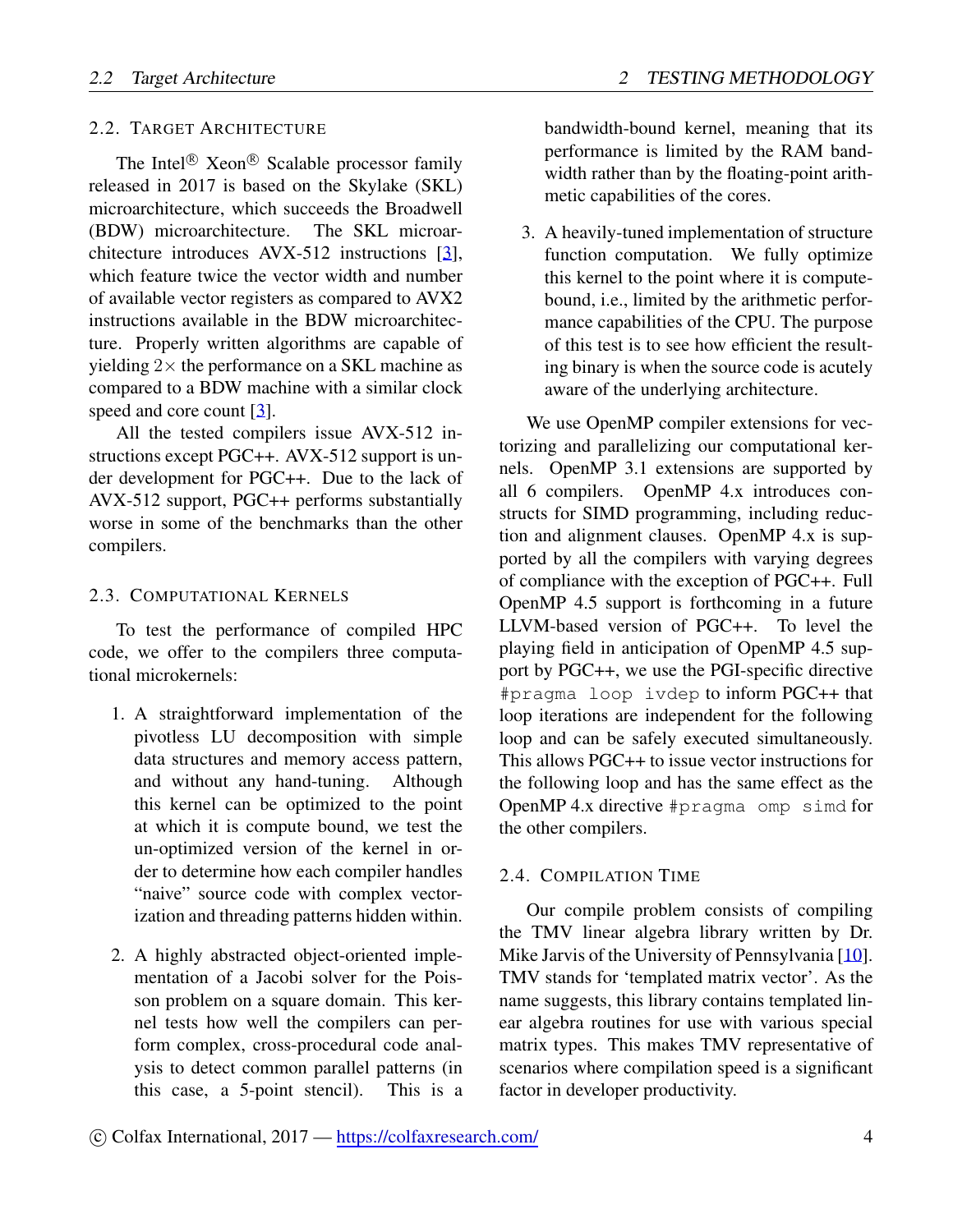#### <span id="page-4-0"></span>2.5. TEST DETAILS

We provide the code used in this comparison in a GitHub repository [[2\]](#page-8-1). Each computational kernel is implemented in C++. The performance-critical function is located in the file 'critical.cpp'. The main function manages memory and calls the critical function to execute the computational kernel. We solve each problem NUM PROBLEMS number of times to obtain the performance figure for a single 'trial'. Each trial is repeated NUM TRIALS number of times and the results of the first 3 trials discarded. The remaining trials are averaged to get the final performance figure for the run. Finally, we run each test NUM RUNS number of times and select the most favorable result. This process ensures that we get consistent, reproducible results.

For multi-threaded performance, we empirically determine the optimal number of threads for each combination of the compiler, kernel, and problem size. I.e., we do not assume that the same thread count is optimal for code generated by all the compilers.

#### <span id="page-4-1"></span>2.6. TEST PLATFORM

Our test platform is a 2-socket Intel<sup>®</sup>Xeon Platinum 8168 machine (Skylake microarchitecture) with 48 physical cores at 2.7 GHz and 192 GB of RAM.

The theoretical peak performance of a system can be computed using

$$
P = f \times n_{\text{cores}} \times v \times i_{\text{cyc}} \times F_{\text{instruc}}, \qquad (1)
$$

where *P* is the performance in GFLOP/s, *f* is the clock frequency in GHz,  $n_{\text{cores}}$  is the number of available cores,  $v$  is the vector width,  $i_{\text{cyc}}$  is the number of instructions that can be executed per clock cycle, and *F*instruc is the number of floating point operations performed per instruction.

As per the Intel<sup>®</sup> Xeon<sup>®</sup> Scalable family specifications [\[11](#page-9-7)], the maximum clock frequency of Platinum 8168 CPU is 2*.*5 GHz when executing

AVX-512 instructions on 24 cores per socket. For double precision FMA,  $v = 8$  and  $F_{\text{instruc}} = 2$ . Each Platinum 8168 CPU socket has 24 cores for a total of 48 cores on a 2-socket system. Each core has two FMA units, making  $i_{\text{cyc}} = 2$ . Therefore, the theoretical peak performance of our system for purely FMA double precision computations is

$$
P_{\times 48}^{\text{FMA}} = 2.5 \times 48 \times 8 \times 2 \times 2 = 3840 \text{ GFLOP/s}.
$$

Non-FMA computational instructions such as vaddpd, vmulpd, and vsubpd also execute on the Skylake FMA units. However, each instruction only performs a single computation making  $F_{\text{instruc}} = 1$ . Therefore, the theoretical peak performance of our system for purely non-FMA double precision computations is

$$
P_{\times 48} = 2.5 \times 48 \times 8 \times 2 \times 1 = 1920
$$
 GFLOP/s.

When executing AVX-512 instructions with a single core, the maximum clock frequency of the Platinum 8168 CPU is 3*.*5 GHz. The corresponding theoretical peak performance is  $P_{\times 1}^{\text{FMA}} = 112 \text{ GFLOP/s}$  for purely FMA double precision computations and  $P_{\times 1} = 56$  GFLOP/s for purely non-FMA double precision computations.

#### <span id="page-4-2"></span>2.7. CODE ANALYSIS

We find that the best way to determine the reasons for performance differences between codes produced by the different compilers is by looking at the assembly instructions generated by each compiler. We generate assembly from the compiled object file for each compiler using objdump. Our command line for generating the assembly is

objdump -d -S -l -M intel critical.o &> critical.asm

This combination of flags outputs assembly using the Intel syntax  $[12]$  $[12]$ . We edit the output assembly to remove extraneous information and compiler comments.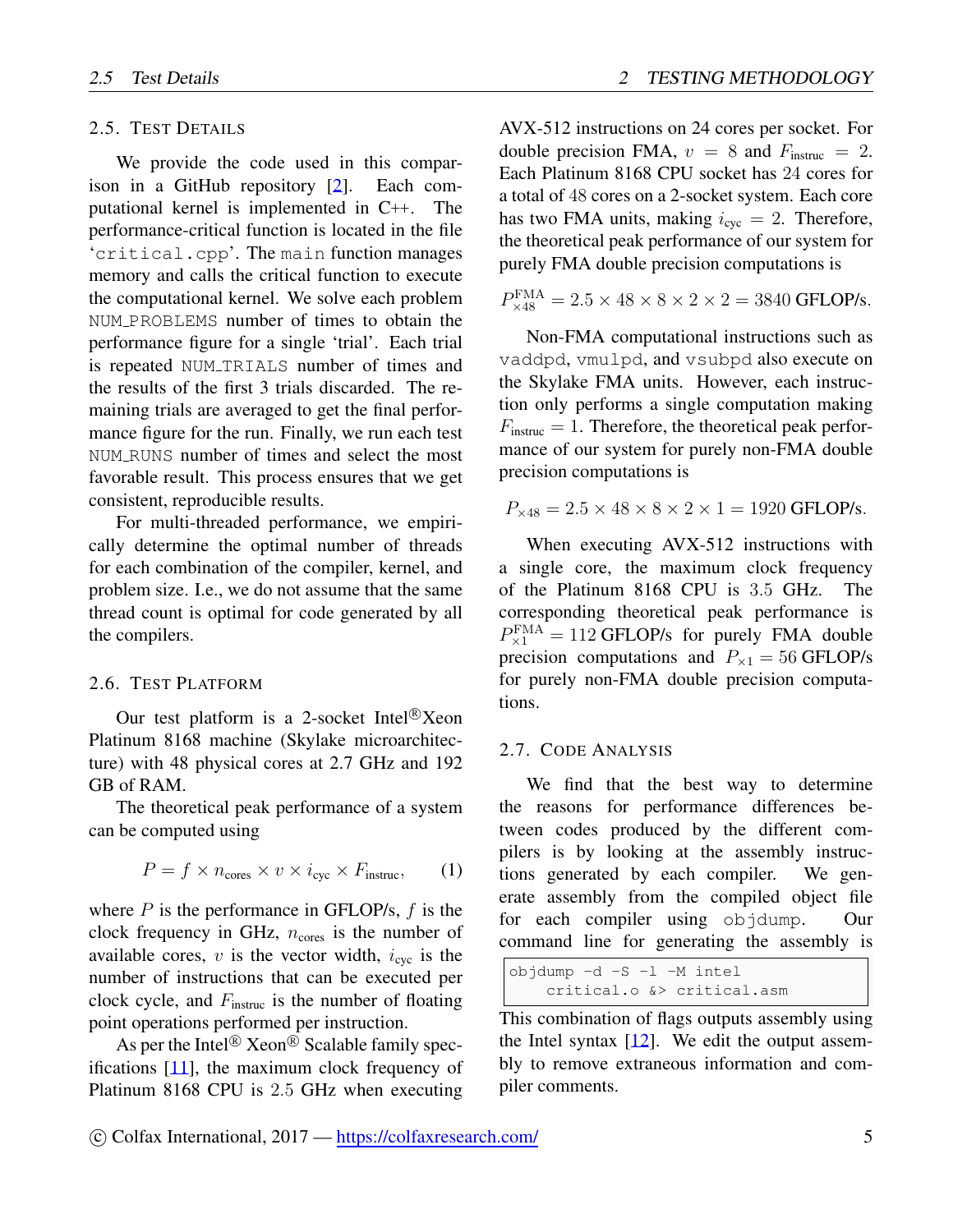# <span id="page-5-0"></span>3. RESULTS

# <span id="page-5-1"></span>3.1. PERFORMANCE OF COMPILED CODE

In this section, we present and comment on the timing results. For an explanation of these values, please refer to the Appendices. There, we conduct a detailed analysis of the behavior of each computational kernel when compiled by the different compilers as well as a general overview of the kernels themselves. Compilation arguments and relevant snippets of code and assembly can also be found in the Appendices.

Table [1](#page-5-2) summarizes our findings.

<span id="page-5-2"></span>

| Compiler    | LU     | LU     | Threads | Jacobi | Jacobi | Threads | <b>SF</b> | <b>SF</b> | Threads ' | <b>TMV</b> |
|-------------|--------|--------|---------|--------|--------|---------|-----------|-----------|-----------|------------|
|             | Serial | Parall |         | Serial | Parall |         | Serial    | Parall    |           | Compile    |
| $PGC++$     | 11.0   | 103    | 24      | 4.28   | 30.7   | 13      | 12.8      | n/a       | n/a       | 2750       |
| Clang       | 8.22   | 75.3   | 15      | 4.39   | 42.3   | 20      | 23.3      | 837       | 96        | 902        |
| <b>AOCC</b> | 9.57   | 96.4   | 15      | 4.72   | 58.2   | 44      | 57.2      | 1990      | 96        | 1230       |
| Zapcc       | 8.21   | 74.7   | 15      | 4.40   | 41.4   | 21      | 23.4      | 841       | 96        | 510        |
| $G++$       | 14.3   | 90.9   | 12      | 12.8   | 74.4   | 9       | 36.4      | 1380      | 96        | 848        |
| Intel $C++$ | 14.6   | 118    | 15      | 15.0   | 103    | 14      | 57.4      | 2050      | 48        | 1420       |

Table 1: Results of compiler comparison. Values in columns LUDecomp, JacobiSolve and SFComp are in GFLOP/s (more is better), and in column TMV the value is in seconds (less is better)

Figure [1](#page-5-3) plots the relative performance of the computational kernels when compiled by the different compilers and run with a single thread. The performance values are normalizes so that the performance of G++ is equal to 1.0. The normalization constant is different for different kernels.

<span id="page-5-3"></span>

Figure 1: Relative performance of each kernel as compiled by the different compilers. (single-threaded, higher is better).

Noticably, the LLVM 5.0.0 based Clang and Zapcc provide almost identical performance across

the board. This is to be expected because the two compilers are very similar with the only difference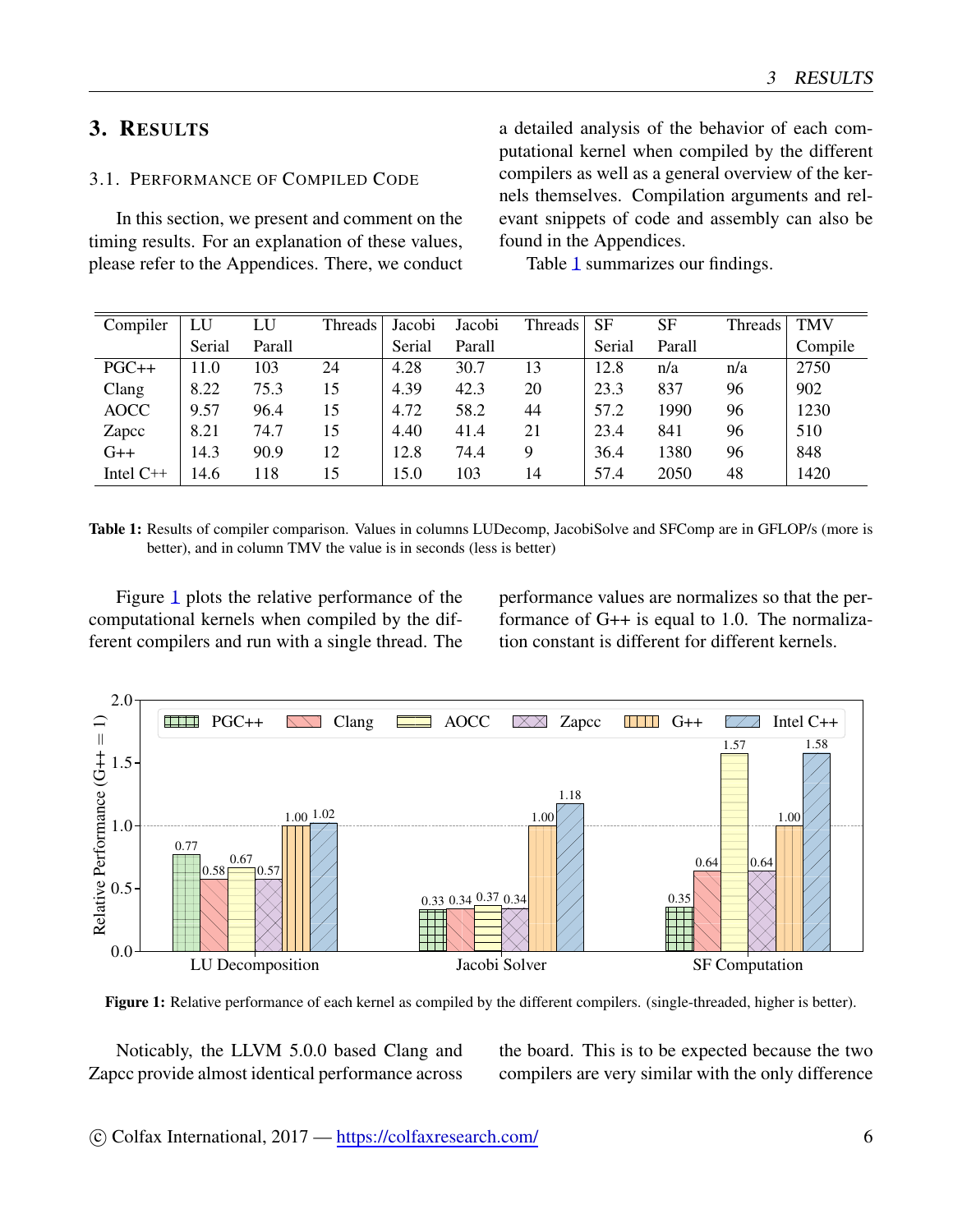being that Zapcc has been tweaked to improve the compile speed of Clang.

The PGI compiler provides higher performance than LLVM-based compilers in the first text, where the code has vectorization patterns, but is not optimized. While both G++ and Intel C++ compiler provide even higher performance, the behavior should be seen in light of the fact that PGC++ is incapable of issuing AVX-512 for the time being and is therefore using only half the vector width of the other compilers in this test.

The GNU and Intel compilers stand out in the second, bandwidth-bound test, where the data parallelism of a stencil operator is obscured by the abstraction techniques of the C++ language. These two are the only compilers that manage to successfully vectorize the computational kernel used in this test. The other compilers issue scalar instructions and therefore provide low performance.

The AMD and Intel compilers stand out in the third, compute-bound test, where the code is highly tuned for the SKL architecture. Both compilers manage to minimize reading and writing to memory. The other compilers use larger numbers of memory reads and writes, leading to lower performance. The PGI compiler, due to its current limitations, is issuing AVX2 instructions with half the vector width of the AVX-512 instructions issued by the other compilers.

Figure [2](#page-6-0) shows the performance results with multi-threading. The plotted quantity is a relative performance measured with the optimal thread count for each compiler and kernel. Again, performance normalization is chosen so that the performance of G++ is equal to 1, and the normalization constant is specific to each kernel.

<span id="page-6-0"></span>

Figure 2: Relative performance of each kernel as compiled by the different compilers. (multi-threaded, higher is better).

The relative performance of the compilers does not change much when running the structure function workloads with multiple threads. However, in the case of the Jacobi solver and LU decomposition kernels, the AMD compiler shows larger improvements relative to the other compilers. We believe that this is due to the AMD optimized OpenMP implementation used by AOCC.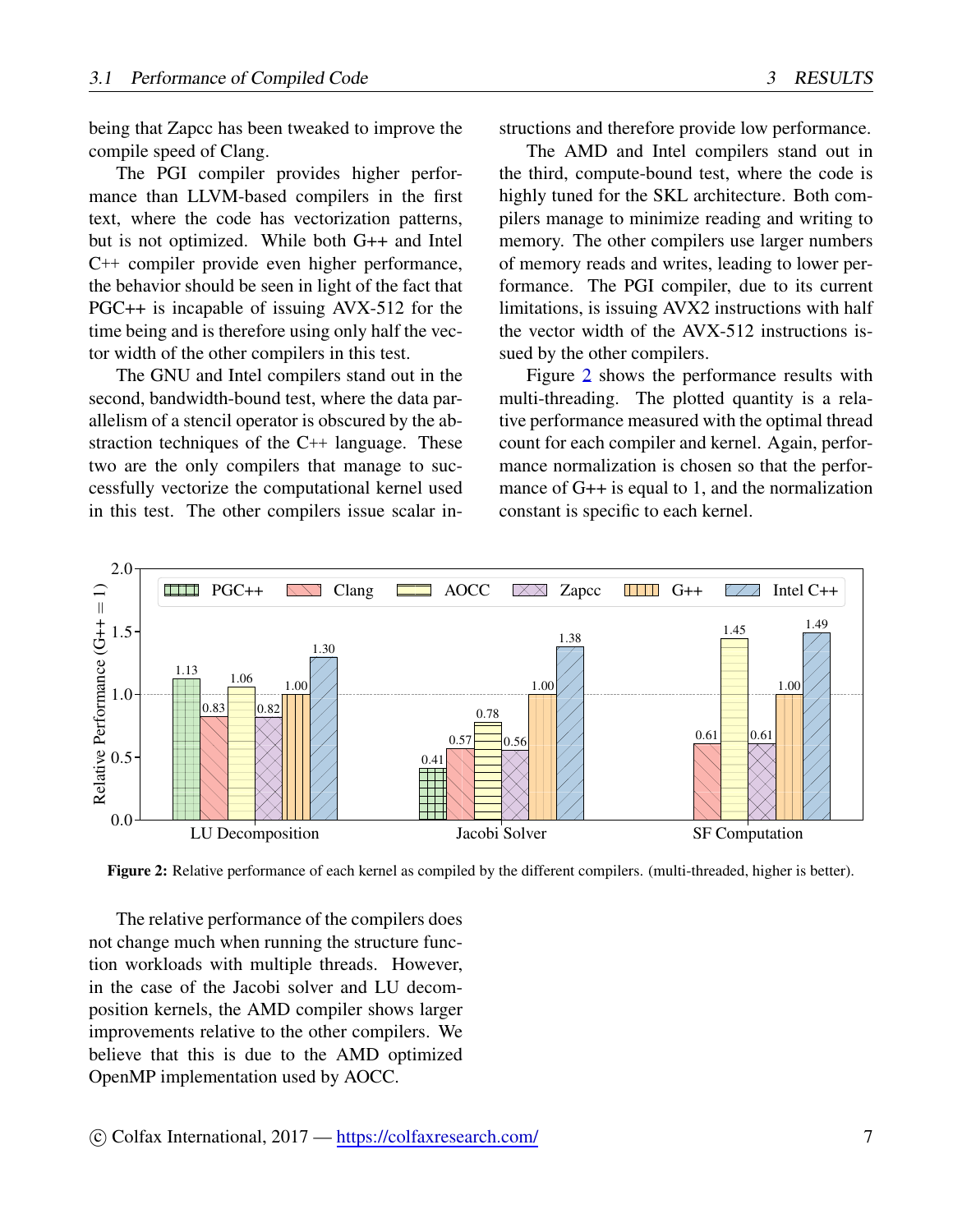#### <span id="page-7-0"></span>3.2. COMPILATION SPEED

Figure [3](#page-7-2) shows the relative compilation time of the TMV library when compiled by the different compilers. The plotted values are the reciprocals of the compilation time, normalized so that G++ performance is equal to 1.

<span id="page-7-2"></span>

Figure 3: Compilation speed measured by compiling the TMV library. (multi-threaded, higher is better).

The Zapcc compiler is the fastest compiler in this test, handily beating the nearest competitor by a factor of more than 1*.*6*×*. The PGI compiler is the slowest compiler in the test. According to the Portland Group website, they are working on an LLVM-based update to the PGI compiler, which may with the compile time.

# <span id="page-7-1"></span>4. SUMMARY

Different compilers produce executables with differing levels of performance even when given the same OpenMP standard-based source code to compile. The compile speed can also vary from compiler to compiler. We see a difference of

1. 1*.*8*×* in performance between the best (Intel<sup>®</sup> compiler) and worst compiler (Zapcc compiler) on our LU decomposition kernel (non-optimized, complex vectorization pattern).

- 2. 3*.*5*×* in performance between the best (Intel<sup>®</sup> compiler) and worst compiler (PGI compiler) on our Jacobi solver kernel (bandwidth-limited stencil obscured by abstraction techniques).
- 3. 2*.*5*×* in performance between the best (Intel<sup>®</sup> compiler) and worst compiler (LLVM clang compiler) on our Structure Function kernel (highly-tuned code for SKL).
- 4. 5*.*4*×* in compile time between the best (Zapcc compiler) and worst compiler (PGI compiler) on our TMV compilation test (large templated library).

In the case of the computational kernels, the performance difference can be attributed to how each compiler implements the same sequence of arithmetic instructions. Different implementations require differing numbers of registers, memory operations, etc. that make some implementations faster and others slower. We discuss these details in the Appendices.

Modern CPUs are highly pipelined, superscalar machines that execute instructions out-oforder, use speculative execution, prefetching, and other performance-enhancing techniques. This makes it difficult to predict exactly how well a sequence of instructions will execute on any given microarchitecture. Hardware engineers use highly sophisticated simulations to overcome these problems when designing new CPUs [\[13](#page-9-9)]. Compilers have to use heuristics to decide how to target specific CPU microarchitectures and thus have to be tuned to produce good code. Furthermore, the tuning is workload-specific, i.e., a generally subpar compiler may produce the best code for certain workloads, even though it generally produces poorer code on average.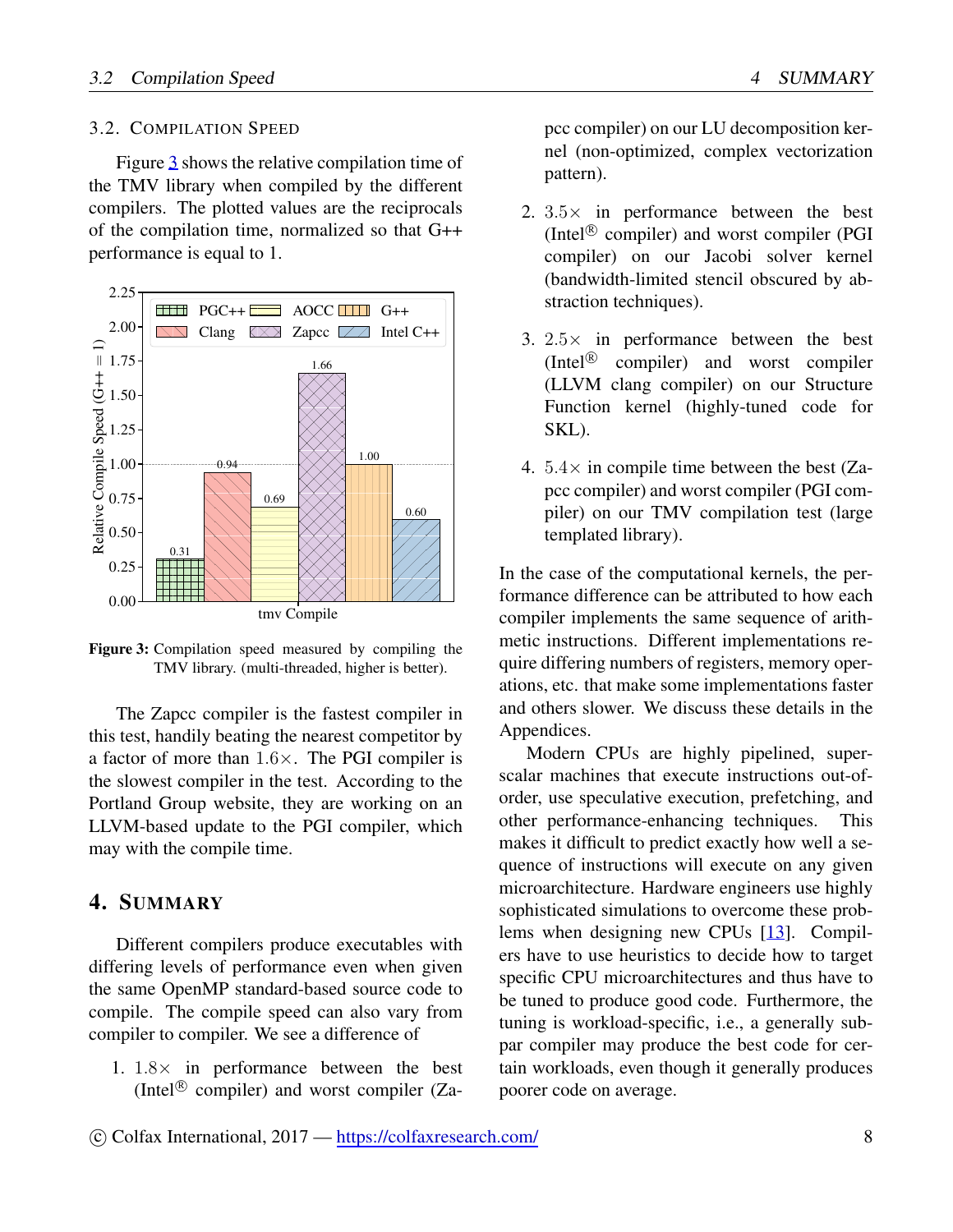The tests in this work and our own experience suggest that the Intel<sup>®</sup> compiler generally produces good code for a wide range of problems. Our computational kernels suggest that the Intel C++ compiler is generally able to provide the best performance because it has a better picture of the target machine architecture, i.e., it knows how to exploit all available registers, minimize memory operations, etc. Intel C++ compiler also has good support for the newer C++ and OpenMP standards [[14\]](#page-9-10). In our tests, Intel C++ compiler compiles complex code approximately 40% slower than  $G++$ . The Intel<sup>®</sup> compiler has detailed documentation, code samples, and is able to output helpful optimization reports (see, e.g., [[3\]](#page-8-0)) that can be used to determine how to further improve application performance. Lastly, the Intel<sup>®</sup> compiler is a part of a suite of libraries and tools, such as Intel<sup>®</sup> MKL, Intel<sup>®</sup> Advisor, Intel<sup>®</sup> VTune Performance Analyzer, etc., which are very helpful for high-performance application development.

The GNU compiler also does very well in our tests. G++ produces the second fastest code in three out of six cases and is amongst the fastest compilers in terms of compile time. From a standards compliance standpoint, G++ has almost complete support for the new C++17 standard [\[14](#page-9-10)]. GNU documentation is generally good, although it can be somewhat difficult to find details about obscure features. GNU optimization reports are exceedingly verbose making it very tedious to determine simple issues, such as if a given loop vectorized. Lastly, G++ has the added advantage of being open-source and freely available.

The LLVM-based Clang and Zapcc compilers produce executables with average performance but feature amongst the fastest compilers in the suite. The Zapcc is the fastest compiler in our compile test. LLVM and Clang have relatively good documentation, although it can be somewhat unclear as to which version of the product the documentation refers to. The Zapcc compiler relies entirely on the standard LLVM documentation. As LLVM

matures, we expect the performance from all the LLVM-based compilers to keep increasing.

AMD's AOCC compiler manages to tie with the Intel<sup>®</sup> compiler in the compute-bound test and puts in a good showing in the Jacobi solver test. This is impressive given that AOCC is relatively new and targets an entirely different microarchitecture. At the moment, this compiler does not have much documentation, instead relying on LLVM documentation. We hope that AMD continues to improve AOCC and add high performance libraries for scientific computing as AOCC matures.

While all the LLVM-based compilers generate optimization reports, the reports do not contain enough helpful information about why the compiler chose to make certain decisions. This makes it unduly difficult to determine the best course of action to take to improve performance.

The PGI compiler's strongest suit is its support for latest OpenACC 2.5 standard, which primarily applies to GPGPU programming. At the same time, PGC++ is capable of generating good x86 code as seen in the LU decomposition test. It lags behind its peers when it comes to support for new ISA extensions (AVX-512) and the latest OpenMP standards. Support for these features is in the works. The PGI compiler has good documentation and emits helpful and clear optimization reports. Like the Intel<sup>®</sup> compiler, PGC++ comes with a suite of performance monitoring and optimization tools that add value for the developer.

#### **REFERENCES**

- [1] Vishal Kasliwal and Andrey Vladimirov. A Performance-Based Comparison of C/C++ Compilers, 2017 *(landing page for this paper)*. [http://colfaxresearch.com/compiler-comparison.](http://colfaxresearch.com/compiler-comparison)
- <span id="page-8-1"></span>[2] Colfax Compiler Comparison – benchmark code. [https://github.com/ColfaxResearch/](https://github.com/ColfaxResearch/CompilerComparisonCode) [CompilerComparisonCode.](https://github.com/ColfaxResearch/CompilerComparisonCode)
- <span id="page-8-0"></span>[3] Alaa Eltablawy and Andrey Vladimirov. Capabilities of Intel<sup>®</sup> AVX-512 in Intel<sup>®</sup> Xeon<sup>®</sup> Scalable Proces-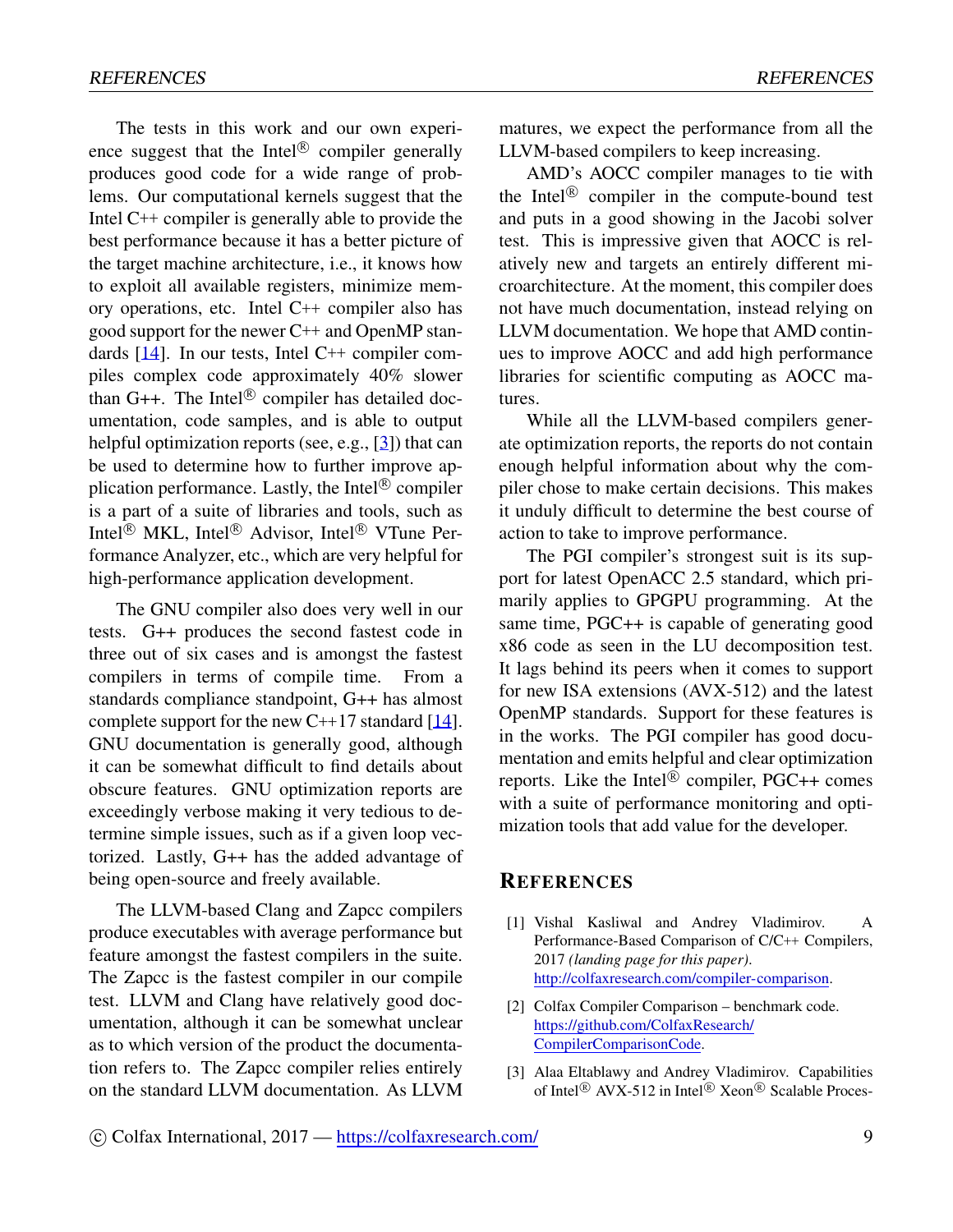sors (Skylake), 2017. <http://colfaxresearch.com/skl-avx512>.

- <span id="page-9-0"></span>[4] OpenMP Specifications. [http://openmp.org/.](http://openmp.org/)
- <span id="page-9-1"></span>[5] OpenACC Specifications. <http://openacc.org/>.
- <span id="page-9-2"></span>[6] Wikipedia, the free encyclopedia. List of compilers. [https://en.wikipedia.org/wiki/List](https://en.wikipedia.org/wiki/List_of_compilers#C.2B.2B_compilers)\_of\_compilers#C.2B. 2B [compilers](https://en.wikipedia.org/wiki/List_of_compilers#C.2B.2B_compilers).
- <span id="page-9-3"></span>[7] llvm.org. Polly: LLVM Framework for High-Level Loop and Data-Locality Optimizations. <https://polly.llvm.org/>.
- <span id="page-9-4"></span>[8] llvm.org. LLD - The LLVM Linker. [https://lld.llvm.org/.](https://lld.llvm.org/)
- <span id="page-9-5"></span>[9] llvm.org. libomp - The LLVM OpenMP Library. <https://openmp.llvm.org/>.
- <span id="page-9-6"></span>[10] Mike Jarvis. tmv - A fast, intuitive linear algebra library for C++. <https://github.com/rmjarvis/tmv>.
- <span id="page-9-7"></span>[11] Intel<sup>®</sup> Xeon<sup>®</sup> Scalable Processors Product Specifications, 2017. [https://ark.intel.com/products/series/125191/Intel-](https://ark.intel.com/products/series/125191/Intel-Xeon-Scalable-Processors)[Xeon-Scalable-Processors](https://ark.intel.com/products/series/125191/Intel-Xeon-Scalable-Processors).
- <span id="page-9-8"></span>[12] Syddansk Universitet. Intel and AT&T Syntax. [http://www.imada.sdu.dk/Courses/DM18/Litteratur/](http://www.imada.sdu.dk/Courses/DM18/Litteratur/IntelnATT.htm) [IntelnATT.htm](http://www.imada.sdu.dk/Courses/DM18/Litteratur/IntelnATT.htm).
- <span id="page-9-9"></span>[13] John Paul Shen and Mikko H. Lipasti. Modern Processor Design: Fundamentals of Superscalar Processors. Waveland Press, Inc., 1st edition, July 2013.
- <span id="page-9-10"></span>[14] www.cppreference.com. C++ compiler support. [http://en.cppreference.com/w/cpp/compiler](http://en.cppreference.com/w/cpp/compiler_support)\_support.
- <span id="page-9-11"></span>[15] William H. Press, Saul A. Teukolsky, William T. Vetterling, and Brian P. Flannery. Numerical Recipes 3rd Edition: The Art of Scientific Computing. Cambridge University Press, 3rd edition, September 2007.
- <span id="page-9-12"></span>[16] Gilbert Strang. Computational Science and Engineering. Wellesley-Cambridge Press, 1st edition, November 2007.
- <span id="page-9-13"></span>[17] Yousef Saad. Iterative Methods for Sparse Linear Systems. Society for Industrial and Applied Mathematics, 2nd edition, April 2003.
- <span id="page-9-14"></span>[18] Andrey Vladimirov. Fine-Tuning Vectorization and Memory Traffic on Intel Xeon Phi Coprocessors: LU Decomposition of Small Matrices. <https://colfaxresearch.com/?p=12>.
- <span id="page-9-15"></span>[19] Intel 64 and IA-32 Architectures Optimization Reference Manual. [https://www.intel.com/content/www/us/en/](https://www.intel.com/content/www/us/en/architecture-and-technology/64-ia-32-architectures-optimization-manual.html) [architecture-and-technology/64-ia-32-architectures](https://www.intel.com/content/www/us/en/architecture-and-technology/64-ia-32-architectures-optimization-manual.html)[optimization-manual.html](https://www.intel.com/content/www/us/en/architecture-and-technology/64-ia-32-architectures-optimization-manual.html).
- <span id="page-9-16"></span>[20] Peter J. Brockwell and Richard A. Davis. Introduction to Time Series and Forecasting. Springer, 3rd edition, August 2016.
- <span id="page-9-17"></span>[21] V. P. Kasliwal M. S. Vogeley and G. T. Richards. Are the variability properties of the Kepler AGN light curves consistent with a damped random walk? Monthly Notices of the Ryal Astronomical Society, 451:4328–4345, 2015. [https://academic.oup.com/mnras/article-abstract/451/](https://academic.oup.com/mnras/article-abstract/451/4/4328/1116552/Are-the-variability-properties-of-the-Kepler-AGN?redirectedFrom=fulltext) [4/4328/1116552/Are-the-variability-properties-of](https://academic.oup.com/mnras/article-abstract/451/4/4328/1116552/Are-the-variability-properties-of-the-Kepler-AGN?redirectedFrom=fulltext)[the-Kepler-AGN?redirectedFrom=fulltext.](https://academic.oup.com/mnras/article-abstract/451/4/4328/1116552/Are-the-variability-properties-of-the-Kepler-AGN?redirectedFrom=fulltext)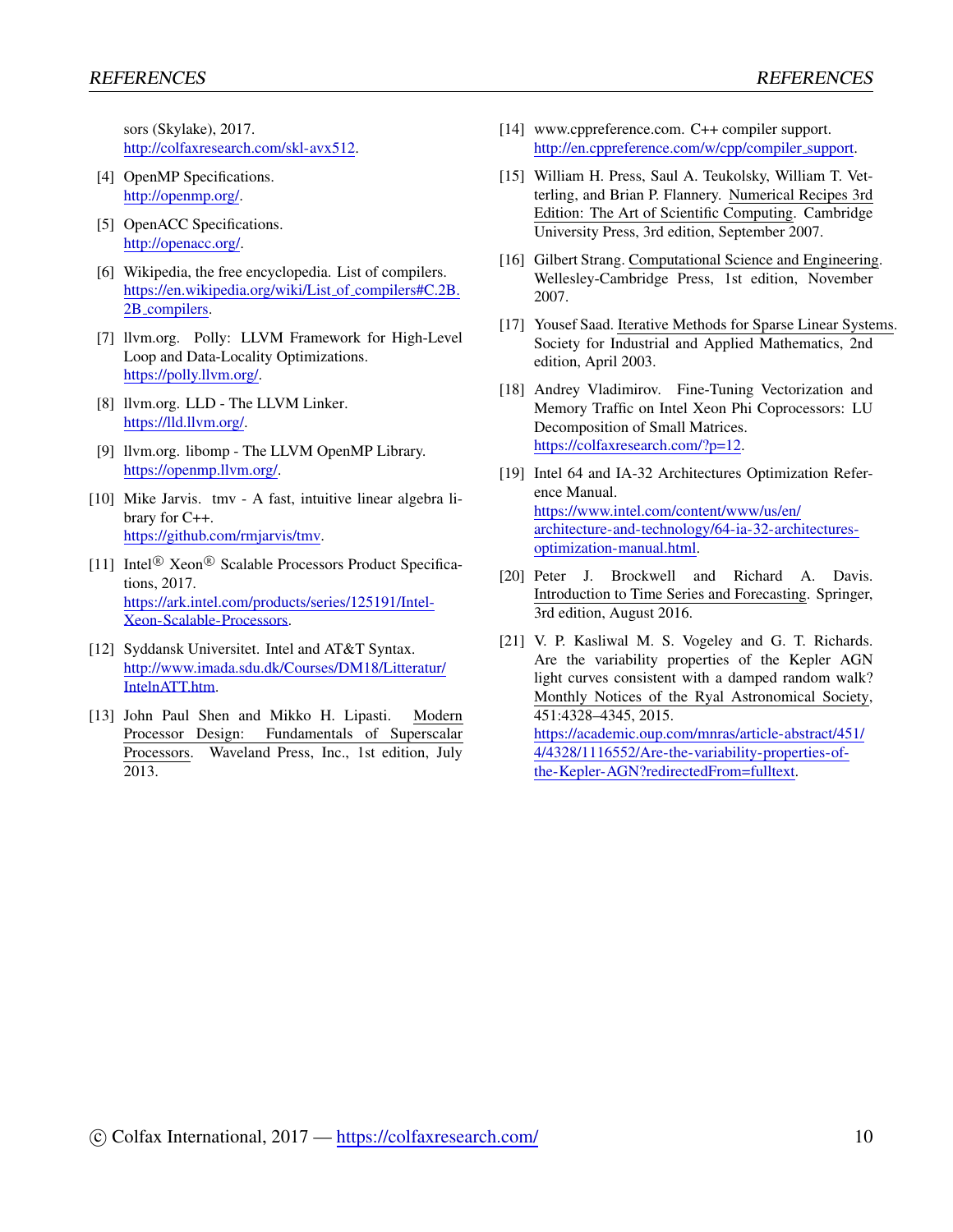# Appendices

# <span id="page-10-0"></span>A. LU DECOMPOSITION

#### A.1. WHAT IS PIVOTLESS LU DECOMPOSITION AND HOW DOES IT WORK?

LU decomposition is a fundamental matrix decomposition method that finds application in a wide range of numerical problems when solving linear systems of equations [[15,](#page-9-11) [16](#page-9-12)]. The goal of LU decomposition is to represent an arbitrary square, non-degenerate matrix **A** as the product of a lower triangular matrix **L** with an upper triangular matrix **U**. The usual LU decomposition algorithms feature pivoting to avoid numerical instabilities. Pivotless LU decomposition is used when the matrix is known to be diagonally dominant and for solving partial differential equations (PDEs) ? for example, for the computation of preconditioners, where numerical accuracy is a secondary requirement to speed.

We use the pivotless Dolittle algorithm to implement LU decomposition. The pivotless Dolittle algorithm chooses to make **L** unit-triangular. For an input  $n \times n$  matrix **A**, the Dolittle method performs  $n - 1$ iterations to compute L and U. We use the notation  $A^{(b)}$  to denote the matrix A after the  $b<sup>th</sup>$  iteration. On iteration *b*, the  $b^{\text{th}}$ -row of  $A^{(b-1)}$  is multiplied by a factor and added to all the rows below it. The multiplication factor is chosen to make all the elements in column *b* starting from row  $b + 1$  equal to zero in **A**(*b*) . The multiplication factor is recorded as the *i, j*th entry of L while **A** slowly transforms into **U**.

Start with

$$
\mathbf{A}^{(0)} = \mathbf{A},\tag{2}
$$

For step *b* ranging from 0 to  $n - 1$ , compute

$$
\mathbf{L}^{(b)} = \begin{cases} 1 & i = j \\ -l_{i,b} & i > j \text{ and } j = b \\ 0 & \text{otherwise} \end{cases} \tag{3}
$$

with

$$
-l_{i,b} = -\frac{\mathbf{A}_{i,b}^{(b)}}{\mathbf{A}_{b,b}^{(b)}}.\tag{4}
$$

Use  $\mathbf{L}^{(b)}$  to compute  $\mathbf{A}^{(b+1)}$  using

$$
\mathbf{A}^{(b+1)} = \mathbf{L}^{(b)} \mathbf{A}^{(b)}.
$$
 (5)

After *n* − 1 steps, **U** =  $A^{(n-1)}$  and  $L = L^{(n-1)}$ .

The Dolittle algorithm can be implemented in-place because **L** is unit-triangular, i.e., all of its diagonal elements are equal to 1. As a consequence, there is no need to store the diagonal entries of **L**. Rather, **A** is overwritten as the iterations proceed, leaving the non-diagonal portions of **L** in the lower triangular section of **A** and **U** on the upper triangle.

Listing [1](#page-11-0) shows our implementation of the pivotless Dolittle algorithm for LU decomposition.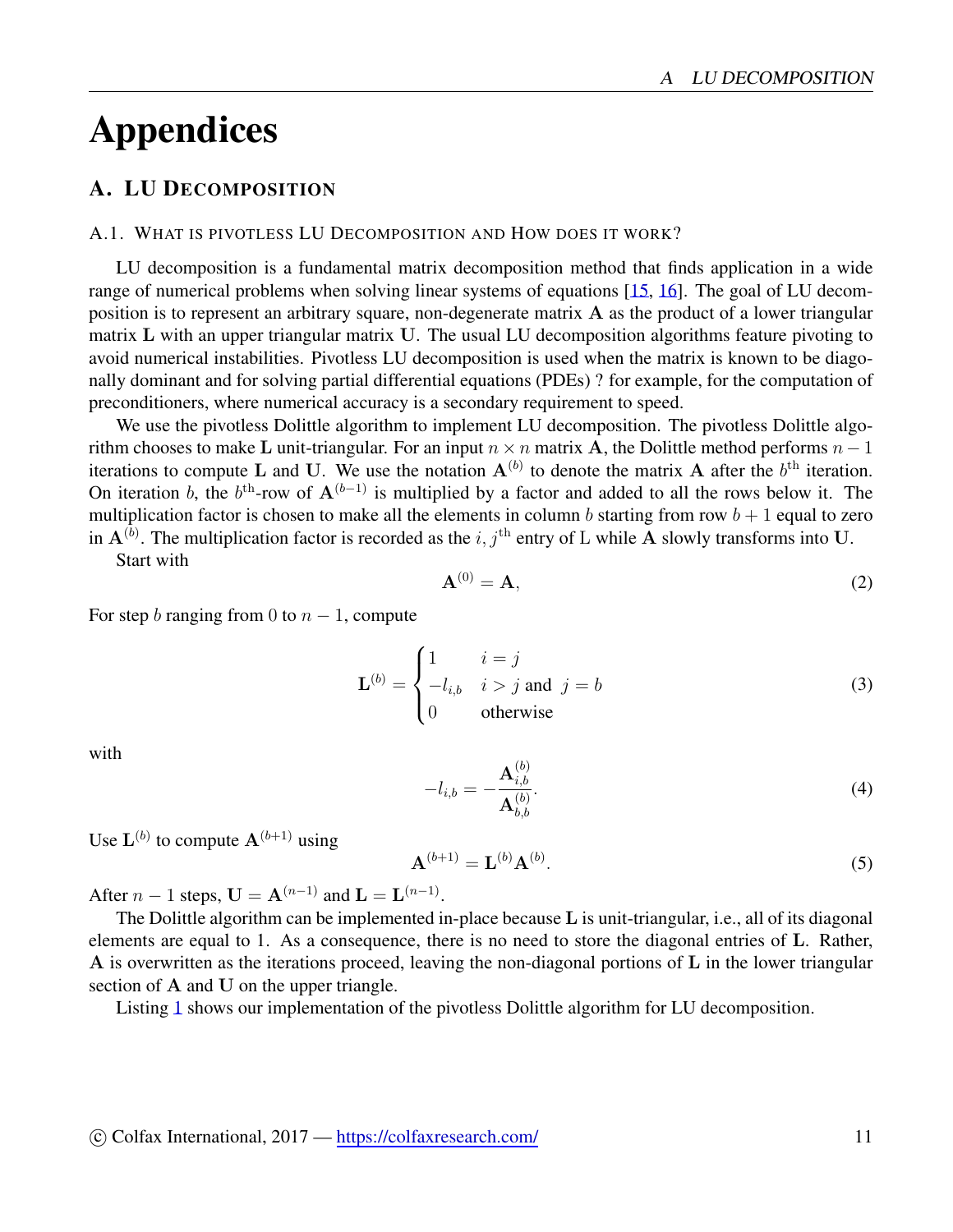```
1 void LU_decomp_kij_opt(const int n, const int lda, double * A,
2 double * scratch) {
3
4 for (int k = 0; k < n; ++k) {
5 const double recAkk = 1.0/A[k*lda + k];
6 #pragma omp parallel for
7 for (int i = k + 1; i < n; ++i) {
8 A[i*lda + k] = A[i*lda + k]*reckk;9 #ifdef __PGI
10 #pragma loop ivdep
11 #else
12 #pragma omp simd
13 #endif
for (int j = k + 1; j < n; ++j)
\begin{array}{c} \n\mathbf{A} \begin{bmatrix} i \star \end{bmatrix} \mathbf{A} + j \end{array} = \mathbf{A} \begin{bmatrix} i \star \end{bmatrix} \mathbf{A} + k \begin{bmatrix} k \star \end{bmatrix} \mathbf{A} + j \end{array}16 }
17 }
18 }
```
Listing 1: LU Decomposition implementation.

This implementation of the Dolittle ordering is known as the KIJ-ordering due to the sequence in which the three  $f \circ r$ -loops are nested [\[17\]](#page-9-13). The memory access pattern of the KIJ-ordering is optimal as compared to other possible orderings. The KIJ-ordering can be readily vectorized and parallelized across the J and I loops, respectively.

It is possible to further optimize the KIJ ordering by regularizing the vectorization pattern and tiling the loops to increase data reuse [[18](#page-9-14)]. We do not implement these optimizations in order to see how the compilers behave with unoptimized code.

LU decomposition requires  $(2/3)n<sup>3</sup>$  operations where *n* is the size of the matrix. We test with matrices of size  $n = 256$  when testing for single threaded performance. For multithreaded performance, we increase the problem size to  $n = 1024$ .

We discuss the assembly code generated by each compiler to gain further insight.

#### A.2. INTEL C++ COMPILER

We compile the code using the compile line in Listing [2](#page-11-1)

```
icpc -o critical.o -c critical.cpp
    -D__ALGORITHM__=KIJ_OPT -D__AUTO__
    -03 - std = c++14-qopenmp -qopenmp-simd
     -qopt-report=5
    -qopt-assume-safe-padding
     -xCORE-AVX512
     -qopt-zmm-usage=high
```
Listing 2: Compile line for compiling the LU Decomposition critical.cpp source file with Intel C++ compiler.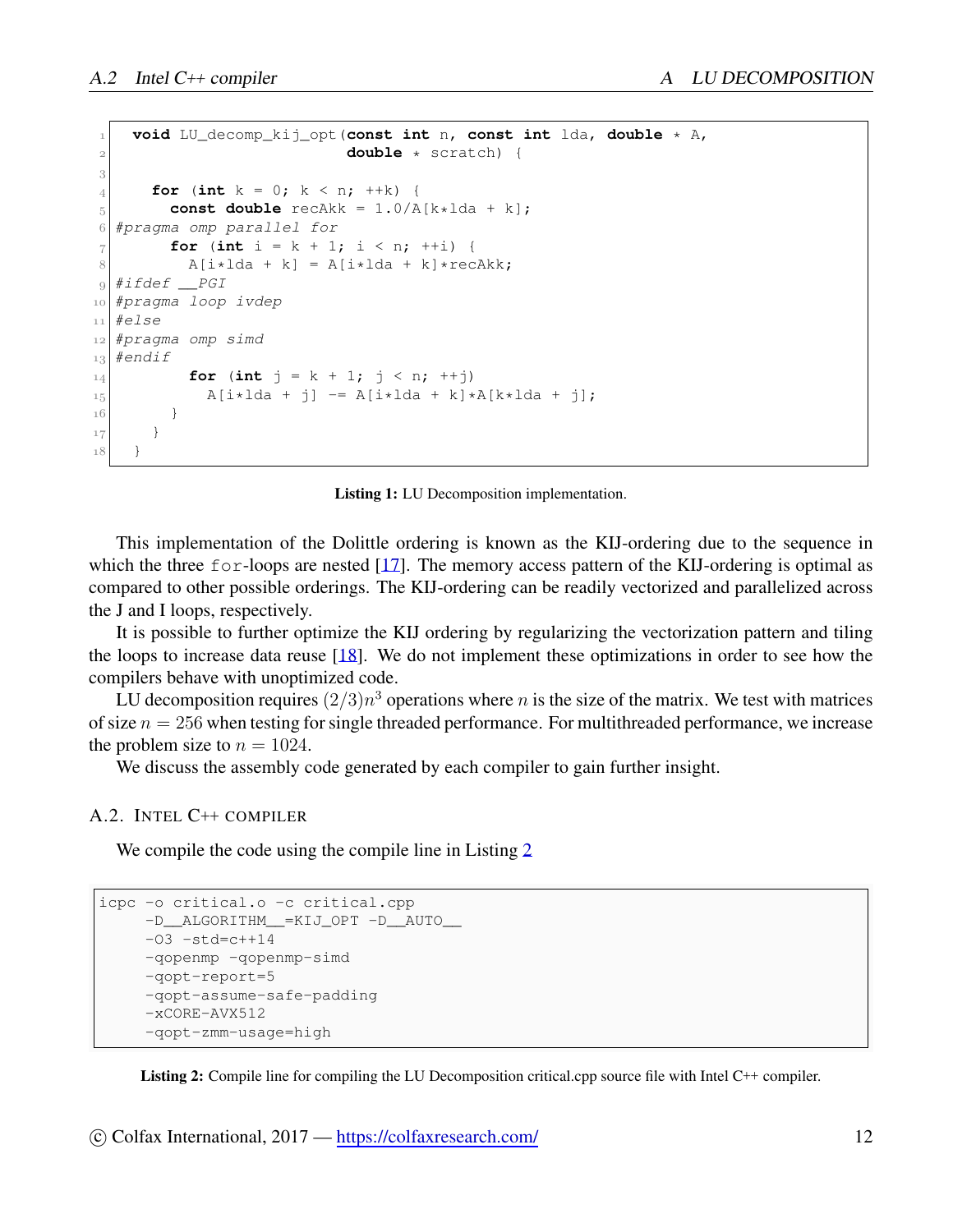Listing [3](#page-12-0) shows the assembly instructions generated by Intel C++ compiler for the inner J-loop using the Intel syntax. All the computation in the inner loop is performed by a single AVX-512F FMA instruction. The other instructions are AVX-512 memory access instructions along with a handful of scalar x86 instructions for managing the loop. 4 out of 32 zmm registers are used in the loop.

<span id="page-12-0"></span>

|            | 2f0: vmovups      | $zmm3$ , $rdi+rsi*8+0x8$ ]          |
|------------|-------------------|-------------------------------------|
|            | 2fb: vbroadcastsd | zmm4, $rx+rs+8$ ]                   |
|            | 302: vfnmadd213pd | $zmm4$ , $zmm3$ , $r11+rsi*8+0x8$ ] |
|            | 30d: vmovupd      | $[r11+rsi*8+0x8]$ , zmm4            |
|            | 318: vmovups      | $zmm5, [rdi+rsi*8+0x48]$            |
|            | 323: vbroadcastsd | $zmm6, [rcx+r8*8]$                  |
|            | 32a: vfnmadd213pd | $zmm6$ , $zmm5$ , $r11+rsi*8+0x48$  |
|            | 335: vmovupd      | $[r11+rsi*8+0x48]$ , zmm6           |
| $340:$ add |                   | rsi, 0x10                           |
| 344: cmp   |                   | rsi, r13                            |
| $347:$ ib  |                   | 2f()                                |
|            |                   |                                     |

Listing 3: Assembly of critical J-loop produced by the Intel compiler.

On our test system (see Section [2.6](#page-4-1)), this sequence of instructions yields 14.62 GFLOP/s in single threaded mode and 118.06 GFLOP/s when running with 15 threads for a  $8.1 \times$  speedup (0.54 $\times$ /thread).

Intel C++ compiler unrolls the J-loop by a factor of 2*×*. Each instruction performs a memory access, including the two FMA instructions on lines 302 and 32a.

A possible inefficiency is the duplicated broadcast instruction on lines 2fb and 323. The registers used in the broadcast are also the destination registers in the following FMA operations making it impossible to simply drop one usage.

Interchanging the registers used in each FMA and subsequent store operation, i.e., swapping zmm3 with zmm4 in lines 302 and 30d and swapping zmm5 with zmm6 in lines 323 and 32a makes it possible to eliminate the use of either zmm4 or zmm6. It is also possible to hoist the remaining broadcast operation outside the loop. We speculate that these transformations can yield further performance improvements.

#### $A.3. G++$

We compile the code using the compile line in Listing [4](#page-12-1)

```
g++ -o critical.o -c critical.cpp
   -D__ALGORITHM__=KIJ_OPT -D__AUTO__
   -03 -std=c+14 -m64 -ffast-math-fassociative-math -ftree-vectorize
   -ftree-vectorizer-verbose=0
   -fopenmp -fopenmp-simd
   -fopt-info-all=luDecomp.o.gnurpt
   -march=skylake-avx512
```
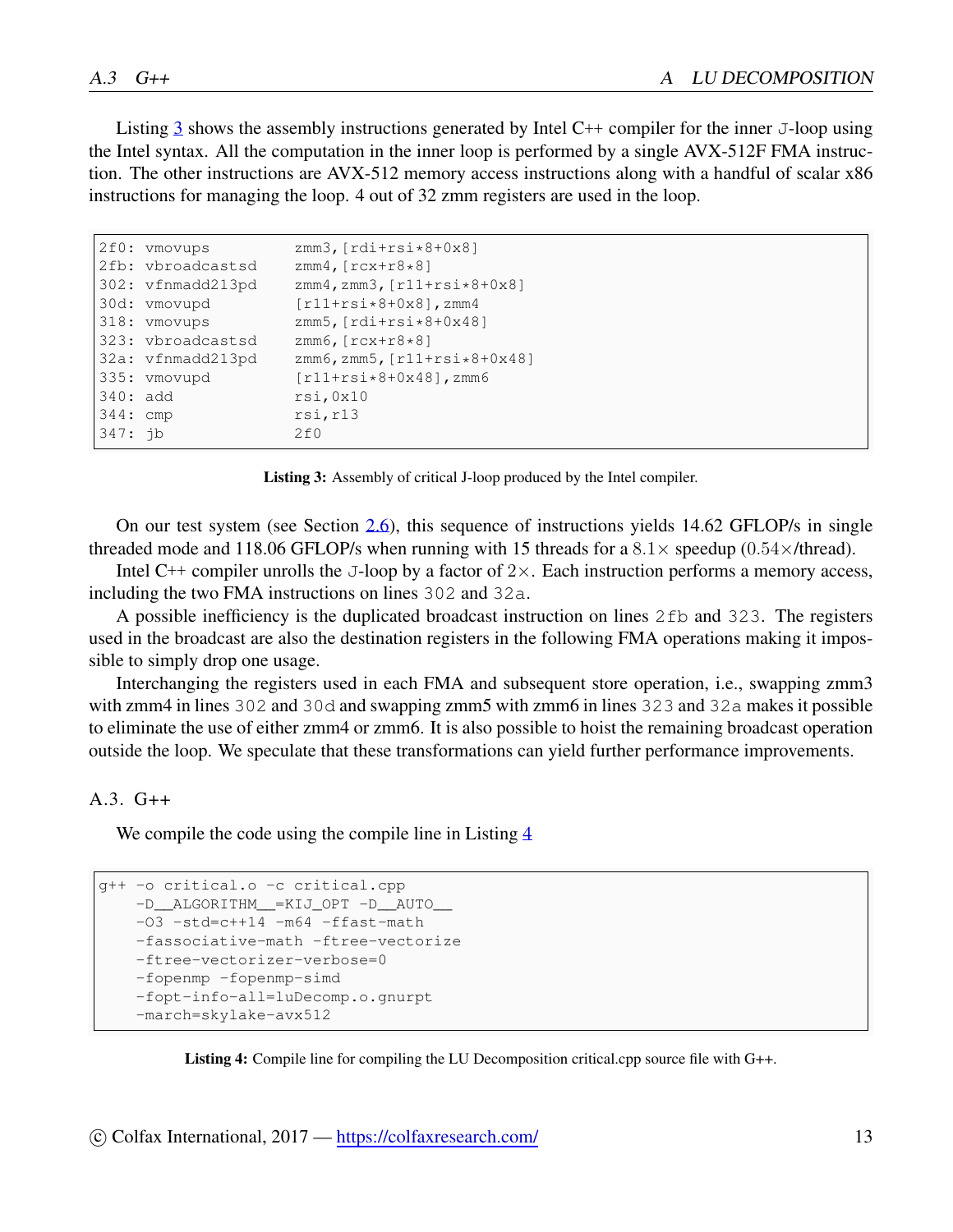Listing [5](#page-13-0) shows the assembly instructions generated by  $G++$  for the time consuming inner  $co1$ -loop using the Intel syntax. 2 out of the 32 available zmm registers are used in the loop.

```
2f0: vmovupd zmm1, [r10+rax*1]<br>2f7: vfnmadd213pd zmm1, zmm2, [rsi+r
                     zmm1,zmm2, [rsi+rax*1]2fe: add edx, 0x1
301: vmovapd [rsi+rax*1], zmm1<br>308: add rax, 0x40
                      rax,0x40
30c: cmp edx,r11d
30f: jb 2f0
```
Listing 5: Assembly of critical *j*-loop produced by the GNU compiler.

On our test system, this sequence of instructions yields 14.29 GFLOP/s in single threaded mode and 90.94 GFLOP/s when running with 12 threads for a 6*.*4*×* speedup (0*.*53*×*/thread).

Unlike Intel C++ compiler, G++ does not unroll the loop. Each loop iteration performs a single pass of the loop-update operation. Even though the GNU compiler compiled code performs one less memory operation per loop-update, it runs slightly slower than the code generated by the Intel compiler. We speculate that this may be attributable to the overuse of scalar variables used to control the loop and index memory accesses.

#### A.4. PGC++

We compile the code using the compile line in Listing [6](#page-13-1)

```
pgc++ -o critical.o -c critical.cpp
      -D__ALGORITHM__=KIJ_OPT -D__AUTO__
      -03 -tp=haswell -fast -04 -fma
     -Msmart -Mfma -Mcache_align
     -Mipa=all -Mmovnt -mp -Mquad
     -Msafeptr=all -Minfo=all
      -Mnoprefetch
```
Listing 6: Compile line for compiling the LU Decomposition critical.cpp source file with PGC++.

The PGI compiler generates three versions of the J-loop that use slight variations to optimally execute the loop body. All three variations unroll the loop by a factor of 2*×*. The first variation uses just 3 memory instructions per evaluation of the loop-body, retaining the value of  $A[i \star 1]$   $A + k$  in the zmm0 register instead of broadcasting it on every loop iteration the way the Intel C++ compiler generated code does. The zmm0 register is re-used in the second unrolled loop iteration, minimizing the number of memory accesses made in the loop body. The second variation eliminates one register, preferring instead to perform the required memory read operation as a part of the FMA instruction. The third variation is very similar to the first variation but uses streaming stores to reduce pressure on the caches.

Listing [7](#page-14-0) shows the assembly instructions generated by PGC++ for the three variations of the time consuming inner col-loop using the Intel syntax. 2 out of the 16 available ymm registers are used.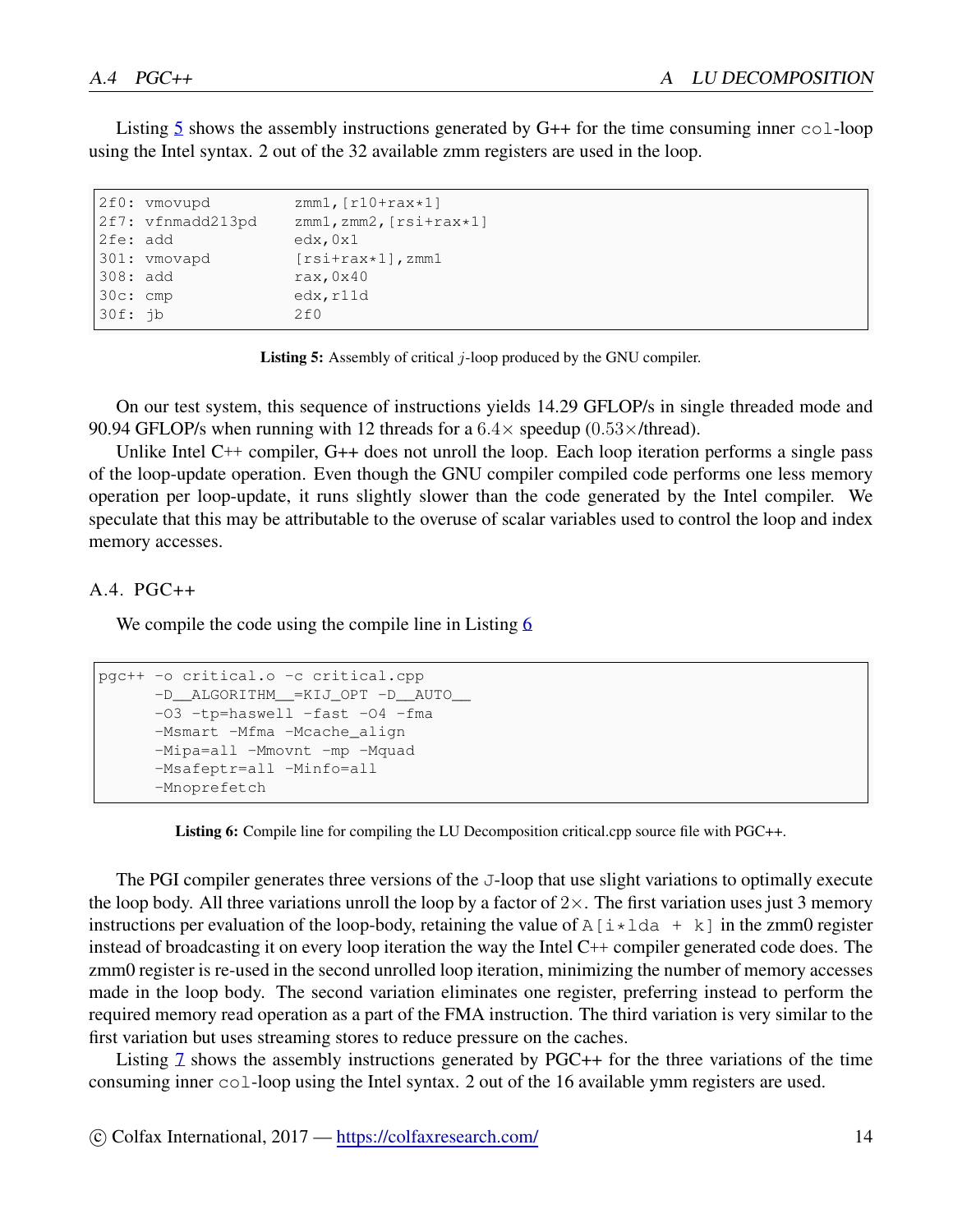<span id="page-14-0"></span>

|           | 1a8: vmovupd      | $ymm1$ , $[rsi+rcx*1]$            |
|-----------|-------------------|-----------------------------------|
|           | lad: vmovupd      | $ymm2$ , [ $rdx+rcx*1$ ]          |
| 1b2: sub  |                   | eax, 0x8                          |
|           | 1b5: vfnmadd231pd | ymm2, ymm1, ymm0                  |
|           | 1ba: vmovupd      | $[\text{rdx+rcx*1}], \text{ymm2}$ |
|           | 1bf: vmovupd      | $ymm2, [rcx + rdx * 1 + 0x20]$    |
|           | 1c5: vmovupd      | ymm1, [rcx+rsi*1+0x20]            |
|           | 1cb: vfnmadd231pd | ymm2, ymm1, ymm0                  |
|           | 1d0: vmovupd      | $[rcx + rdx * 1 + 0x20]$ , ymm2   |
| 1d6: add  |                   | rcx, 0x40                         |
|           | lda: test         | eax, eax                          |
| $1dc:$ jg |                   | 1a8                               |
|           | 2e0: vmovupd      | $ymm1, [rsi + rdx * 1]$           |
| 2e5: add  |                   | ecx, 0x8                          |
| 2e8: sub  |                   | eax, 0x8                          |
|           | 2eb: vfnmadd231pd | ymm1, ymm0, [r8+rdx*1]            |
|           | 2f1: vmovupd      | $[rsi + rdx * 1]$ , ymm1          |
|           | 2f6: vmovupd      | $ymm2$ , $[rdx + rsi*1+0x20]$     |
|           | 2fc: vfnmadd231pd | ymm2, ymm0, [rdx+r8*1+0x20]       |
|           | 303: vmovupd      | $[rdx + rsi*1+0x20]$ , ymm2       |
| 309: add  |                   | rdx, 0x40                         |
|           | 30d: test         | eax, eax                          |
| 30f: jg   |                   | 2e0                               |
|           | 400: vmovupd      | ymm1, $[r8 + rdx * 1]$            |
|           | 406: vmovupd      | ymm2, [rsi+rdx*1]                 |
| 40b: add  |                   | exc, 0x8                          |
|           | 40e: vfnmadd231pd | ymm2, ymm1, ymm0                  |
| 413: sub  |                   | eax, 0x8                          |
|           | 416: vmovntpd     | $[rsi + rdx * 1]$ , ymm2          |
|           | 41b: vmovupd      | $ymm2, [rdx + rsi * 1 + 0x20]$    |
|           | 421: vmovupd      | ymm1, [rdx+r8*1+0x20]             |
|           | 428: vfnmadd231pd | ymm2, ymm1, ymm0                  |
|           | 42d: vmovntpd     | $[rdx + rsi*1+0x20]$ , ymm2       |
| 433: add  |                   | rdx, 0x40                         |
|           | 437: test         | eax, eax                          |
| 439: jg   |                   | 400                               |

Listing 7: Assembly of critical j-loop produced by the PGI compiler.

On our test system, this sequence of instructions yields 11.01 GFLOP/s in single threaded mode and 102.53 GFLOP/s when running with 24 threads for a 9*.*3*×* speedup (0*.*39*×*/thread).

PGC++ issues AVX2 instructions that have half the vector width of the AVX-512 instructions issued by the other compilers. Nevertheless, it manages to outperform several of the other compilers in this test.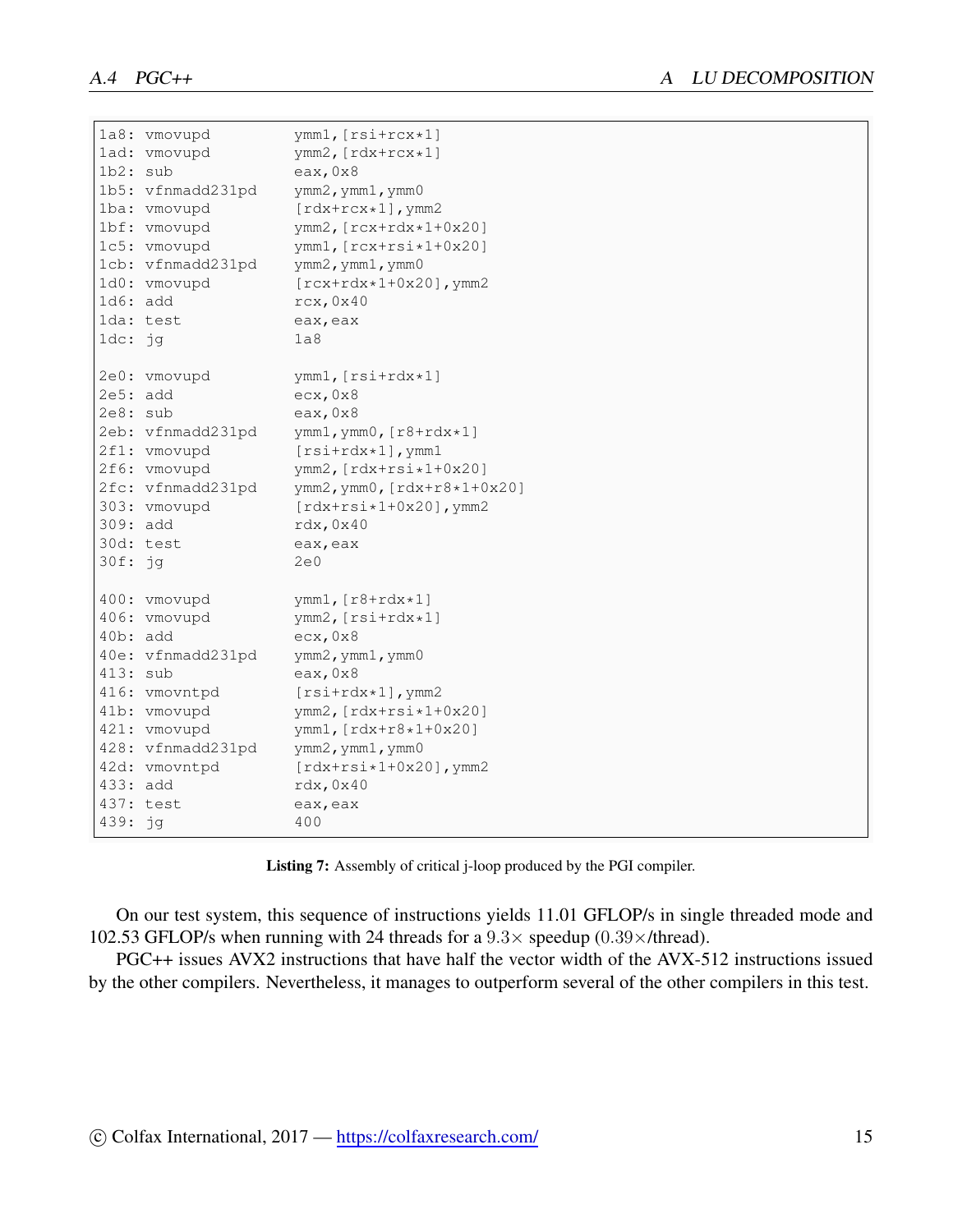#### A.5. AOCC

We compile the code using the compile line in Listing [8](#page-15-0)

```
clang++ -o critical.o -c critical.cpp
       -D__ALGORITHM__=KIJ_OPT -D__AUTO__
       -03 -std=c++14 -m64-ffast-math -fassociative-math -mfma -ffp-contract=fast
       -fopenmp=libomp
       -Rpass=loop-vectorize -Rpass-missed=loop-vectorize
        -Rpass-analysis=loop-vectorize
        -fsave-optimization-record
        -gline-tables-only
        -gcolumn-info
        -march=skylake-avx512
```
Listing 8: Compile line for compiling the LU Decomposition critical.cpp source file with AOCC.

Listing [9](#page-15-1) shows the assembly generated by AOCC for the inner loop using the Intel syntax. 5 out of the 32 available zmm registers are used.

<span id="page-15-1"></span>

|            | 370: vbroadcastsd | zmm $0, [r9]$                                 |
|------------|-------------------|-----------------------------------------------|
|            | 376: vmovupd      | $zmm1, [rdi-0xc0]$                            |
|            | 37d: vmovupd      | $zmm2$ , $rdi-0x80$ ]                         |
|            | 384: vmovupd      | zmm3, $rdi-0x40$ ]                            |
|            | 38b: vmovupd      | zmm4, $rdi$                                   |
|            | 391: vfnmadd213pd | $zmm1$ , $zmm0$ , $[\text{rbx}-0 \text{xc0}]$ |
|            | 398: vfnmadd213pd | zmm2, zmm0, [rbx-0x80]                        |
|            | 39f: vfnmadd213pd | $zmm3$ , $zmm0$ , $\lceil$ rbx-0x40]          |
|            | 3a6: vfnmadd213pd | $zmm4$ , $zmm0$ , $[\text{rbx}]$              |
|            | 3ac: vmovupd      | $[\text{rbx}-0 \text{xc0}]$ , zmm $1$         |
|            | 3b3: vmovupd      | $[\text{rbx}-0 \times 80]$ , zmm2             |
|            | 3ba: vmovupd      | $[\text{rbx}-0\text{x}40]$ , zmm3             |
|            | 3c1: vmovupd      | $[\text{rbx}]$ , zmm4                         |
| $3c7:$ add |                   | $r$ bx, $0x100$                               |
| 3ce: add   |                   | rdi,0x100                                     |
| 3d5: add   |                   | rax, Oxffffffffffffffe0                       |
| $3d9:$ ine |                   | 370                                           |
|            |                   |                                               |

Listing 9: Assembly of critical j-loop produced by the AOCC compiler.

On our test system, this sequence of instructions yields 9.54 GFLOP/s in single threaded mode and 96.40 GFLOP/s when running with 15 threads for a 10*.*1*×* speedup (0*.*67*×*/thread).

AOCC unrolls the J-loop by a 4*×*, producing a pattern of instructions very similar to those produced by PGC++. A notable difference is the broadcast instruction at the top of the loop that loads the value of  $A[i \times 1]$  + k ] into the zmm0 register.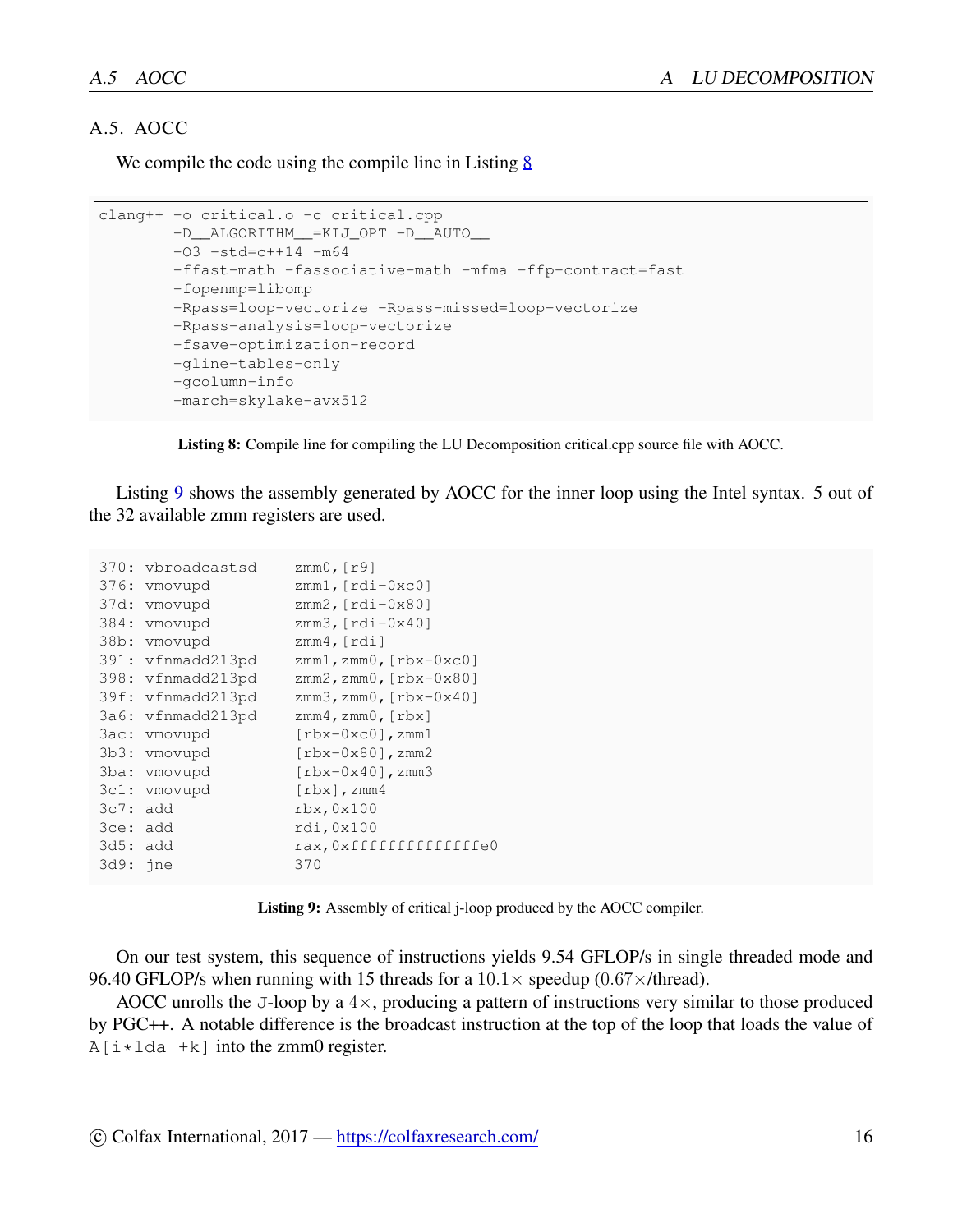#### A.6. CLANG

We compile the code using the compile line in Listing [10](#page-16-0)

```
clang++ -o critical.o -c critical.cpp
       -D__ALGORITHM__=KIJ_OPT -D__AUTO__
       -O3 -std=c++14 -m64 -ffast-math -fassociative-math -mfma -ffp-contract=fast
        -fopenmp=libomp
       -Rpass=loop-vectorize -Rpass-missed=loop-vectorize
        -Rpass-analysis=loop-vectorize
        -fsave-optimization-record
        -gline-tables-only
        -gcolumn-info
        -mllvm -polly
        -mllvm -polly-vectorizer=stripmine
        -march=skylake-avx512
```
Listing 10: Compile line for compiling the LU Decomposition critical.cpp source file with Clang.

Listing [11](#page-16-1) shows the assembly instructions generated by Clang for the time consuming inner  $\text{col-loop}$ using the Intel syntax. Only 5 out of the 32 available zmm registers are used.

<span id="page-16-1"></span>

|            | 3c0: vmovupd      | $zmm1, [rdi-0xc0]$               |
|------------|-------------------|----------------------------------|
|            | 3c7: vmovupd      | $zmm2, [rdi-0x80]$               |
|            | 3ce: vmovupd      | $zmm3$ , $rdi-0x40$              |
|            | 3d5: vmovupd      | zmm4, $rdi$                      |
|            | 3db: vfnmadd213pd | $zmm1$ , $zmm0$ , $[rbp-0xc0]$   |
|            | 3e2: vfnmadd213pd | $zmm2$ , $zmm0$ , $[rbp-0x80]$   |
|            | 3e9: vfnmadd213pd | $zmm3$ , $zmm0$ , $[rbp-0x40]$   |
|            | 3f0: vfnmadd213pd | $zmm4$ , $zmm0$ , $[rbp+0x0]$    |
|            | 3f7: vmovupd      | $[rbp-0xc0]$ , zmm $1$           |
|            | 3fe: vmovupd      | $[\text{rbp-0x80}]$ , zmm2       |
|            | 405: vmovupd      | $[\text{rbp-0x40}]$ , zmm3       |
|            | 40c: vmovupd      | $[\text{rbp+0x0}], \text{zmm4}]$ |
| $413:$ add |                   | rbp, 0x100                       |
| 41a: add   |                   | rdi, 0x100                       |
| $421:$ add |                   | rbx, 0xfffffffffffffffe0         |
| 425: jne   |                   | 3c0                              |

Listing 11: Assembly of critical j-loop produced by the LLVM compiler.

On our test system, this sequence of instructions yields 8.23 GFLOP/s in single threaded mode and 75.27 GFLOP/s when running with 15 threads for a  $9.1 \times$  speedup (0.61 $\times$ /thread).

The Clang produced instructions are very similar to those generated by AOCC. The only notable difference is that the Clang hoists the broadcast instruction outside the J-loop as compared to the AOCCproduced code. This change seems to impact the performance by a small amount.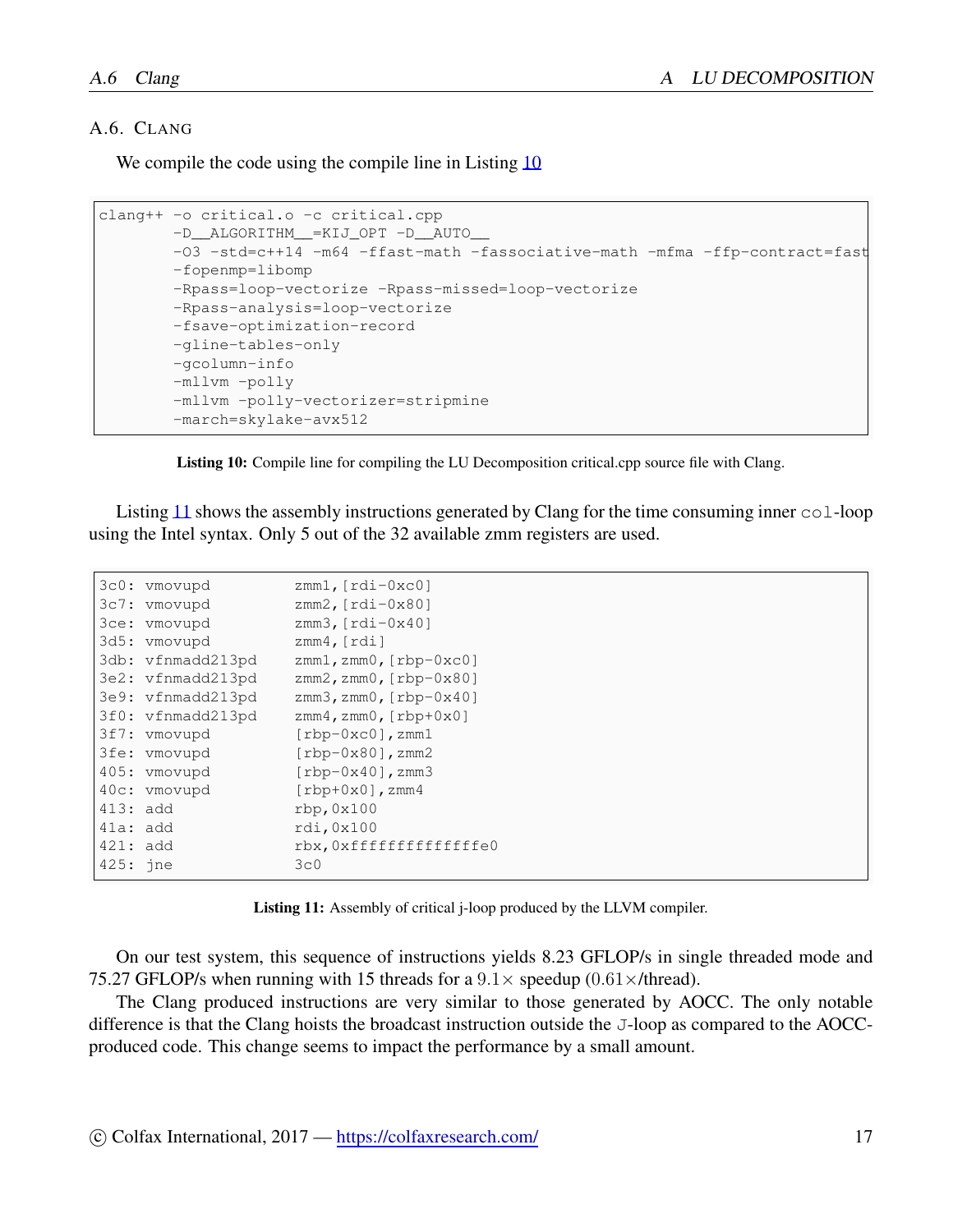#### A.7. ZAPCC

We compile the code using the compile line in Listing [12](#page-17-0)

```
zapcc++ -o critical.o -c critical.cpp
        -D__ALGORITHM__=KIJ_OPT -D__AUTO__
       -03 -std=c+14 -m64 -ffast-math-fassociative-math -mfma
        -ffp-contract=fast -fopenmp=libomp
        -Rpass=loop-vectorize -Rpass-missed=loop-vectorize
        -Rpass-analysis=loop-vectorize
        -fsave-optimization-record
        -gline-tables-only
        -gcolumn-info
        -march=skylake-avx512
```
Listing 12: Compile line for compiling the LU Decomposition critical.cpp source file with Zapcc.

Zapcc produces the same instructions as Clang. Listing [13](#page-17-1) shows the assembly instructions generated by Zapcc for the J-loop using the Intel syntax. 5 out of the 32 available zmm registers are used.

<span id="page-17-1"></span>

|            | 3c0: vmovupd      | $zmm1, [rdi-0xc0]$                                |
|------------|-------------------|---------------------------------------------------|
|            | 3c7: vmovupd      | $zmm2, [rdi-0x80]$                                |
|            | 3ce: vmovupd      | $zmm3$ , $rdi-0x40$                               |
|            | 3d5: vmovupd      | zmm4, $rdi$ ]                                     |
|            | 3db: vfnmadd213pd | $zmm1$ , $zmm0$ , $\lceil raz-0xc0\rceil$         |
|            | 3e2: vfnmadd213pd | $zmm2$ , $zmm0$ , $[raz-0x80]$                    |
|            | 3e9: vfnmadd213pd | $zmm3$ , $zmm0$ , $\lceil raz-0x40\rceil$         |
|            | 3f0: vfnmadd213pd | $zmm4$ , $zmm0$ , $\lceil rax \rceil$             |
|            | 3f6: vmovupd      | $\lceil \text{raw}-0 \text{xc0} \rceil$ , zmm $1$ |
|            | 3fd: vmovupd      | $\lceil \text{rax-0x80} \rceil$ , zmm2            |
|            | 404: vmovupd      | $\lceil \text{rax-0x40} \rceil$ , zmm3            |
|            | 40b: vmovupd      | $\lceil \text{rax} \rceil$ , zmm $4$              |
| $411:$ add |                   | $\text{rax}, \text{0x100}$                        |
| $417:$ add |                   | rdi, 0x100                                        |
| 41e: add   |                   | rbx, 0xfffffffffffffffe0                          |
| 422: jne   |                   | 3c0                                               |
|            |                   |                                                   |

Listing 13: Assembly of critical j-loop produced by the ZAPCC compiler.

On our test system, this sequence of instructions yields 8.21 GFLOP/s in single threaded mode and 74.71 GFLOP/s when running with 15 threads for a 9*.*1*×* speedup (0*.*61*×*/thread).

#### A.8. TAKEAWAY

Our first computational kernel has a very simple innermost loop. Each loop iteration can be performed in a single floating point FMA instruction. Even with such a simple loop structure, we see notable differences between the instructions generated by each compiler. The performance achieved by code compiled with the different compilers varies by a factor of 1*.*8*×* (Intel C++ compiler v/s Clang/Zapcc).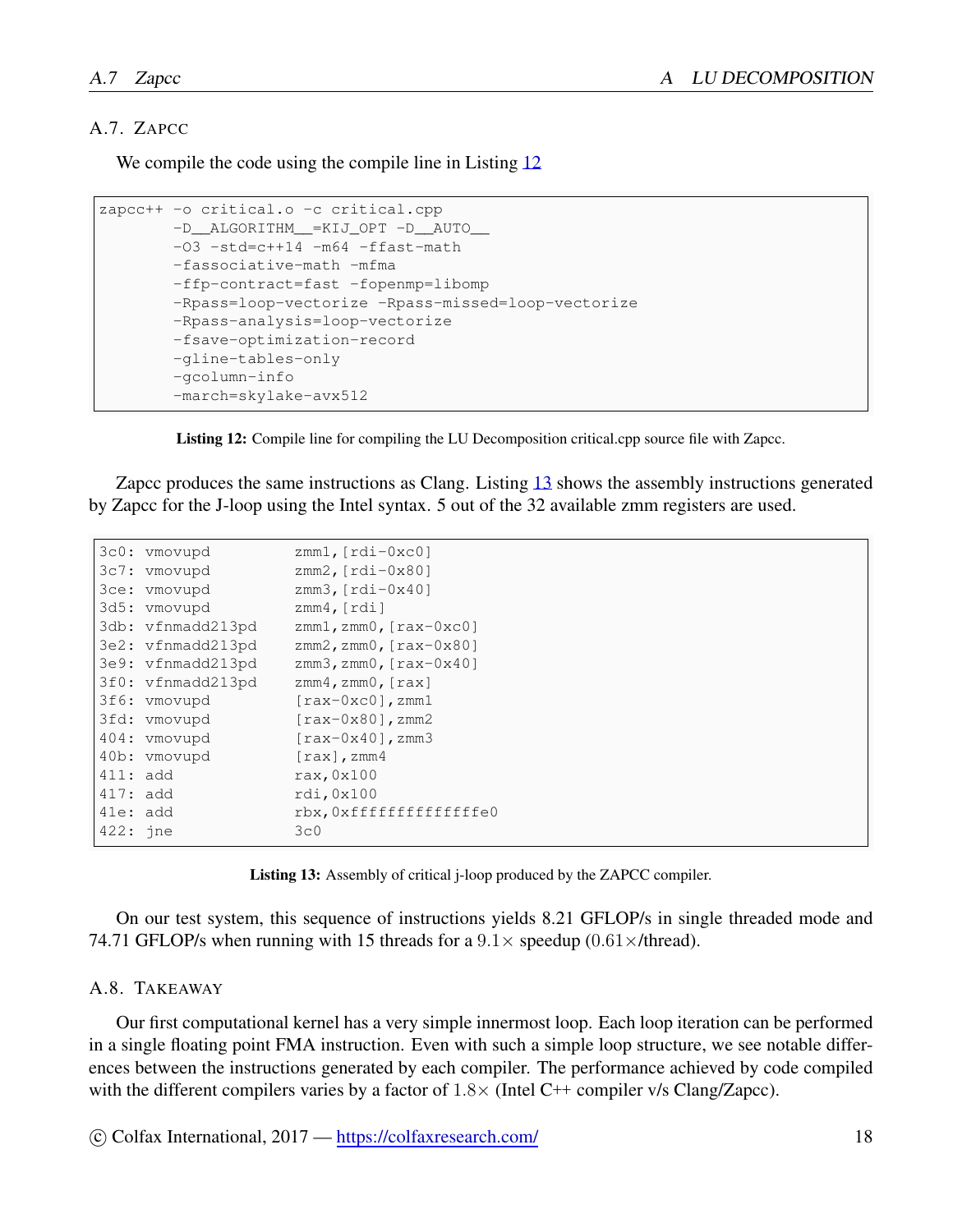# <span id="page-18-0"></span>B. JACOBI SOLVER

#### B.1. WHAT DOES A JACOBI SOLVER SOLVE?

Jacobi solvers are one of the classical methods used to solve boundary value problems (BVP) in the field of numerical partial differential equations (PDE). The Jacobi method for solving BVPs entails splitting the sparse matrix that arises from approximating the PDE using finite differences and iterating until the solution converges. Although the Jacobi method has been superseded by faster modern methods for solving PDEs, it is still important for understanding modern methods [\[15](#page-9-11)].

We use the Jacobi method to solve Poisson's equation for electrostatics

<span id="page-18-1"></span>
$$
\Delta \phi = -\frac{\rho}{\epsilon},\tag{6}
$$

where  $\triangle$  is the Laplacian,  $\phi$  is the electric potential,  $\rho$  is the electric charge density, and  $\epsilon$  is the permeability. The solution can then be computed by iteratively updating the value of  $\phi_{i,j}$  using

$$
\phi_{i,j}^{(n+1)} = \frac{\delta_y^2(\phi_{i+1,j}^{(n)} + \phi_{i-1,j}^{(n)}) + \delta_x^2(\phi_{i,j+1}^{(n)} + \phi_{i,j-1}^{(n)}) - \delta_y^2 \delta_x^2 \rho_{i,j}}{2(\delta_y^2 + \delta_x^2)},
$$
\n(7)

where  $\phi_{i,j}^{(n)}$  is the value of  $\phi$  at the *i*, *j*-th grid point on the  $n^{\text{th}}$  iteration and  $\delta$  is the grid spacing assuming equal spacing in the x- and y-directions.

We structure our code using methods available in C++ (object oriented programming and template programming) to test the ability of the compilers to handle more complicated code than that shown in our structure function example in the previous section. Our code uses two objects to help us write the Jacobi solver in a readable manner.

Grid objects hold a 2-dimensional grid of values using row-major storage. Each row is padded at the end so that the start of the succeeding row lies on a 64-byte boundary. These implementation details are abstracted for users of the Grid class by supplying an accessor method that makes Grid objects functors. The accessor method takes the  $\pm$ ,  $\pm$ -indices of a desired memory location, maps the indices to the correct linear storage index, and provides read-write access to the value stored at that location. This object is defined as a template object where the template parameter controls the underlying datatype of the grid. We explicitly instantiate this template for double precision grid values.

Jacobi objects hold three Grid objects that are used to model the source term, solution domain, and a scratch copy of the solution domain. Jacobi objects are also template objects with the template type controlling the datatype of the individual Grid objects stored by the Jacobi object. We explicitly instantiate the Jacobi template for double precision grid values.

Jacobi objects supply a solve method that iteratively solves Equation ([7\)](#page-18-1) until the solution stops changing above a supplied threshold value. Listing  $14$  shows our implementation of the solve method of the Jacobi class –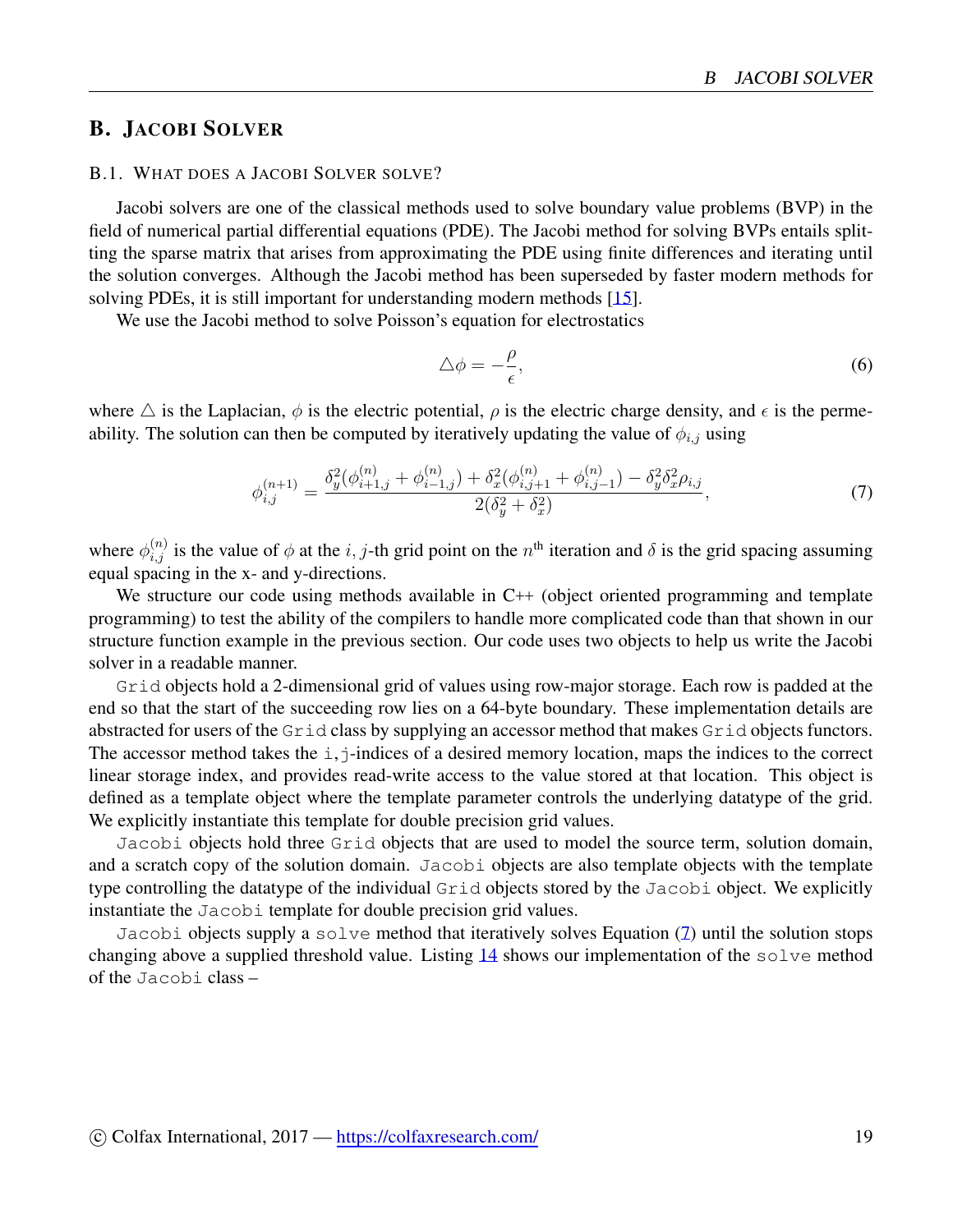```
1 template <typename GridT>
2 int Jacobi<GridT>::solve_opt(GridT tol) {
3 GridT newVal, maxChange;
4 int iter = 0;
5 while (maxChange > tol) {
6 maxChange = static_cast<GridT>(0.0);
7 iter += 1;
8 // Perform one iteration
9 int row, col;
10 #pragma omp parallel for private(newVal, col) reduction(max:maxChange)
11 for (row = 1; row <= Ny; ++row) {
12 #ifndef __PGI
13 #pragma omp simd private(newVal) reduction(max:maxChange) linear(col:1)
14 #else
15 #pragma loop ivdep
16 #endif
17 for (col = 1; col <= Nx; ++col) {
18 18 newVal = (DySq*((*SD)(row + 1, col)
19 + (*SD)(row - 1, col))
20 + DxSq*((*SD)(row, col + 1)
21 + (*SD)(row, col - 1))
<sup>22</sup> - DySqDxSq*(*S)(row, col))*OneOverTwoDySqPlusDxSq;
23 maxChange = (std::fabs(newVal - (*D)(row, col)) > maxChange)
24 ? std::fabs(newVal - (*D)(row, col)) : maxChange;
25 (*D)(row, col) = newVal;
26 }
27 }
28 // Swap the ScratchDomain storage with the storage of the Domain.
29 (*D).swapStorage((*SD));
30 } // end while
31 // Swap the ScratchDomain storage with the storage of the Domain.
32 (*D).swapStorage((*SD));
33 return iter;
34 }
```
#### Listing 14: Jacobi Solver implementation.

The workload in this function consists of a while-loop that performs iterations of Equation ([7\)](#page-18-1) along with two nested  $for$ -loops that compute the domain update.

The domain update is performed in three steps. At the beginning of the update, we set the variable maxChange to 0. For each location in the domain, we compute the new value of the location in the variable newVal using the values in the scratch domain. We update maxChange with the difference of newVal and the existing value of the domain location if said difference is greater than maxChange, i.e., we use maxChange to track the largest update to the domain. Finally, we replace the existing value of the domain location with newVal and move to the next location. At the end of the domain update, we switch the domain with the scratch domain, i.e., we perform the updates out-of-place. Our exit condition for the while-loop tests if the largest change in the solution domain maxChange has dropped below the user input tolerance. The function returns the number of  $\text{while-loop iterations performed.}$ 

Three factors are crucial for achieving good performance in this test. We call the accessor method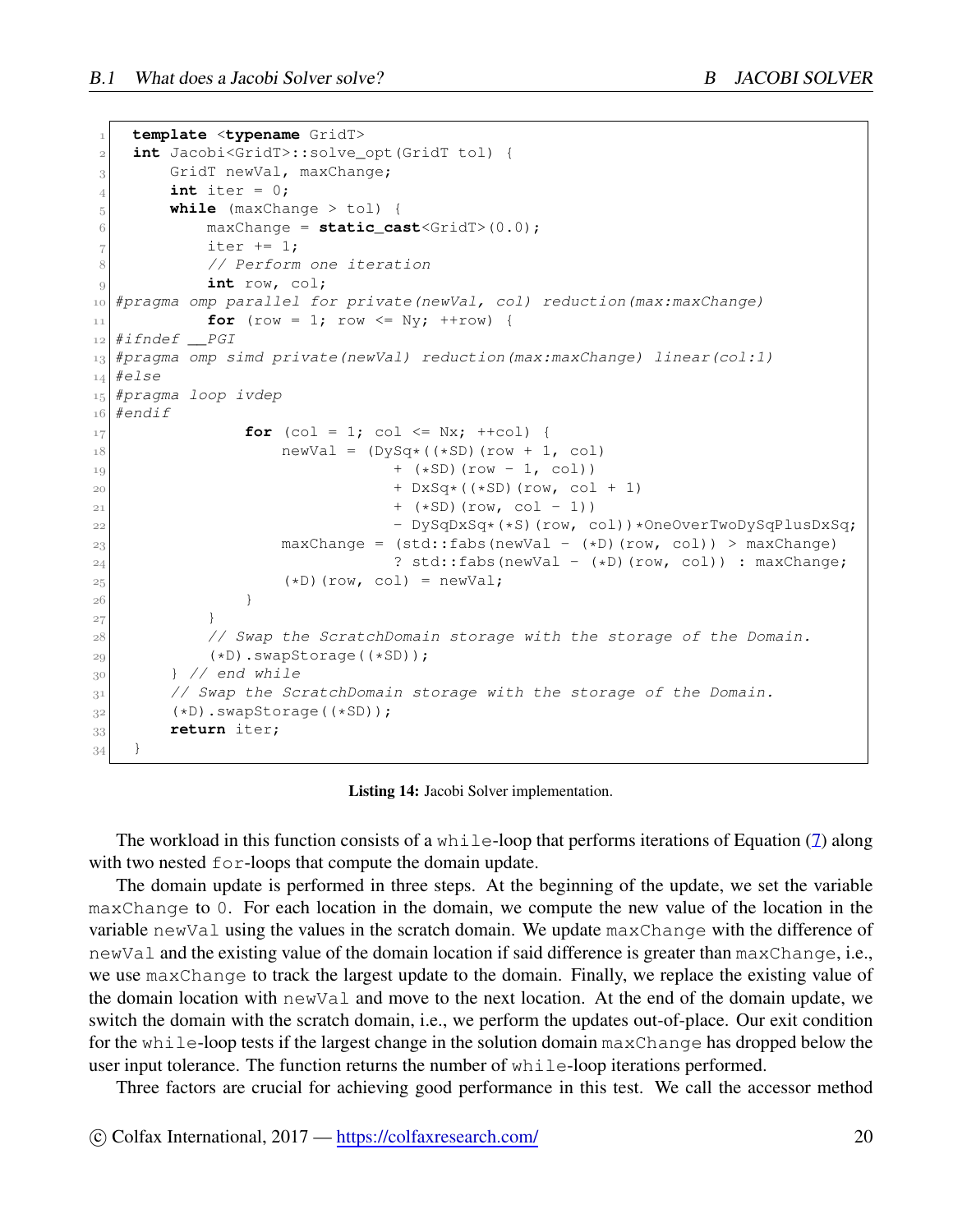of the Grid objects multiple times from inside the innermost col-loop. Therefore, we must creates a version of the accessor method that can process multiple arguments using SIMD instructions from a single invocation from a SIMD loop. We do this by declaring the method with the OpenMP directive #pragma omp declare simd. This directive is not available in versions of OpenMP before OpenMP 4.0.

We wish to vectorize the col-loop to achieve good performance. When running concurrently, each iteration of this loop must retain a private copy of newVal. We also require a reduction over the value of maxChange. We can achieve both behaviors using the private and reduction clauses to the #pragma omp simd directive. Both clauses become available along with the #pragma omp simd directive in OpenMP 4.0.

Parallelizing the calculation over the row-loop requires similar reduction and private clauses to be applied to a #pragma omp parallel for directive that acts on the row-loop. Both clauses and the directive itself are available in OpenMP versions older than 4.0.

We expect the non-OpenMP 4.0 compliant PGC++ 17.4 Community Edition compiler to produce parallelized but un-vectorized code in the absence of PGI-specific directives. OpenMP 4.0 SIMD support was introduced in the PGI compiler starting with version 17.7. We perform our tests with the Community Edition that lacks OpenMP 4.0 SIMD support.

Each iteration of the while-loop performs a total of  $9n^2$  floating point operations where *n* is the number of rows or columns in the solution domain. The number of while-loop iterations  $N_{\text{iter}}$  performed to reach convergence is returned by the solve method. Hence the total number of floating point operations performed is  $9n^2N_{\text{iter}}$ .

We discuss the assembly code generated by each compiler to gain further insight.

#### B.2. INTEL C++ COMPILER

We compile the code using the compile line in Listing [15](#page-20-0)

```
icpc -o critical.o -c critical.cpp
     -D__ALGORITHM__=SOLVE_OPT -D__AUTO__
    -03 -Wall -std=c+14 -ipo-qopenmp -qopenmp-simd
     -qopt-report=5
     -qopt-assume-safe-padding
    -xCORE-AVX512 -qopt-zmm-usage=high
icpc -o jacobiSolve grid.o critical.o jacobi.o jacobiSolve.o
     -ipo -liomp5 -lm
```
Listing 15: Compile and link lines for compiling the Jacobi solver critical.cpp source file with Intel C++ compiler.

Listing [16](#page-21-0) shows the assembly instructions generated by Intel C++ compiler for the time consuming inner col-loop using the Intel syntax. The assembly generated for the inner loop consists of a mix of primarily AVX-512F instructions along with some vector AX2 instructions for computing a mask, and a handful of scalar x86 instructions for managing the loop. 14 out of 32 zmm registers and 2 out of 16 ymm registers are used in the loop.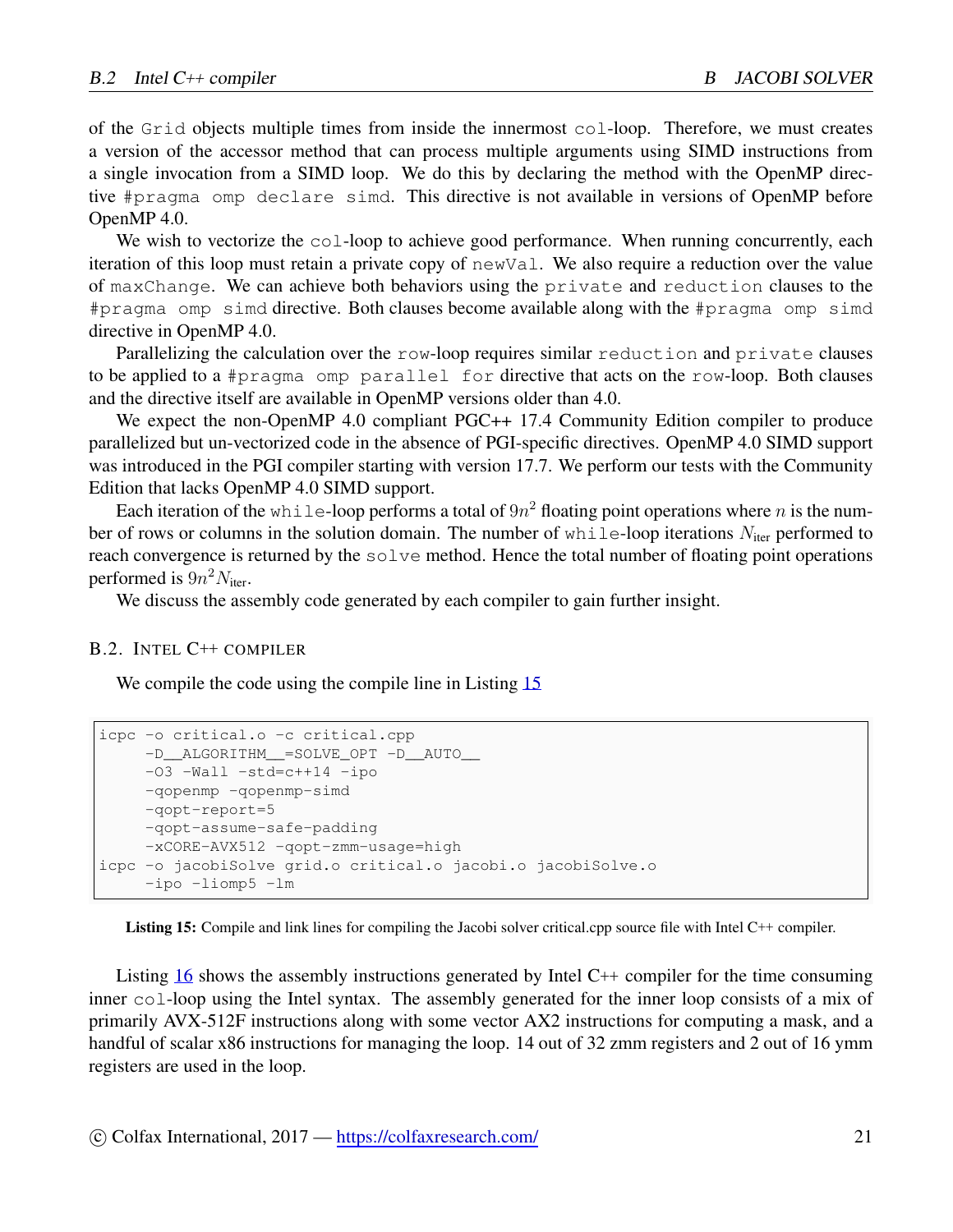<span id="page-21-0"></span>

|                     | 402cd5: vpcmpqtd     | $k1$ , ymm $11$ , ymm $12$                            |
|---------------------|----------------------|-------------------------------------------------------|
| 402cdb: vpaddd      |                      | $ymm12$ , $ymm12$ , $ymm1$                            |
|                     | 402cdf: vmovupd      | $zmm16{k1}{z}, [rdx+rcx*8+0x10]$                      |
|                     | 402cea: vmovupd      | $zmm17{k1}{z}, [rdx+rcx*8]$                           |
|                     | 402cf1: vmovupd      | $zmm14{k1}{z}, [r15+rcx*8+0x8]$                       |
|                     | 402cfc: vmovupd      | $zmm15{k1}{z}, [r10+rcx*8+0x8]$                       |
|                     | 402d07: vmovupd      | $zmm20\{k1\}$ {z}, $[r14+rcx*8+0x8]$                  |
|                     | 402d12: vmovupd      | $zmm22{k1}{z}, [rdi+rcx*8+0x8]$                       |
|                     | 402d1d: vaddpd       | $zmm18$ , $zmm16$ , $zmm17$                           |
| $402d23$ : $vaddpd$ |                      | $zmm19$ , $zmm14$ , $zmm15$                           |
| $402d29$ : $vmu1pd$ |                      | $zmm21$ , $zmm8$ , $zmm18$                            |
|                     | 402d2f: vfmadd231pd  | $zmm21$ , $zmm19$ , $zmm9$                            |
|                     |                      | 402d35: vfnmadd231pd zmm21, zmm20, zmm7               |
| 402d3b: vmulpd      |                      | $zmm24$ , $zmm10$ , $zmm21$                           |
|                     | 402d41: vfmsub231pd  | $zmm22$ , $zmm21$ , $zmm10$                           |
|                     | 402d47: vmovupd      | $\lceil \text{rdi+rcx*8+0x8} \rceil \{ k1 \}$ , zmm24 |
| 402d52: add         |                      | rcx, 0x8                                              |
|                     | $402d56$ : $v$ pandq | $zmm23$ , $zmm6$ , $zmm22$                            |
| 402d5c: vmaxpd      |                      | $zmm13{k1}$ , $zmm23$ , $zmm13$                       |
| 402d62: cmp         |                      | rcx, rax                                              |
| $402d65:$ ib        |                      | 402cd5                                                |

Listing 16: Assembly of critical *col*-loop produced by the Intel compiler.

On our test system, this sequence of instructions yields 15.04 GFLOP/s in single threaded mode and 102.55 GFLOP/s when running with 14 threads for a 6*.*8*×* speedup (0*.*48*×*/thread).

An analysis of the assembly shows that Intel C++ compiler manages to successfully vectorize the innermost col-loop by using masked memory access operations. Intel C++ compiler loads the values of  $\phi_{i,i}^{(n)}$  $\phi_{i,j-1}^{(n)}$ ,  $\phi_{i,j+1}^{(n)}$ , etc. using a mask computed to load only selected memory locations into zmm registers. The computation of newVal is then built up step-by-step with the final update being computed by line 402d3b in the zmm24 register. The next few instructions compute the difference between the current grid value and the updated grid value, compare the difference to the running maximum difference and write the updated value into the grid. This sequence of instructions uses 6 memory reads and 1 memory write to update each grid point.

#### B.3. G++

We compile the code using the compile line in Listing [17](#page-21-1)

```
g++ -o critical.o -c critical.cpp -D__ALGORITHM__=SOLVE_OPT -D__AUTO__
   -O3 -Wall -std=c++14 -m64 -fipa-pta -flto -ffast-math -fassociative-math
   -ftree-vectorize -ftree-vectorizer-verbose=0 -fopenmp -fopenmp-simd
   -fopt-info-all=jacobiSolve.gnurpt -march=skylake-avx512
g++ -o jacobiSolve -flto -O3 -fipa-pta -ffast-math -fassociative-math
    -ftree-vectorize grid.o critical.o jacobi.o jacobiSolve.o -lgomp -lm
```
Listing 17: Compile and link lines for compiling the Jacobi solver critical.cpp source file with G++.

 $\circ$  Colfax International, 2017 — <https://colfaxresearch.com/> 22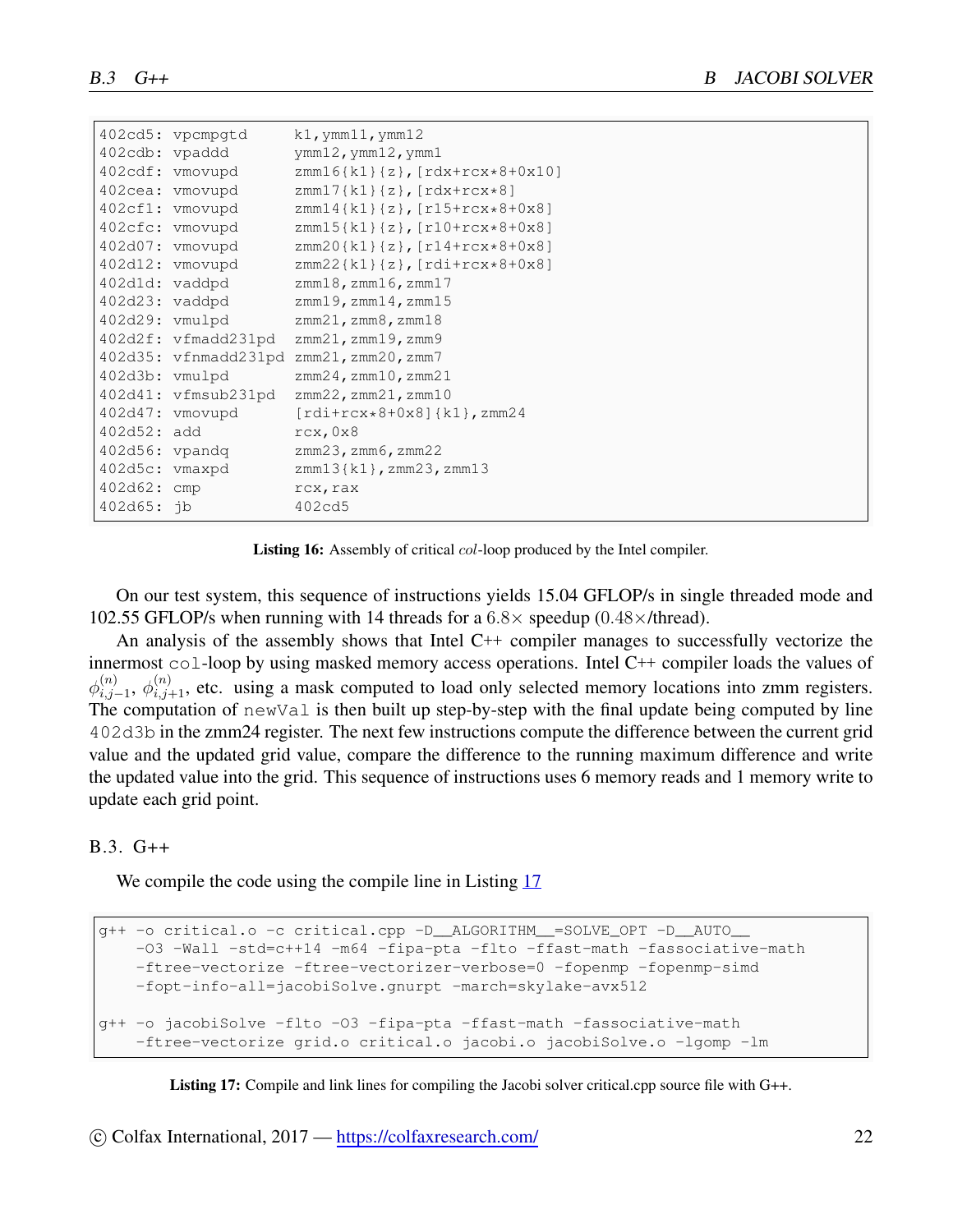Listing [18](#page-22-0) shows the assembly instructions generated by G++ for the inner loop using the Intel syntax. G++ also successfully vectorizes the loop, using 6 out of 32 zmm registers to perform the computation.

```
402ab0: vmovupd zmm3, [r8+rax*1]<br>402ab7: vaddpd zmm3, zmm3, [r9+r
                   zmm3,zmm3,[r9+rax*1]402abe: add edx,0x1
402ac1: vbroadcastsd zmm0,[r14+0x58]
402ac8: vmovupd zmm1,[r11+rax*1]
402acf: vaddpd zmm1,zmm1,[r10+rax*1]
402ad6: vbroadcastsd zmm2,[r14+0x60]
402add: vmulpd zmm3,zmm3,zmm0
402ae3: vbroadcastsd zmm0,[r14+0x50]
402aea: vfmadd132pd zmm0,zmm3,zmm1
402af0: vfnmadd132pd zmm2,zmm0,[rsi+rax*1]
402af7: vbroadcastsd zmm0,[r14+0x68]
402afe: vmulpd zmm0,zmm2,zmm0
402b04: vsubpd zmm1,zmm0,[rcx+rax*1]
402b04: vsubpd zmm1,zmm0, [rcx<br>402b0b: vandpd zmm1,zmm1,zmm6
402b11: vmovupd [rcx+rax*1], zmm0
402b18: vmaxpd zmm8,zmm8,zmm1
402b1e: add rax,0x40
402b22: cmp [rbp-0x74],edx
402b25: ja 402ab0
```
Listing 18: Assembly of critical *col*-loop produced by the GNU compiler.

On our test system, this sequence of instructions yields 12.80 GFLOP/s in single threaded mode and 74.44 GFLOP/s when running with 9 threads with a 5*.*8*×* speedup (0*.*64*×*/thread).

 $G++$  also manages to successfully vectorize the inner  $\text{col-loop}$  but uses a very different strategy to compute the grid update as compared to Intel C++ compiler. G++ is very parsimonious when using zmm registers as compared to Intel C++ compiler, using only 6 out of a total of 32 available zmm registers. To compensate for the low register usage, G++ issues more memory operations, using 10 memory reads and 1 memory write in this loop. A key difference is that 4 out of the 10 memory read operations are vbroadcastsd instructions that can only be executed on 1 port (port 5) on the Skylake microarchitecture [[19](#page-9-15)]. In contrast, the vmovupd memory read instructions issued by Intel C++ compiler can be executed on any of 4 different ports (ports  $0, 1, 5$ , or 6) [[19\]](#page-9-15). The throughput of the vmovupd is much higher because of the greater number of execution units that are capable of being assigned this operation.

We believe that the extra memory operations performed by  $G++$ , some of which can only be executed on one port inside the CPU, causes the code compiled by G++ to be slower as compared to that compiled by Intel C++ compiler.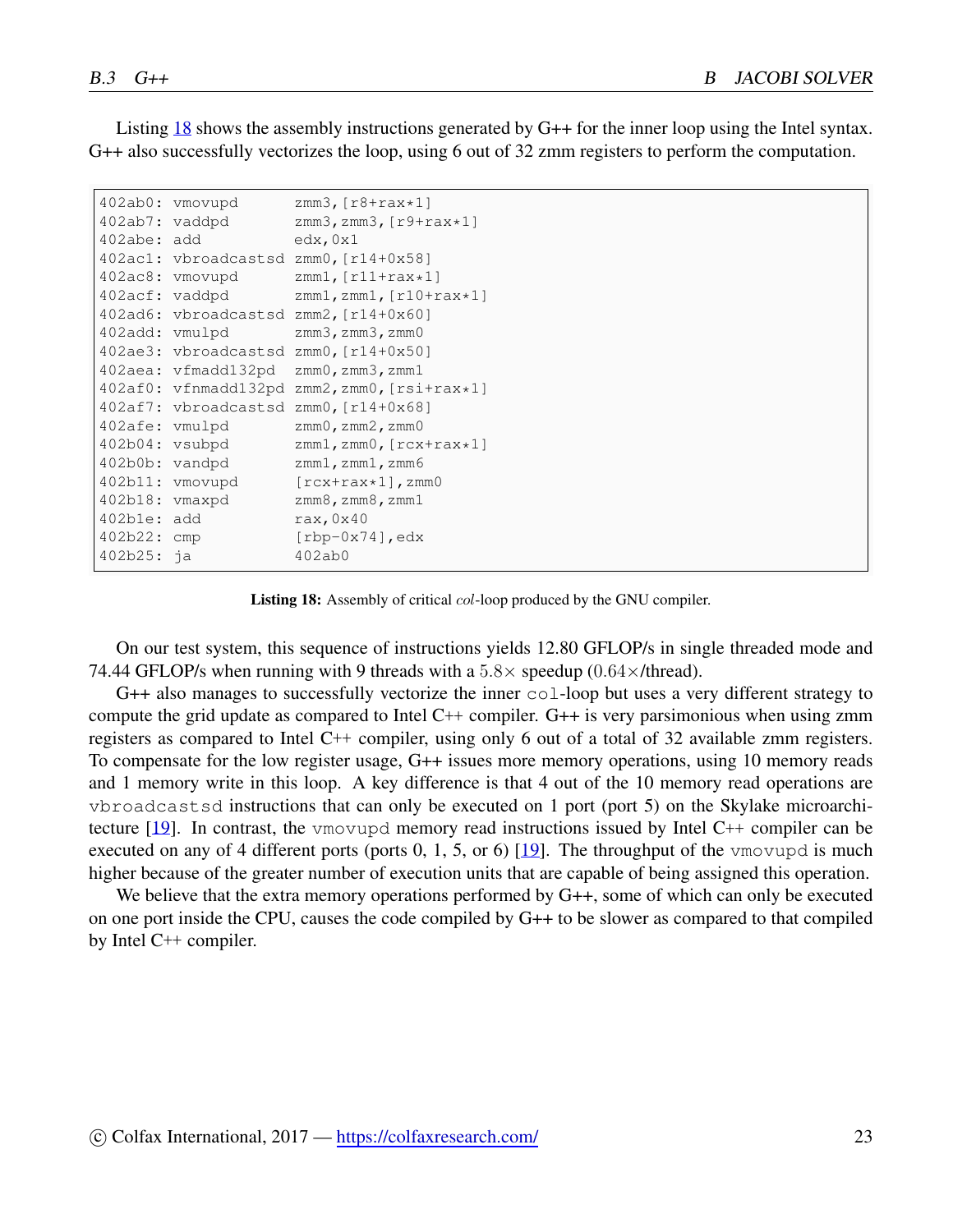#### B.4. AOCC

We compile the code using the compile line in Listing [19](#page-23-0)

```
clang++ -o critical.o -c critical.cpp -D__ALGORITHM__=SOLVE_OPT -D__AUTO__
        -O3 -Wall -std=c++14 -m64 -flto -ffast-math -fassociative-math -mfma
        -ffp-contract=fast -fopenmp=libomp -Rpass-analysis=loop-vectorize
        -Rpass=loop-vectorize -Rpass-missed=loop-vectorize
        -fsave-optimization-record -gline-tables-only -gcolumn-info
        -march=skylake-avx512
clang++ -o jacobiSolve -flto -fuse-ld=lld
        grid.o critical.o jacobi.o jacobiSolve.o -lomp -lm
```
Listing 19: Compile and link lines for compiling the Jacobi solver critical.cpp source file with AOCC.

Listing [20](#page-23-1) shows the assembly generated by AOCC for the inner loop using the Intel syntax.

<span id="page-23-1"></span>

| 2012d0: vmovsd   |                      | $xmm3, [rsit+rcx*8]$                            |
|------------------|----------------------|-------------------------------------------------|
| $2012d5:$ vaddsd |                      | $xmm3$ , $xmm3$ , $\lceil rdx + rcx * 8 \rceil$ |
| 2012da: vmulsd   |                      | $xmm3$ , $xmm3$ , $[rbp+0x50]$                  |
| 2012df: vmovsd   |                      | $xmm4$ , $rdi+rcx*8-0x10$                       |
| $2012e5:$ vaddsd |                      | $xmm4$ , $xmm4$ , $rdi+rcx*8$ ]                 |
|                  | 2012ea: vfmadd132sd  | $xmm4$ , $xmm3$ , $[rbp+0x58]$                  |
| 2012f0: vmovsd   |                      | $xmm3$ , $rxx+rcx*8$ ]                          |
|                  | 2012f5: vfnmadd132sd | $xmm3$ , $xmm4$ , $[rbp+0x60]$                  |
| 2012fb: vmulsd   |                      | $xmm3$ , $xmm3$ , $[rbp+0x68]$                  |
| 201300: vsubsd   |                      | $xmm4$ , $xmm3$ , $[\text{rbx+rcx*8}]$          |
| 201305: vandpd   |                      | $x$ mm4, $x$ mm4, $x$ mm1                       |
| 201309:          | ymaxsd               | $xmm2$ , $xmm4$ , $xmm2$                        |
| 20130d: vmovsd   |                      | $[\text{rbx+rcx*8}]$ , xmm3                     |
| 201312: lea      |                      | $rcx, [rcx+0x1]$                                |
| 201316:          | cmp                  | $r11$ , $rcx$                                   |
| 201319:          | jne                  | 2012d0                                          |

Listing 20: Assembly of critical *col*-loop produced by the AOCC compiler.

On our test system, this sequence of instructions yields 4.72 GFLOP/s in single threaded mode and 58.16 GFLOP/s when running with 44 threads for a  $12.3 \times$  speedup (0.28 $\times$ /thread).<br>AOCC has trouble with the reduce clause and is unable

AOCC has trouble with the reduce clause and is unable to vectorize the col-loop when performing the inter-procedural optimizations (compiler diagnostic: value that could not be identified as reduction is used outside the loop). Instead, the compiler issues pure scalar AVX instructions. As a direct consequence of not vectorizing the loop, the AOCC produced code runs almost 4*×* slower than the code produced by Intel C++ compiler when run with a single thread. Although the expected theoretical drop in performance between scalar and AVX-512 code is 8*×*, the Intel C++ compiler-code uses masked instructions, reducing the amount of useful work per loop iteration.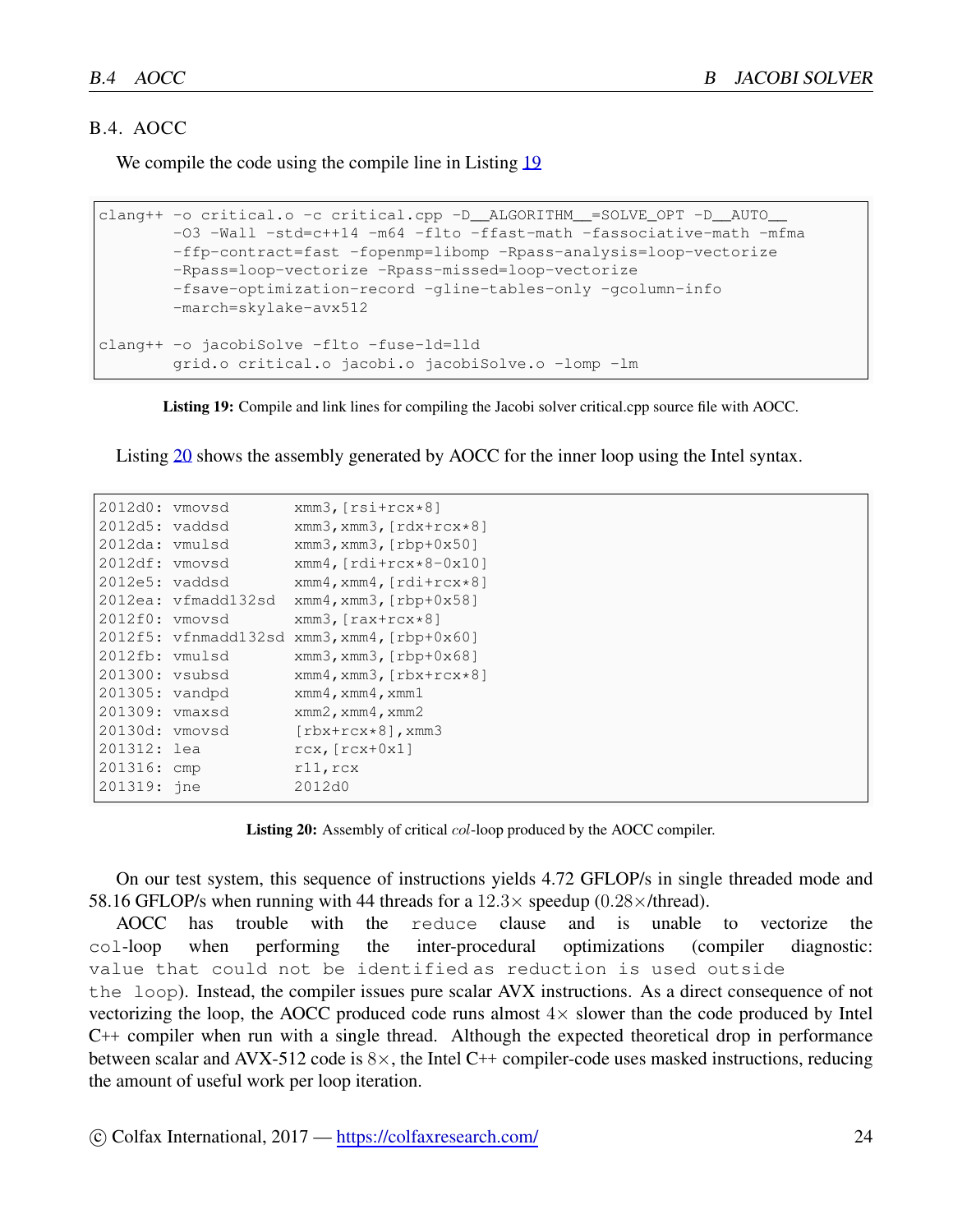When run with more than a single thread of execution, the AOCC-produced code running with 44 threads is only *∼* 0*.*57*×* slower than the Intel C++ compiler-produced code running with 14 threads. While the overall performance is improved relative to Intel C<sup>++</sup> compiler, AOCC has the poorest gain per extra thread of execution. We hypothesize that the improvement in relative performance arises because of differences in the OpenMP implementation provided by the Intel and AMD OpenMP libraries.

We believe that the inability of AOCCto vector instructions for the innermost col-loop hurts the performance of the AOCC-generated code.

B.5. CLANG

We compile the code using the compile line in Listing [21](#page-24-0)

```
clang++ -o critical.o -c critcal.cpp -D_ALGORITHM_ =SOLVE_OPT -D_AUTO
       -O3 -Wall -std=c++14 -stdlib=libc++ -fopenmp=libomp
       -m64 -flto -ffast-math -fassociative-math -mfma -ffp-contract=fast
       -Rpass=loop-vectorize -Rpass-missed=loop-vectorize
       -Rpass-analysis=loop-vectorize
       -fsave-optimization-record -gline-tables-only -gcolumn-info
       -mllvm -polly -mllvm -polly-vectorizer=stripmine -march=skylake-avx512
clang++ -o jacobiSolve -flto -fuse-ld=lld
        grid.o critical.o jacobi.o jacobiSolve.o -lomp -lm
```
Listing 21: Compile and link lines for compiling the Jacobi solver critical.cpp source file with Clang.

Listing [22](#page-24-1) shows the assembly generated by Clang for the inner loop using the Intel syntax.

<span id="page-24-1"></span>

| 2012e0:        | vmovsd      | $xmm3, [rcx + rsi * 8]$                         |
|----------------|-------------|-------------------------------------------------|
| 2012e5:        | vaddsd      | $xmm3$ , $xmm3$ , $rdx + rsi * 8$ ]             |
| 2012ea:        | vmovsd      | $xmm4$ , $rdi+rsi*8-0x10$                       |
| 2012f0: vaddsd |             | $xmm4$ , $xmm4$ , $[rdi+rsi*8]$                 |
| 2012f5:        | vmovhpd     | $xmm4$ , $xmm4$ , $\lceil rax + rsi * 8 \rceil$ |
| $2012fa$ :     | vmulpd      | $xmm4$ , $xmm4$ , $[rbp+0x58]$                  |
| 2012ff:        | vfmadd132sd | $xmm3$ , $xmm4$ , $[rbp+0x50]$                  |
| 201305:        | vpermilpd   | $x$ mm4, $x$ mm4, $0x1$                         |
| 20130b:        | vsubsd      | $xmm3$ , $xmm3$ , $xmm4$                        |
| 20130f:        | vmulsd      | $xmm3$ , $xmm3$ , $[rbp+0x68]$                  |
| 201314:        | vsubsd      | xmm4, xmm3, [rbx+rsi*8]                         |
| 201319:        | vandpd      | $x$ mm4, $x$ mm4, $x$ mm1                       |
| 20131d:        | ymaxsd      | $xmm2$ , $xmm4$ , $xmm2$                        |
| 201321:        | vmovsd      | $[\text{rbx+rsi*8}]$ , xmm3                     |
| 201326:        | lea         | $rsi, [rsi+0x1]$                                |
| 20132a:        | cmp         | rll, rsi                                        |
| 20132d:        | ine         | 2012e0                                          |

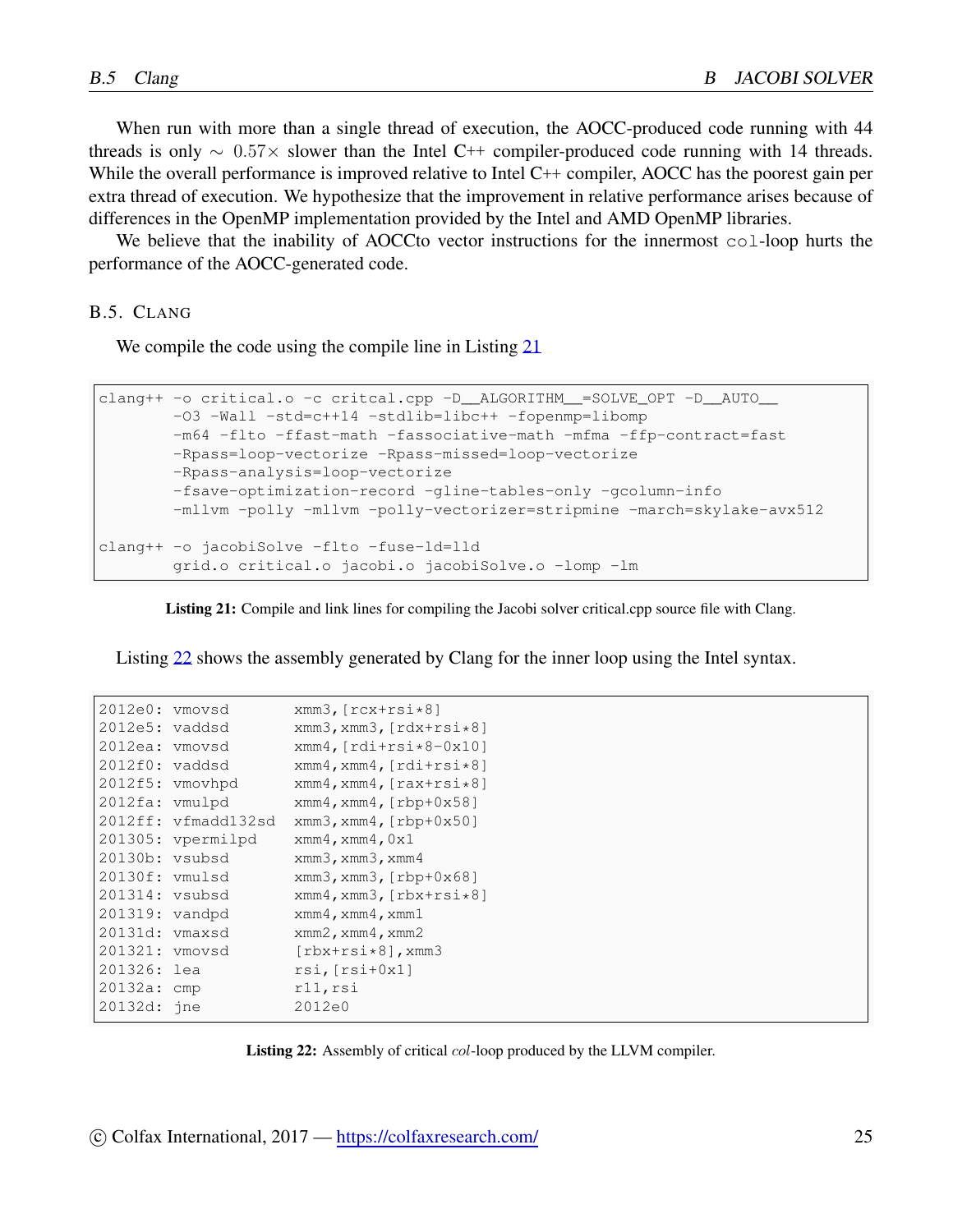On our test system, this sequence of instructions yields 4.39 GFLOP/s in single threaded mode and 42.31 GFLOP/s when running with 20 threads for a 9*.*6*×* speedup (0*.*48*×*/thread).

Like AOCC, Clang is unable to properly vectorize the inner  $\text{col-loop}$  when performing interprocedural optimizations. Instead, Clangissues scalar AVX instructions to perform the loop operations. Unlike AOCC, the Clang-generated code performs a small number of operations using vector instructions starting with the load instruction on line  $2012f5$  that loads the double precision value at the location held in  $rax + rsi \times 8$  into the upper half of the zmm4 register, filling it with 2 double precision values. However, in practice, this approach does not work as well as that adopted by AOCC, yielding slightly poorer performance when run with a single thread.

B.6. ZAPCC

We compile the code using the compile line in Listing [23](#page-25-0)

```
zapcc++ -o critical.o -c critical.cpp -D__ALGORITHM__=SOLVE_OPT -D__AUTO__
       -O3 -Wall -std=c++14 -fopenmp=libomp
        -m64 -flto -ffast-math -fassociative-math -mfma -ffp-contract=fast
        -Rpass=loop-vectorize -Rpass-missed=loop-vectorize
        -Rpass-analysis=loop-vectorize -fsave-optimization-record
        -gline-tables-only -gcolumn-info -march=skylake-avx512
zapcc++ -o jacobiSolve -flto -fuse-ld=lld
        grid.o critical.o jacobi.o jacobiSolve.o -lomp -lm
```
Listing 23: Compile and link lines for compiling the Jacobi solver critical.cpp source file with Zapcc.

Listing [24](#page-25-1) shows the assembly instructions generated by Zapcc for the inner loop using the Intel syntax.

<span id="page-25-1"></span>

| ymovsd            | $xmm3, [rcx + rsi * 8]$                         |
|-------------------|-------------------------------------------------|
| vaddsd            | xmm3, xmm3, [rdx+rsi*8]                         |
| 2012ea: vmovsd    | $xmm4$ , $rdi+rsi*8-0x10$                       |
| vaddsd            | $xmm4$ , $xmm4$ , $rdi+rsi*8$ ]                 |
| ymovhpd           | $xmm4$ , $xmm4$ , $\lceil rax + rsi * 8 \rceil$ |
| vmulpd            | $xmm4$ , $xmm4$ , $[rbp+0x58]$                  |
| vfmadd132sd       | xmm3, xmm4, [rbp+0x50]                          |
| 201305: vpermilpd | $x$ mm4, $x$ mm4, $0x1$                         |
| vsubsd            | $xmm3$ , $xmm3$ , $xmm4$                        |
| vmulsd            | $xmm3$ , $xmm3$ , $[rbp+0x68]$                  |
| vsubsd            | $xmm4$ , $xmm3$ , $[\text{rbx}+\text{rsi}*8]$   |
| vandpd            | $x$ mm4, $x$ mm4, $x$ mm1                       |
| vmaxsd            | $xmm2$ , $xmm4$ , $xmm2$                        |
| 201321: vmovsd    | $[\text{rbx+rsi*8}]$ , xmm3                     |
| lea               | $rsi, [rsi+0x1]$                                |
| cmp               | rll, rsi                                        |
| jne               | 2012e0                                          |
|                   |                                                 |



 $\degree$ Colfax International, 2017 — <https://colfaxresearch.com/> 26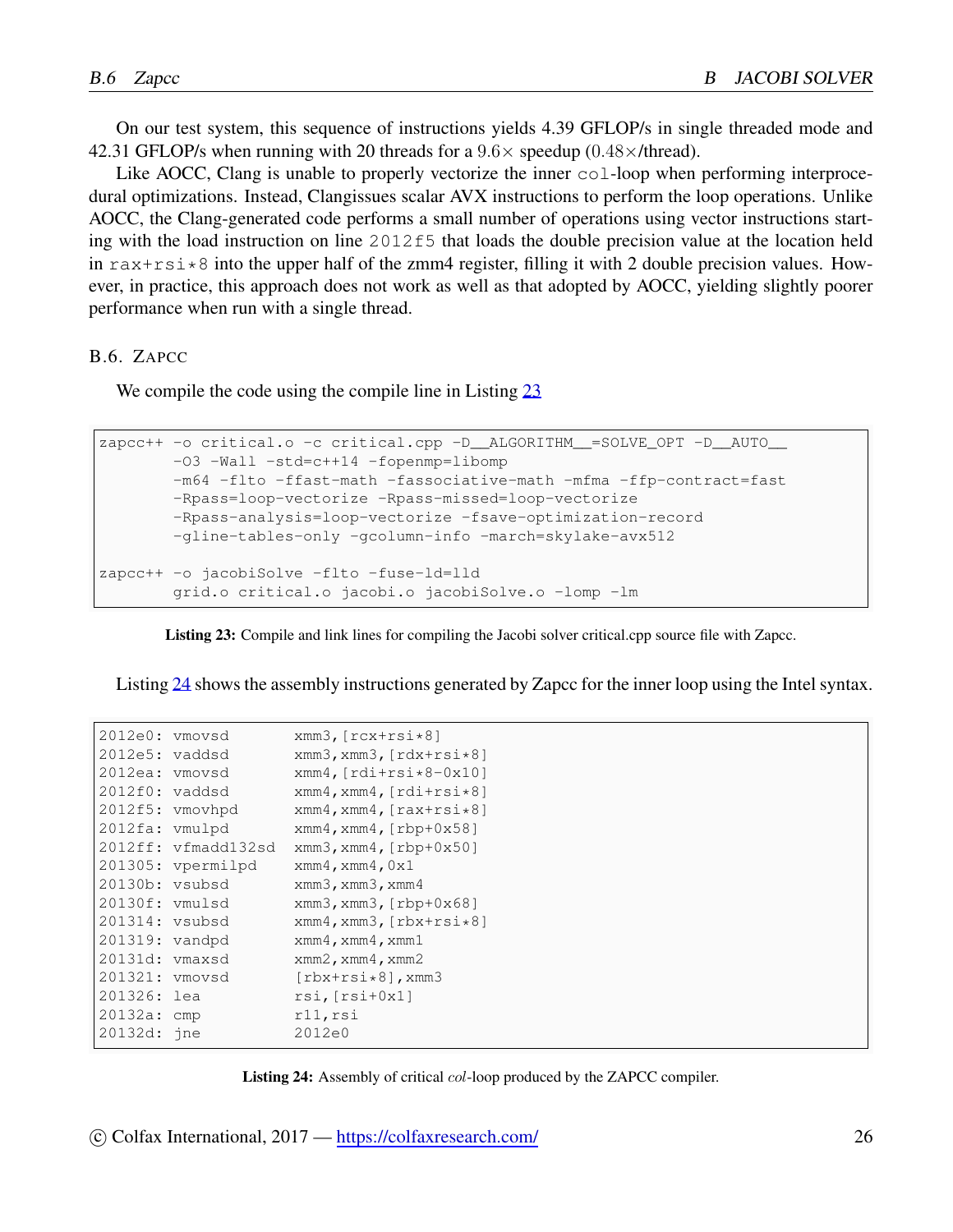On our test system, this sequence of instructions yields 4.40 GFLOP/s in single threaded mode and 41.40 GFLOP/s when running with 21 threads for a 9*.*4*×* speedup (0*.*45*×*/thread).

Zapcc produces the exact same set of instructions as Clang for this computational kernel. The observed performance is very similar with the difference being attributable to runtime statistical variations.

#### B.7. PGC++

We compile the code using the compile line in Listing [25](#page-26-0)

```
pgc++ -o critical.o -c critical.cpp -D__ALGORITHM__=SOLVE_OPT -D__AUTO__
     -03 -Minform=warn -std=c+11 -tp=haswell -fast -04-Mipa=fast, align, inline -fma
     -Mvect=altcode, gather, simd, assoc, cachesize: 32768
     -Msmart -Mfma -Mcache_align
      -Mipa=all -Mmovnt -mp -Mquad
     -Msafeptr=all -Minfo=all -Mnoprefetch
pgc++ -o jacobiSolve -Mipa=fast,align,inline -mp=bind
      grid.o critical.o jacobi.o jacobiSolve.o -lstdc++ -lpgmp -lm
```


Listing [26](#page-26-1) shows the assembly instructions generated by PGC++ for the time consuming inner  $\text{col}$ loop using the Intel syntax. Only 4 out of the 16 available xmm registers are used.

```
404208: vmovsd xmm1,[rsi]
40420c: mov r14,[rbp-0x18]
404210: vmovsd xmm3,[rdx-0x10]
404215: sub r9,0x1
404219: vaddsd xmm2,xmm1,[rdi]
40421d: vmulsd xmm1,xmm2,[r14+0x50]
404223: vaddsd xmm2,xmm3,[rdx]
404227: add rsi,0x8
40422b: vfmadd132sd xmm2,xmm1,[r14+0x58]
404231: vmovsd xmm1,[r14+0x60]
404237: vfnmadd132sd xmm1,xmm2,[r8]
40423c: vmulsd xmm2,xmm1,[r14+0x68]
404242: add r8,0x8
404246: vsubsd xmm3,xmm2,[rcx]
40424a: vmovsd [rcx], xmm2
40424e: vandpd xmm1, xmm3, [rip+0xfffffffffffffe2a]
404256: add rcx,0x8
40425a: vmaxsd xmm0,xmm0,xmm1
40425e: add rdi,0x8
404262: add rdx,0x8
404266: test r9, r9
404269: jg 404208
```
Listing 26: Assembly of critical *col*-loop produced by the PGI compiler.

 $\circled{c}$  Colfax International, 2017 — <https://colfaxresearch.com/> 27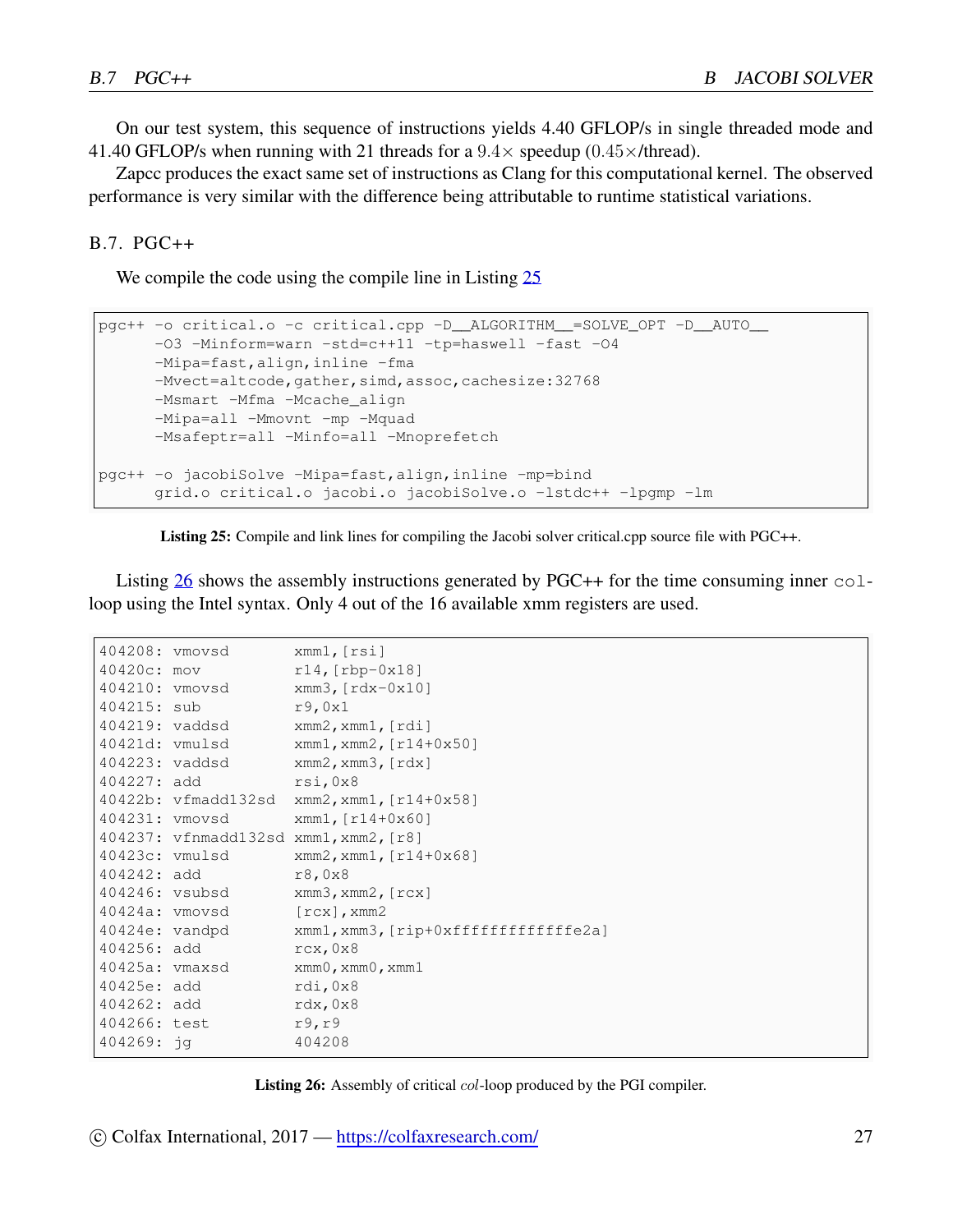On our test system, this sequence of instructions yields 4.28 GFLOP/s in single threaded mode and 30.70 GFLOP/s when running with 13 threads for a 7*.*2*×* speedup (0*.*55*×*/thread).

PGC++ 17.4 (Community Edition) is not OpenMP 4.0 compliant and does not accept the OpenMP 4.0 directive #pragma omp simd. Instead, we supply the PGI specific compiler directive #pragma loop ivdep to inform the compiler that the loop is safe to vectorize. Notice though that this directive has no ability to inform the compiler that we wish to perform a reduction over the maxChange variable. The compiler fails to vectorize the loop emitting the un-helpful diagnostic: potential early exits.

#### B.8. TAKEAWAY

Our second computational kernel tests the ability of each compiler to peer through the haze of abstraction and produce optimal code. Given the same information, only two compilers manage to successfully vectorize the innermost loop in the Jacobi solver.

Large scientific/engineering/financial codes can contain dense layers of abstraction designed to let the programmer reason about the program. The abstraction can take a significant portion of the project time to develop. It is crucial for the compiler used for such development to be able to optimize non-HPC modern C++ code written for readability and maintainability.

In the second computational kernel, the difference in performance between the best and worst compilers jumps to  $3.5 \times$  (Intel C++ compiler v/s PGC++).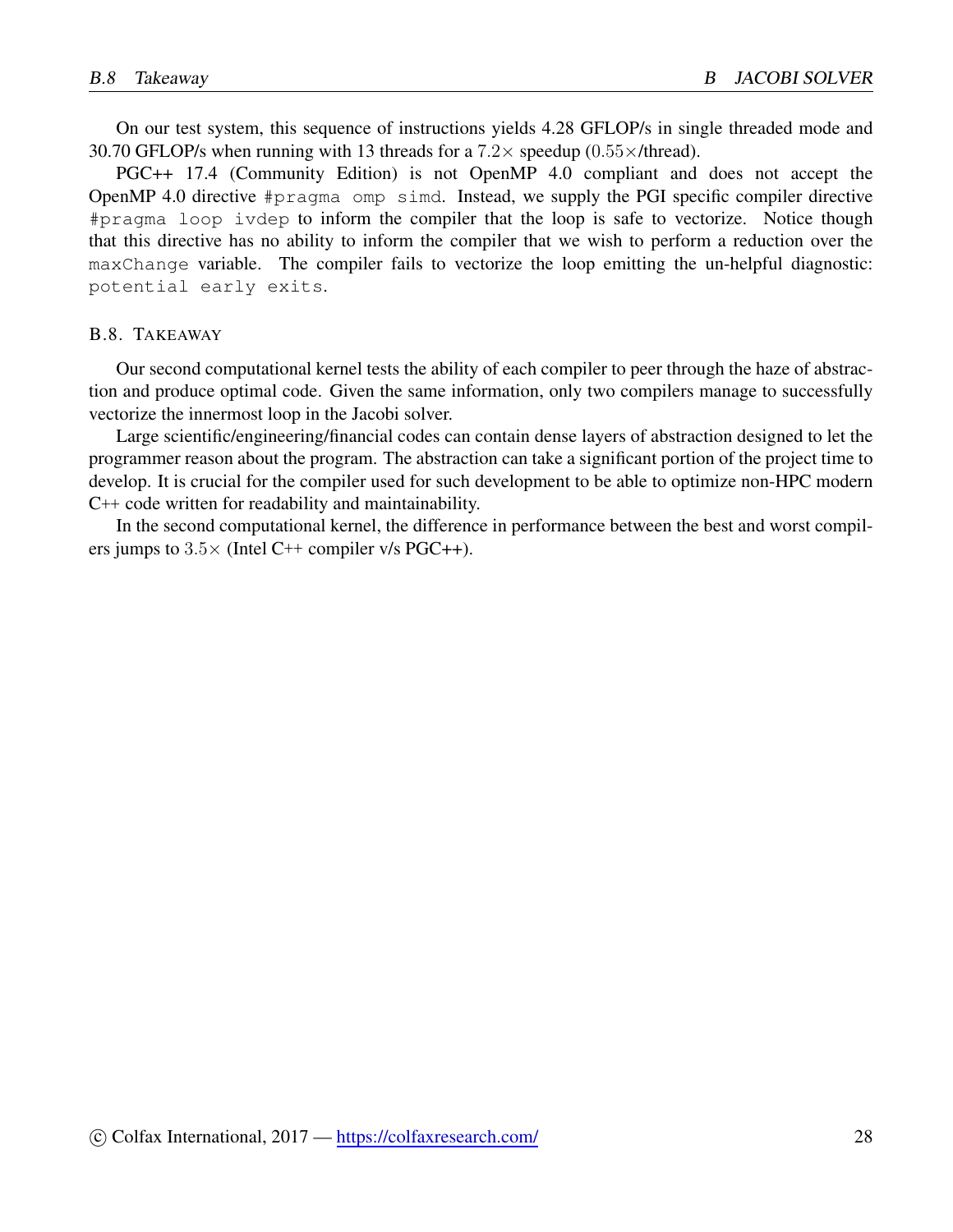## <span id="page-28-0"></span>C. STRUCTURE FUNCTION

#### C.1. WHAT IS THE STRUCTURE FUNCTION?

The autocorrelation function is a valuable diagnostic for studying time series data [[20\]](#page-9-16). Polynomial trends in the time series data can make direct estimation of the autocorrelation function difficult. Structure functions can be used as a proxy for the autocorrelation function when studying time-series data since they possess the proprty that an *n th*-order structure function is insensitive to polynomial trends of order *<sup>n</sup> <sup>−</sup>* <sup>1</sup> in the time series [\[21](#page-9-17)].

Given a time series  $A(t)$ , the 1<sup>st</sup>-order structure function is defined as

<span id="page-28-1"></span>
$$
SF(\tau) = \langle [A(t+\tau) - A(t)]^2 \rangle_t,
$$
\n(8)

where  $\langle A \rangle_t$  is the expectation value of the random variable *A* over the epochs *t*.

The time series *A* may not be uniformly sampled making direct estimation of the structure function using Equation ([8\)](#page-28-1) difficult. Non-uniformly sampled time series can be registered onto a uniform grid in time by using a mask to track missing observations. Given *n* observations *A<sup>i</sup>* on a uniform gridding with timestep *δt* with binary mask *M<sup>i</sup>* storing 1 at observed timesteps and 0 at missing observations, Equation [\(8](#page-28-1)) can be expressed as

<span id="page-28-2"></span>
$$
SF(o) = \frac{\sum_{i} M_{i+o} M_i [A_{i+o} - A_i]^2}{\sum_{i} M_{i+\tau} M_i},
$$
\n(9)

with  $0 \leq o \leq n-1$  and  $\tau = o\delta t$ .

Listing [27](#page-29-0) shows our implementation of Equation [\(9](#page-28-2)). Our implementation assumes that the input data and mask arrays A and M are padded with 0s for 32 entries past the end of the arrays. The padding allows us to write simpler loops inside the main loop and will be explained in more detail below.

We compute the structure function for entry  $SF[o]$  in blocks of size  $c = BLOCK SIZE. Thus our$ outer  $\text{oblk-loop loops over } n/c$  blocks of  $\circ$  with each block being of size c.

We parallelize our structure function calculation over the  $\triangle b1k$ -loop, i.e., each thread evaluates the structure function for a different block of o-values.

The number of computations required to compute  $SF[<sub>O</sub>]$  drops as  $\circ$  increases. Therefore the workload in each block also reduces as oblk increases. We use 'dynamic' OpenMP scheduling to optimally balance the computational workload across all the available threads.

The value of BLOCK\_SIZE has to be tuned for each system. We find that on our 2-socket Intel<sup>®</sup>Xeon Platinum 8168 test platform, setting  $BLOCK\_SIZE$  = 32 gives us good results.

We use the temporary arrays SFTemp private and countSFTemp private to accumulate the contribution to the structure function from each term in the summation in the numerator and denominator of Equation [\(9](#page-28-2)). Since the length of these temporary arrays (BLOCK SIZE) is known at compile time, we declare the arrays on the function stack.

When the calculation is performed in parallel, each OpenMP thread possesses an individual stack and the SFTemp private and countSFTemp private arrays are local to the stack of each OpenMP thread. Since the arrays are relatively small compared to the OpenMP stacksize, the temporary arrays are located far away from each other in memory. This makes false sharing almost negligible.

The i-loop ranges between 0 and  $n$ -obl $k \times c$ . We unroll the innermost *o*-loop by a factor of 4 and rewrite it as a loop over the variable v. Since A and M are padded with 0s for 32 entries after the end of each array, we can safely index each array inside the innermost v-loop.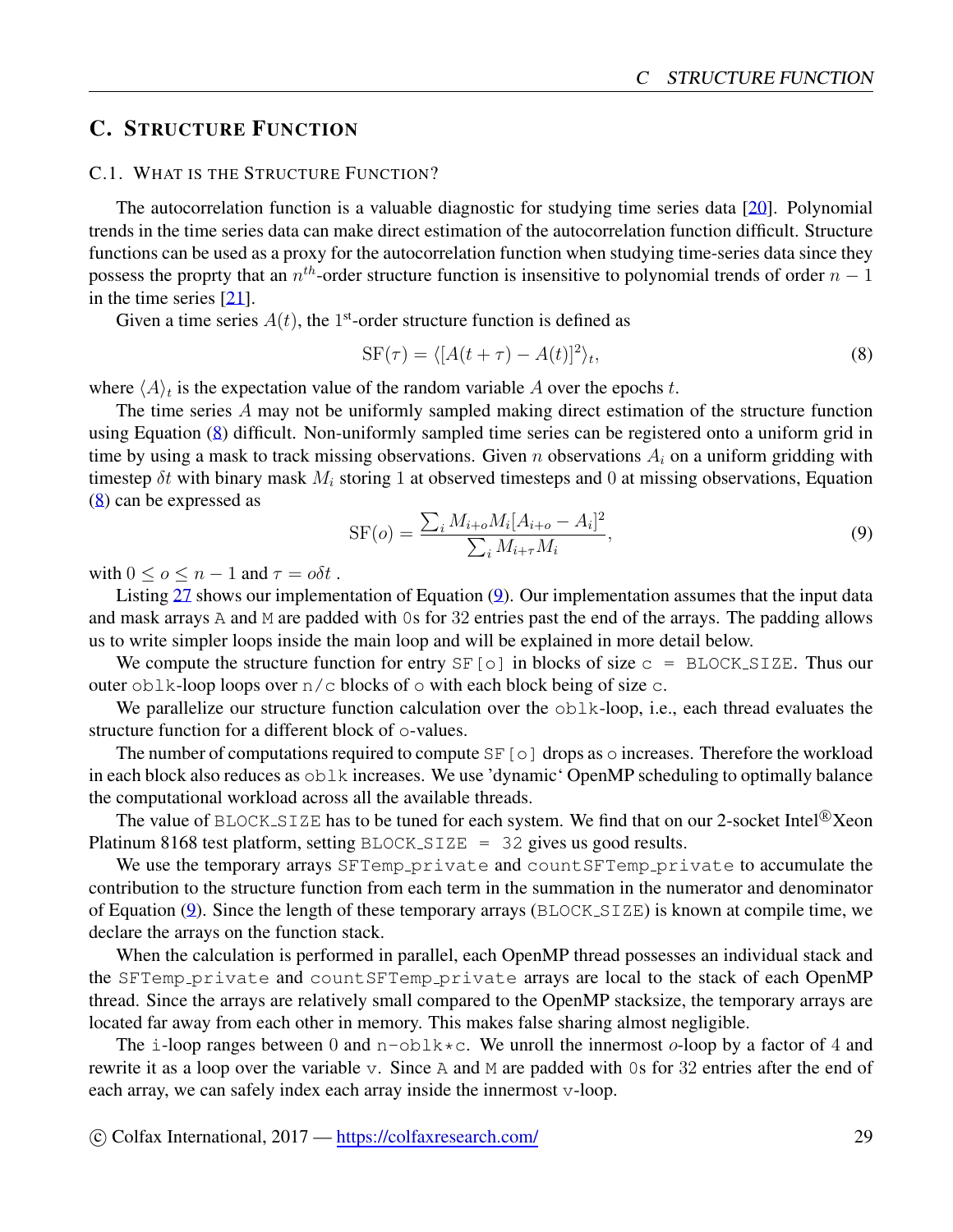```
1 void SF_compute_oblkio_opt(int const n, double const * const A,
                            2 double const * const M, double * const SF) {
3 #if defined(__PGI)
4 #pragma routine safe
5 #endif
6 const int c = BLOCK_SIZE;
7 #pragma omp parallel for schedule(dynamic)
8 for (int oblk = 0; oblk < n/c; ++oblk) {
9 double SFTemp_private[c];
10 double countSFTemp_private[c];
11 for (int ctr = 0; ctr < c; ++ctr) {
12 SFTemp_private[ctr] = 0.0;
13<sup> countSFTemp_private[ctr] = 0.0;</sup>
14 } // end for ctr
r = rregister double \star S0 = SFTemp_private + 0\star8;
16 register double * S1 = SFTemp private + 1*8;
17 register double * S2 = SFTemp_private + 2*8;
18 register double \star S3 = SFTemp_private + 3\star8;
19 register double * c0 = countSFTemp_private + 0*8;
20 register double * c1 = countSFTemp_private + 1*8;
21 register double \star c2 = countSFTemp_private + 2\star8;
22 reqister double \star c3 = countSFTemp private + 3*8;
23 for (int i = 0; i < n - oblk*c; ++i) {
24 double MVal0, MVal1, MVal2, MVal3;
25 #if defined(__PGI)
26 #pragma loop ivdep
27 #else
28 #pragma omp simd private(MVal0, MVal1, MVal2, MVal3)
29 #endif
30 for (int v = 0 ; v < 8; v++) {
31 MVal0 = M[i + oblk*c + 0*8 + v]*M[i];
32 SO[v] += MVal0*(A[i + oblk*c + 0*8 + v] - A[i])
33 \star (A[i + ob]k \star c + 0 \star 8 + v] - A[i]);
34 c0[v] += MVal0;
35 MVal1 = M[i + oblk*c + 1*8 + v]*M[i];
36 S1[v] + MVal1*(A[i + oblk*c + 1*8 + v] - A[i])
37 \star (A[i + \text{oblk} \star c + 1 \star 8 + v] - A[i]),38 c1[v] += MVal1;
39 MVal2 = M[i + oblk*c + 2*8 + v]*M[i];
40 S2[v] += MVal2*(A[i + oblk*c + 2*8 + v] - A[i])
*(A[i + ob1k*c + 2*8 + v] - A[i]);42 c2[v] += MVal2;
43 MVal3 = M[i + oblk*c + 3*8 + v]*M[i];
44 S3[v] += MVal3*(A[i + oblk*c + 3*8 + v] - A[i])
45 \star (A[i + ob]k \star c + 3 \star 8 + v] - A[i]);
46 c3[v] += MVal3;
47 } // end for v
48 } // end for i
49 for (int ctr = 0; ctr < c; ++ctr) {
50 SF[oblk*c + ctr] = SFTemp_private[ctr]/countSFTemp_private[ctr];
51 } } } // end for ctr, blk and function
```
Listing 27: Structure function implementation.

 $\circ$  Colfax International, 2017 — <https://colfaxresearch.com/> 30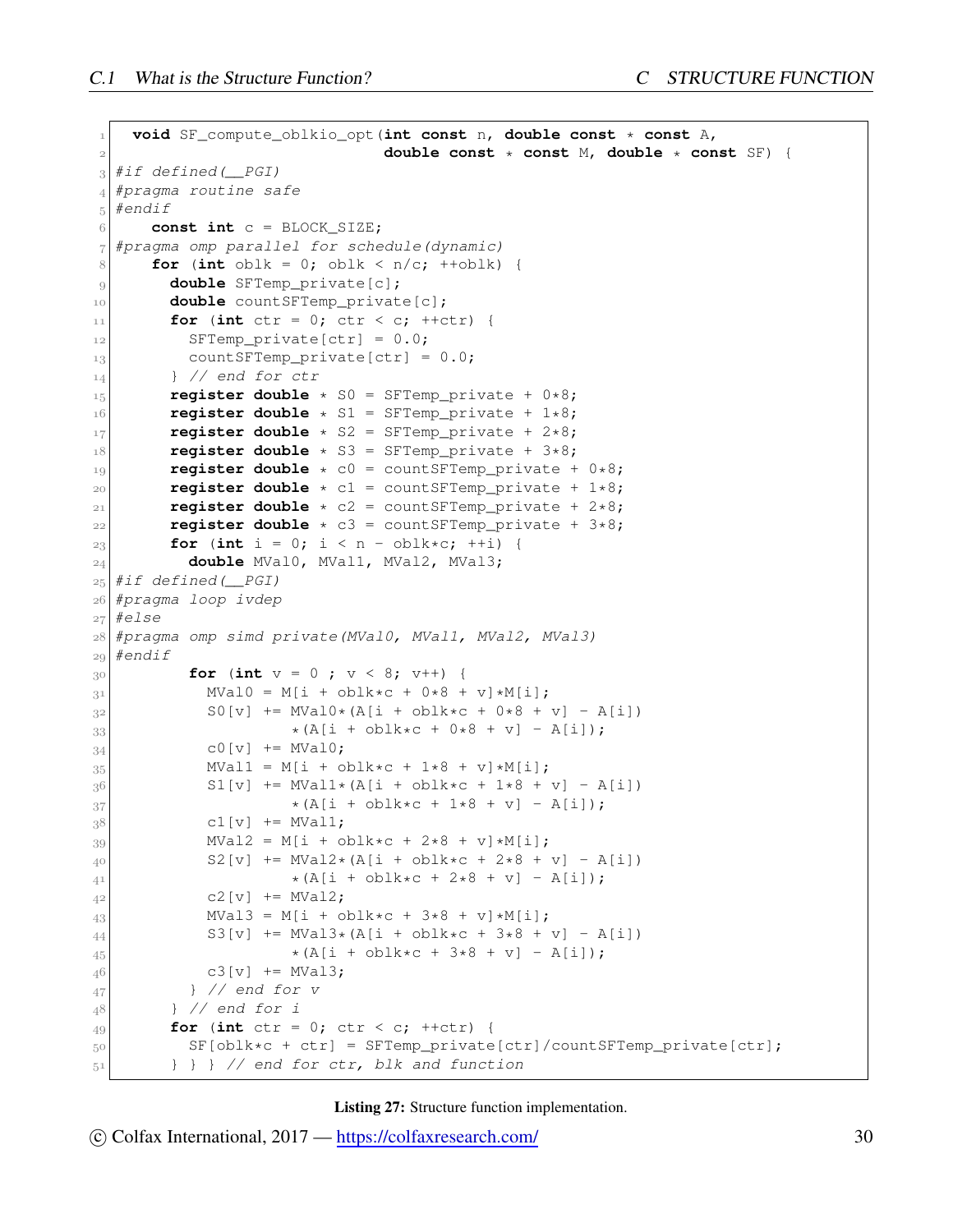We vectorize the v-loop by issuing the OpenMP directive #pragma omp simd for Intel C++ compiler, G++, and the LLVM-based compilers. For PGC++ we issue the PGI-specific directive #pragma loop ivdep. As confirmed by the optimization reports from each compiler and by an examination of the assembly, this is sufficient to let each compiler generate vectorized instructions for the v-loop.

Each iteration of the  $\circ$ -loop performs a total of 6 floating point operations. Since the algorithm runs over all unique pairs of observations  $A_i$ , there are a total of  $3n(n-1)$  useful floating point operations in the v-loop followed by another *n* division operations in the final loop for a total of  $3n^2 + 2n$  floating point operations to compute the structure function using this algorithm.

Recall that the theoretical peak performance for purely FMA double precision computations on a single  $\text{core is } P_{\times 1}^{\text{FMA}} = 112 \text{ GFLOP/s}$  for our test system. The Intel<sup>®</sup> and AMD compilers manage to reach  $\sim 57$ GFLOP/s which is about  $0.5 \times$  the theoretical FMA peak and slightly higher than the  $P_{\times 1} = 56$  GFLOP/s non-FMA peak. The assembly generated by these compilers suggests that the gap in performance between the theoretical peak and the achieved performance with these compilers is due to the combination of the presence of mandatory load instructions as well as the presence of non-FMA computations in the final code.

When executing with multiple threads of instructions both the Intel<sup>®</sup> and AMD compilers manage to reach *∼* 2 TFLOP/s on our test system. This level of performance is *∼* 0*.*5*×* the theoretical FMA peak of 3*.*84 TFLOP/s which shows that performance scales linearly with the number of cores on this computational kernel, i.e., the kernel is compute bound.

We discuss the assembly code generated by each compiler to gain further insight.

#### C.2. INTEL C++ COMPILER

We compile the code using the compile line in Listing [28](#page-30-0)

```
icpc -o critical.o -c critical.cpp
    -D__ALGORITHM__=OBLKIO_OPT -D__AUTO__
    -03 - std = c++14-qopenmp -qopenmp-simd
     -qopt-report=5
     -qopt-assume-safe-padding
     -xCORE-AVX512
     -qopt-zmm-usage=high
```
Listing 28: Compile line for compiling the structure function critical.cpp source file with Intel C++ compiler.

Listing [29](#page-31-0) shows the assembly instructions generated by Intel C++ compiler for the inner v-loop using the Intel syntax. The assembly generated for the inner loop consists of a mix of primarily AVX-512F instructions along with a handful of scalar x86 instructions for managing the loop. Correspondingly, the zmm registers are used heavily (31 out of 32 registers used).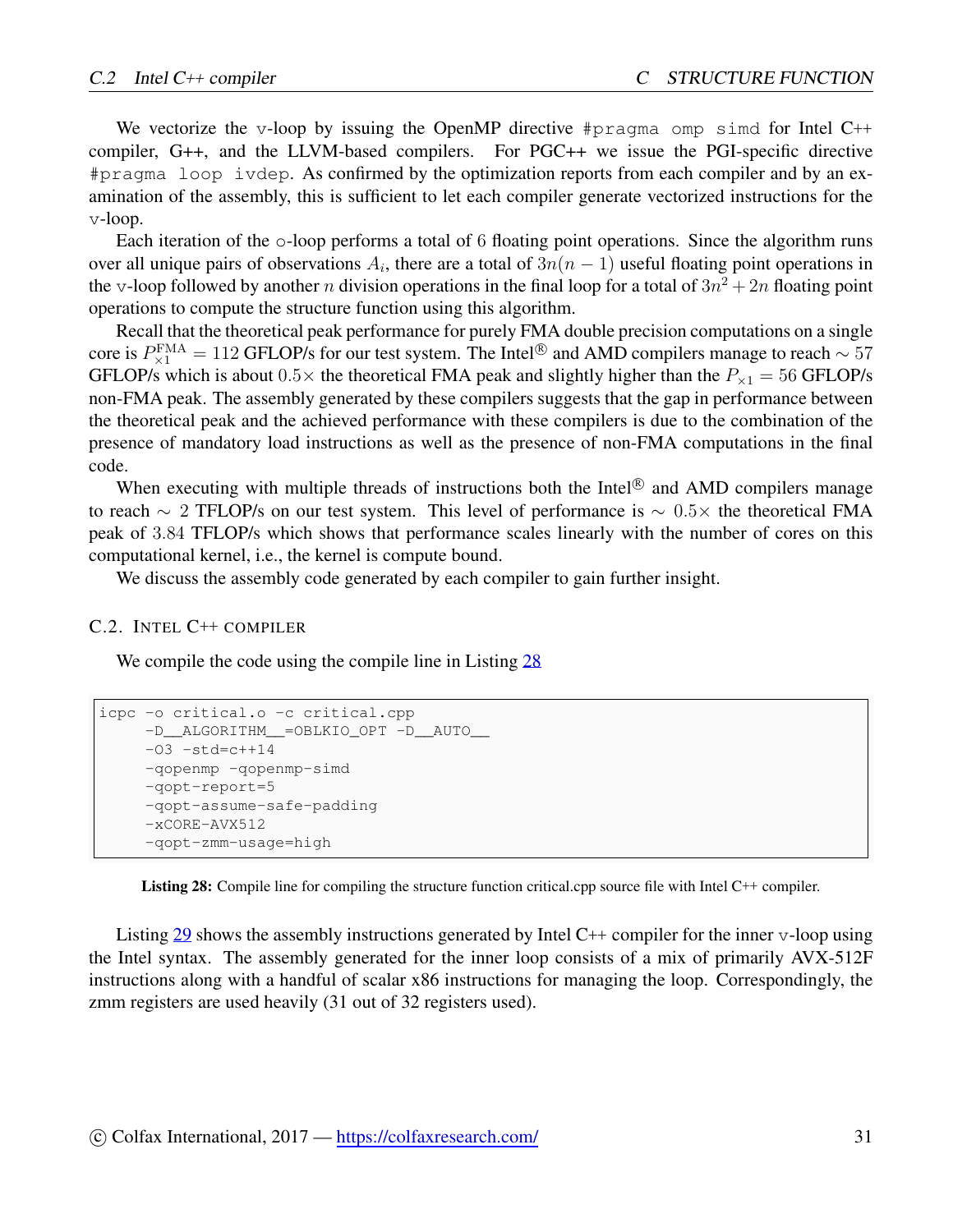<span id="page-31-0"></span>

|          | 32d: vmovups      | zmm13, $[rcx+r9*8]$              |
|----------|-------------------|----------------------------------|
|          | 334: vmovups      | $zmm18, [rcx + r9*8+0x40]$       |
|          | 33c: vmovups      | zmm23, [rcx+r9*8+0x80]           |
|          | 344: vmovups      | $zmm29, [rcx+r9*8+0xc0]$         |
|          | 34c: vmovups      | zmm9, $[\text{rbx}+\text{r9*8}]$ |
|          | 353: vmovups      | $zmm14, [rbx + r9*8+0x40]$       |
|          | 35b: vmovups      | zmm19, [rbx+r9*8+0x80]           |
|          | 363: vmovups      | $zmm24$ , [ $rbx+r9*8+0xc0$ ]    |
|          | 36b: vbroadcastsd | zmm30, [r13+r9*8+0x0]            |
|          | 373: vbroadcastsd | zmm25, [r12+r9*8]                |
|          | 37a: vmulpd       | $zmm10$ , $zmm30$ , $zmm13$      |
|          | 380: vmulpd       | $zmm15$ , $zmm30$ , $zmm18$      |
|          | 386: vmulpd       | zmm20, zmm30, zmm23              |
|          | 38c: vmulpd       | zmm26, zmm30, zmm29              |
|          | 392: vfmadd231pd  | $zmm7$ , $zmm13$ , $zmm30$       |
|          | 398: vfmadd231pd  | $zmm5$ , $zmm18$ , $zmm30$       |
|          | 39e: vfmadd231pd  | $zmm3$ , $zmm23$ , $zmm30$       |
|          | 3a4: vfmadd231pd  | zmm1, zmm29, zmm30               |
|          | 3aa: vsubpd       | $zmm11$ , $zmm9$ , $zmm25$       |
|          | 3b0: vsubpd       | $zmm16$ , $zmm14$ , $zmm25$      |
|          | 3b6: vsubpd       | $zmm21$ , $zmm19$ , $zmm25$      |
|          | 3bc: vsubpd       | $zmm27$ , $zmm24$ , $zmm25$      |
|          | 3c2: vmulpd       | $zmm12$ , $zmm10$ , $zmm11$      |
|          | 3c8: vmulpd       | $zmm17$ , $zmm15$ , $zmm16$      |
|          | 3ce: vmulpd       | $zmm22$ , $zmm20$ , $zmm21$      |
|          | 3d4: vmulpd       | zmm28, zmm26, zmm27              |
|          | 3da: vfmadd231pd  | $zmm8$ , $zmm11$ , $zmm12$       |
|          | 3e0: vfmadd231pd  | $zmm6$ , $zmm16$ , $zmm17$       |
|          | 3e6: vfmadd231pd  | $zmm4$ , $zmm21$ , $zmm22$       |
|          | 3ec: vfmadd231pd  | $zmm2$ , $zmm27$ , $zmm28$       |
| 3f2: inc |                   | r9                               |
| 3f5: cmp |                   | r9, r15                          |
| 3f8: jb  |                   | 32d                              |
|          |                   |                                  |

Listing 29: Assembly of critical *o*-loop produced by the Intel compiler.

On our test system, this sequence of instructions yields 57.40 GFLOP/s in single threaded mode and 2050.96 GFLOP/s when running with 48 threads.

Intel C++ compiler prefers to use almost every available AVX-512 register. The benefit of doing so is that the resulting assembly instructions can be easily reordered by the CPU since there is minimal dependency between instructions. As a result, there are only 10 memory accesses per v-loop iteration, all of which consist of memory reads.

An analysis of the assembly shows that Intel C++ compiler *chooses* to compute the mask product twice. Although this seems redundant, it allows the compiler to issue an extra FMA instruction instead of a multiply instruction. This decision makes logical sense on the older Broadwell microarchitecture. On the Broadwell microarchitecture, FMA instructions have a latency of 0*.*5 cycles as compared to a 1 cycle latency for multiply instructions. On the Skylake microarchitecture, all the basic AVX-512 floating point operations ( $(v)$  addp\*,  $(v)$  mulp\*,  $(v)$  fmaddXXXp\*, etc.) have the same throughput of 0.5 cycles/instruction. See Tables 2-2 and 2-3 in [\[19](#page-9-15)] for more details.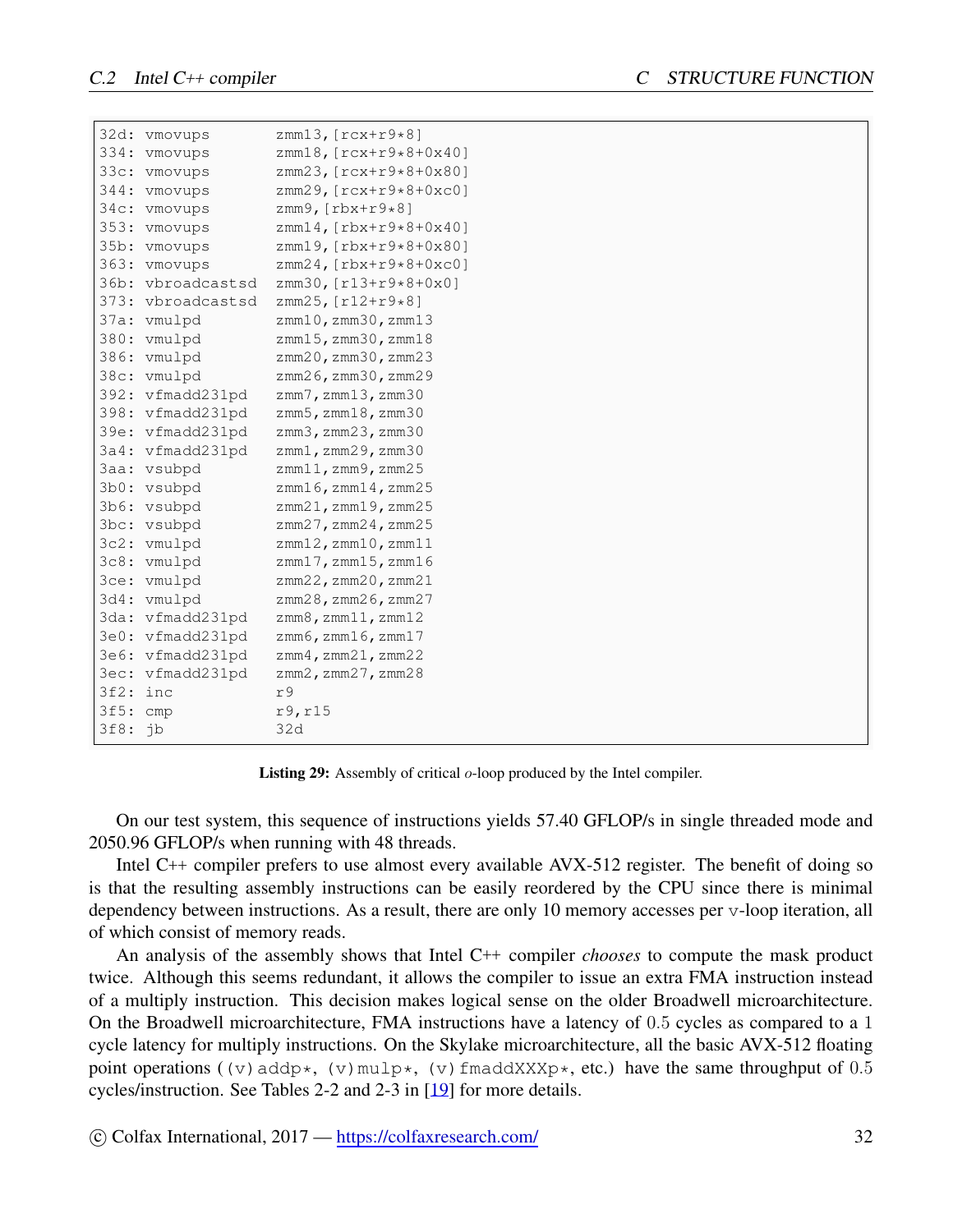#### C.3. AOCC

We compile the code using the compile line in Listing [30](#page-32-0)

```
clang++ -o critical.o -c critical.cpp -D__ALGORITHM__=OBLKIO_OPT -D__AUTO__
       -O3 -std=c++14 -m64 -fopenmp=libomp
       -ffast-math -mavx2 -fassociative-math -mfma -ffp-contract=fast
       -Rpass=loop-vectorize -Rpass-missed=loop-vectorize
       -Rpass-analysis=loop-vectorize -fsave-optimization-record
       -gline-tables-only -gcolumn-info -march=skylake-avx512
```
Listing 30: Compile line for compiling the structure function critical.cpp source file with AOCC..

Listing [31](#page-32-1) shows the assembly generated by AOCC for the inner loop using the Intel syntax.

<span id="page-32-1"></span>

|            | 2b0: vmovapd      | $zmm8$ , $zmm7$                      |
|------------|-------------------|--------------------------------------|
|            | 2b6: vmovapd      | $zmm7$ , $zmm4$                      |
|            | 2bc: vmovapd      | $zmm9$ , $zmm5$                      |
|            | 2c2: vmovapd      | $zmm10$ , $zmm6$                     |
|            | 2c8: vbroadcastsd | zmm6, $[rdi+r15*8]$                  |
|            | 2cf: vbroadcastsd | $zmm11, [rbx+r15*8]$                 |
|            | 2d6: vmulpd       | zmm5, zmm6, [r14+r15*8-0xc0]         |
|            | 2de: vmovupd      | $zmm4$ , $[rsi+r15*8-0xc0]$          |
|            | 2e6: vsubpd       | $zmm4$ , $zmm4$ , $zmm11$            |
|            | 2ec: vmulpd       | $zmm4$ , $zmm4$ , $zmm4$             |
|            | 2f2: vfmadd213pd  | $zmm4$ , $zmm5$ , $zmm7$             |
|            | 2f8: vaddpd       | $zmm2$ , $zmm2$ , $zmm5$             |
|            | 2fe: vmulpd       | $zmm7$ , $zmm6$ , $r14+r15*8-0x80$ ] |
|            | 306: vmovupd      | zmm5, [rsi+r15*8-0x80]               |
|            | 30e: vsubpd       | $zmm5$ , $zmm5$ , $zmm11$            |
|            | 314: vmulpd       | $zmm5$ , $zmm5$ , $zmm5$             |
|            | 31a: vfmadd213pd  | $zmm5$ , $zmm7$ , $zmm9$             |
|            | 320: vaddpd       | $zmm1$ , $zmm1$ , $zmm7$             |
|            | 326: vmulpd       | $zmm9$ , $zmm6$ , $[r14+r15*8-0x40]$ |
|            | 32e: vmovupd      | $zmm7$ , $rsi+r15*8-0x40$            |
|            | 336: vsubpd       | $zmm7$ , $zmm7$ , $zmm11$            |
|            | 33c: vmulpd       | $zmm7$ , $zmm7$ , $zmm7$             |
|            | 342: vfmadd213pd  | $zmm7$ , $zmm9$ , $zmm8$             |
|            | 348: vaddpd       | $zmm3$ , $zmm3$ , $zmm9$             |
|            | 34e: vmulpd       | $zmm8$ , $zmm6$ , $[r14+r15*8]$      |
|            | 355: vmovupd      | $zmm6, [rsi+r15*8]$                  |
|            | 35c: vsubpd       | $zmm6$ , $zmm6$ , $zmm11$            |
|            | 362: vmulpd       | $zmm6$ , $zmm6$ , $zmm6$             |
|            | 368: vfmadd213pd  | $zmm6$ , $zmm8$ , $zmm10$            |
|            | 36e: vaddpd       | zmm0, zmm0, zmm8                     |
| $374:$ add |                   | r15,0x1                              |
| 378: cmp   |                   | $r15$ , $rdx$                        |
| 37b: jl    |                   | 2b0                                  |

Listing 31: Assembly of critical *o*-loop produced by the AOCC compiler.

 $\circ$  Colfax International, 2017 — <https://colfaxresearch.com/> 33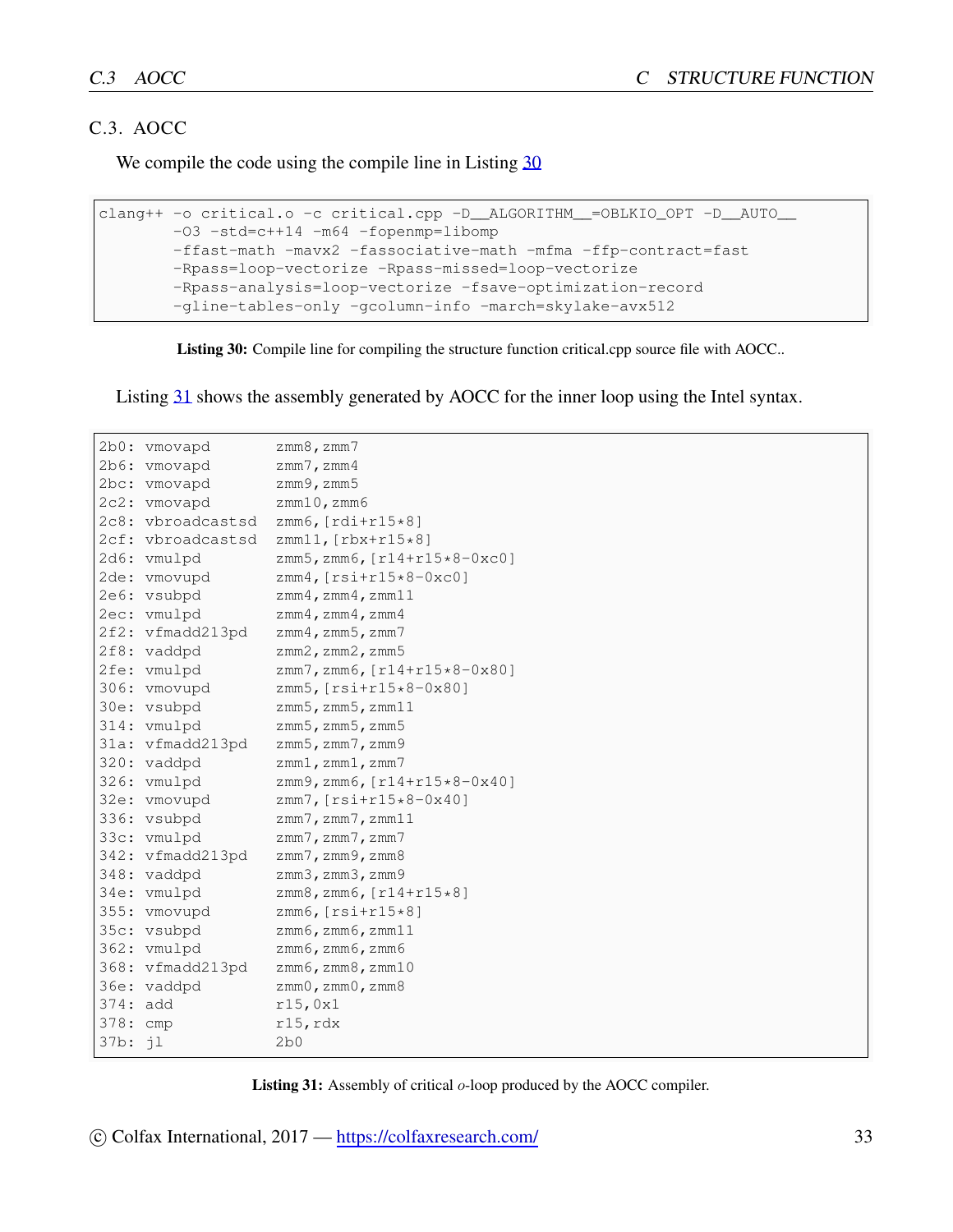On our test system, this sequence of instructions yields 57.24 GFLOP/s in single threaded mode and 1987.35 GFLOP/s when running with 96 threads.

AOCC is very parsimonious when using only 12 zmm registers. It manages to be frugal by shuffling values around rather than writing them to memory. For example, rather than writing out the values of the running sums for the numerator and denominator of Equation ([9\)](#page-28-2), AOCC retains these sums in registers. Line 2 f 2 uses the current value of the running sum of the numerator  $\sum_i M[i]M[i+o](A[i+o] - A[i])^2$ in the zmm7 register and puts the updated value into the zmm4 register. On the next loop iteration, line 2b6 moves the running sum from the zmm4 register into the zmm7 register making it ready for line  $2f2$ to re-use. Other such examples can be found by looking through Listing [31.](#page-32-1) A technique known as Zero-Latency MOV instructions allows the CPU to perform most register to register data moves in the front-end of the CPU and have no impact on the final performance of the code [\[19](#page-9-15)]. Therefore, each v-loop iteration performs 10 memory reads with no writes to memory.

AOCC and Intel C++ compiler have different but ultimately equivalent approaches to handling the partially-unrolled v-loop. Intel C++ compiler uses a large number of registers to hold intermediate results such as the running sums in the numerator and denominator in order to minimize memory operations. AOCC manages to achieve similar performance while using a smaller number of registers by moving results around between registers. By minimizing memory operations, both codes manage to achieve very good performance in this benchmark.

 $C.4. G++$ 

We compile the code using the compile line in Listing [32](#page-33-0)

```
g++ -o critical.o -c critical.cpp
   -D__ALGORITHM__=OBLKIO_OPT -D__AUTO__
   -03 -std=c++14 -m64-ffast-math -fassociative-math
   -ftree-vectorize -ftree-vectorizer-verbose=0
   -fopenmp -fopenmp-simd
   -fopt-info-all=sfComp.o.gnurpt
   -march=skylake-avx512
```
Listing 32: Compile line for compiling the structure function critical.cpp source file with G++..

Listing [33](#page-34-0) shows the assembly instructions generated by G++ for the time consuming inner v-loop using the Intel syntax. Only 7 out of the 32 available zmm registers are used.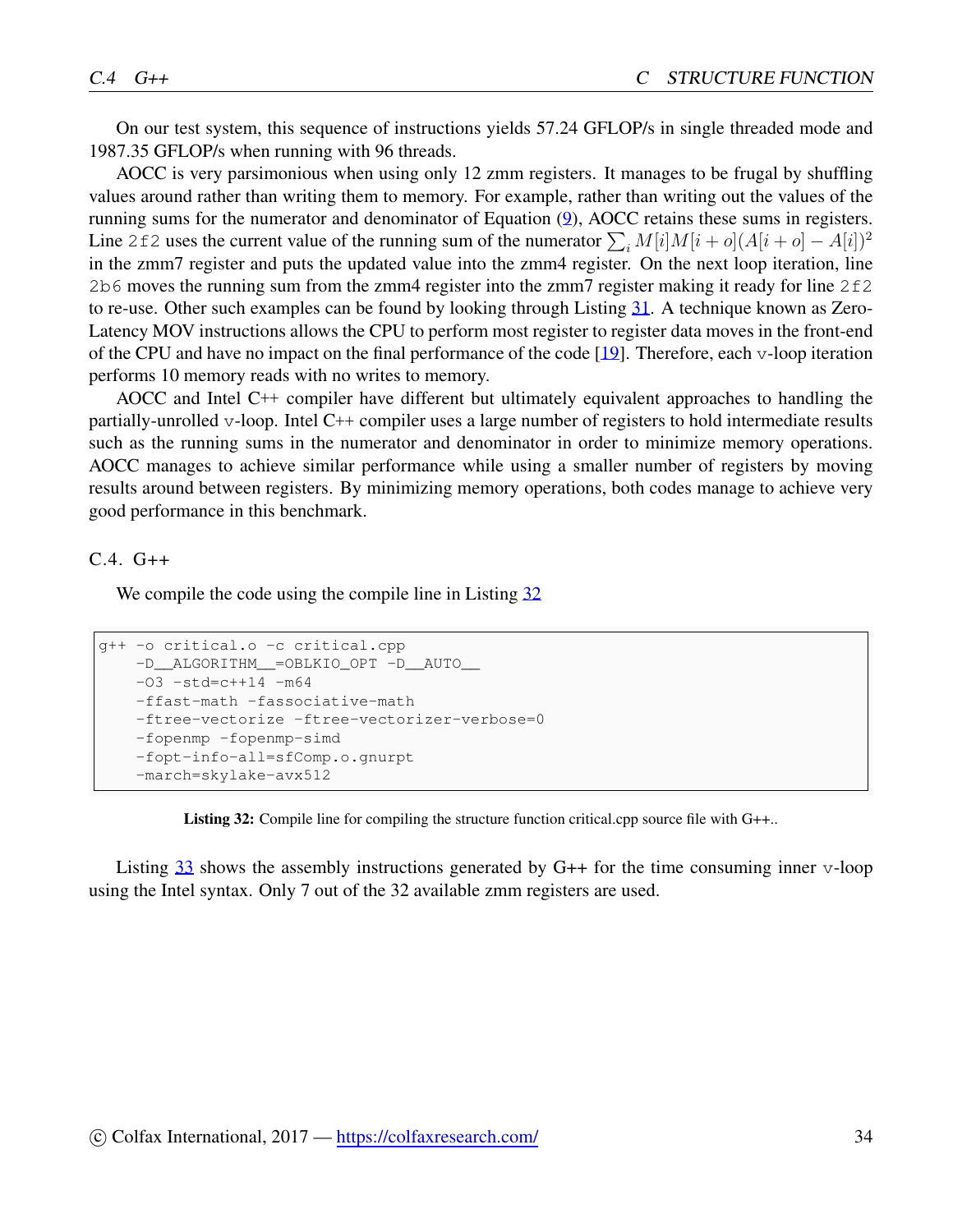```
130: vbroadcastsd zmm1, [rax+rdx*1]
137: vmulpd zmm3, zmm1, [rax]
13d: add rax,0x8
141: add rcx, 0x8
145: vbroadcastsd zmm0,[rcx+rdx*1-0x8]
14d: vmovupd zmm2, [rcx-0x8]
157: vsubpd zmm2, zmm2, zmm0
15d: vaddpd zmm6, zmm6, zmm3
163: vmulpd zmm4, zmm2, zmm3
169: vfmadd231pd zmm5,zmm4,zmm2
16f: vmovupd zmm2, [rcx+0x38]
179: vmulpd zmm4, zmm1, [rax+0x38]
183: vsubpd zmm2, zmm2, zmm0
189: vmulpd zmm3, zmm2, zmm4
18f: vaddpd zmm4,zmm4, [rbp-0xf0]
199: vfmadd213pd zmm2,zmm3,[rbp-0x1f0]
1a3: vmovapd [rbp-0xf0], zmm4
1ad: vmulpd zmm4, zmm1, [rax+0x78]
1b7: vmovapd [rbp-0x1f0], zmm2
1c1: vmovupd zmm2,[rcx+0x78]
1cb: vsubpd zmm2, zmm2, zmm0
1d1: vmulpd zmm3, zmm2, zmm4
1d7: vaddpd zmm4,zmm4, [rbp-0xb0]
1e1: vfmadd213pd zmm2,zmm3,[rbp-0x1b0]
1eb: vmovapd [rbp-0xb0], zmm4
1f5: vmovapd [rbp-0x1b0],zmm2
1ff: vmulpd zmm2, zmm1, [rax+0xb8]
209: vmovupd zmm1,[rcx+0xb8]
213: vsubpd zmm0, zmm1, zmm0
219: vmulpd zmm1, zmm0, zmm2
21f: vfmadd213pd zmm0,zmm1,[rbp-0x170]
229: vaddpd zmm1,zmm2,[rbp-0x70]
233: vmovapd [rbp-0x70],zmm1
23d: vmovapd [rbp-0x170],zmm0
247: cmp rdi, rax
24a: jne 130
```
Listing 33: Assembly of critical *o*-loop produced by the GNU compiler.

On our test system, this sequence of instructions yields 36.36 GFLOP/s in single threaded mode and 1375.06 GFLOP/s when running with 96 threads.

G++ also uses very few zmm registers, preferring to write out running sums to memory. It also maintains separate running sums for each of the unrolled loop sections necessitating a large number of memory read and write operations. For example, lines 15d and 169 compute the updated running sums for the numerator and denominator of Equation ([9\)](#page-28-2) for the first unrolled iteration and store the results in the zmm6 and zmm5 registers. Lines 18f and 199 compute the updated running sums for the numerator and denominator of Equation [\(9](#page-28-2)) for the second unrolled iteration. However, instead of leaving these running sums in the registers that they are computed in, G++ issues instructions that write the contents of these registers to memory on lines 1a3 and 1b7. The same pattern is observed in the third and fourth un-peeled loop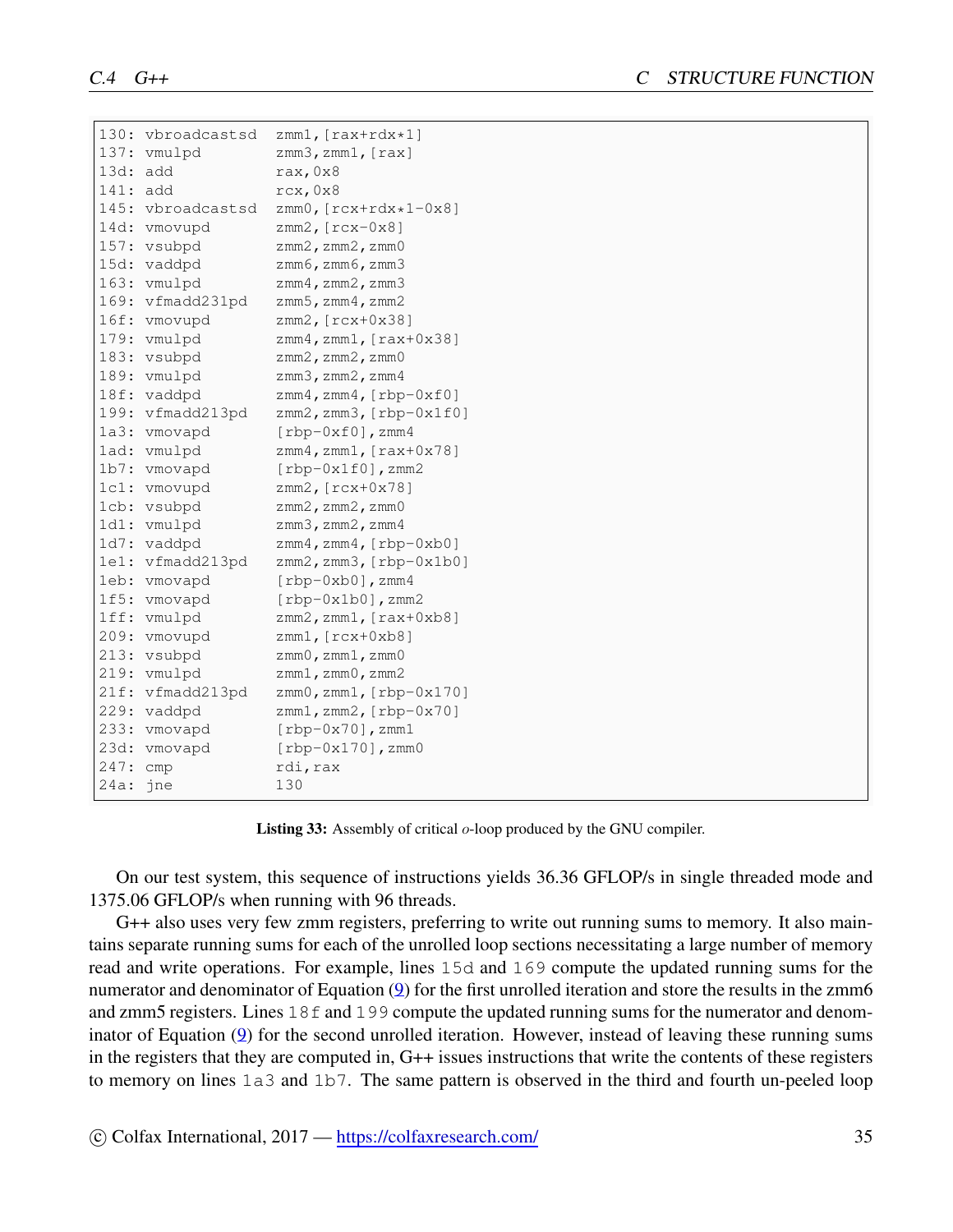iterations for a total of 22 memory accesses per v-loop iteration (16 read accesses and 6 write accesses).

The Intel C++ compiler and AOCC compiled codes perform 10 memory reads per iteration of the v-loop as opposed to the 16 reads and 6 writes performed by the G++ produced code. Each read/write operation has a latency of 4 cycles (L1 cache), 12 cycles (L2 cache), and 44 cycles (L3 cache). Arithmetic instructions such as vaddpd, vfmadd213pd, etc. have latencies of 4 to 6 cycles and throughputs of 0.5 cycles [\[19\]](#page-9-15). Since the read-write operations performed in Listing [33](#page-34-0) are heavily predicated on the arithmetic instructions due to the low register usage, the latency of the read-write operation is more relevant than the throughput. Therefore, even a few extra read-write operations add significantly to the total number of CPU cycles required to perform a single iteration of the v-loop.

We believe that the extra read-write instructions used by the code compiled with G++ are ultimately responsible for the observed performance difference.

#### C.5. CLANG

We compile the code using the compile line in Listing [36](#page-37-0)

```
clang++ -o critical.o -c critical.cpp -D__ALGORITHM__=OBLKIO_OPT -D__AUTO__
       -03 -std=c++14 -m64-ffast-math -fassociative-math -mfma -mavx2 -ffp-contract=fast
       -fopenmp=libomp
       -Rpass=loop-vectorize -Rpass-missed=loop-vectorize
       -Rpass-analysis=loop-vectorize
       -fsave-optimization-record
       -gline-tables-only -gcolumn-info
       -mllvm -polly
       -mllvm -polly-vectorizer=stripmine
       -march=skylake-avx512
```
Listing 34: Compile line for compiling the structure function critical.cpp source file with Clang.

Listing [35](#page-36-0) shows the assembly instructions generated by Clang for the time consuming inner v-loop using the Intel syntax. Only 4 out of the 32 available zmm registers are used.

```
290: vbroadcastsd zmm1,[rsi+r13*8]
297: vbroadcastsd zmm0,[rdi+r13*8]
29e: test r12b, r12b
2a1: vmulpd zmm2, zmm1, [r15+r13*8-0xc0]
2a9: vmovupd zmm3,[rdx+r13*8-0xc0]
2b1: vsubpd zmm3, zmm3, zmm0
2b7: vmulpd zmm3, zmm3, zmm3
2bd: vfmadd213pd zmm3,zmm2,[rsp+0x160]
2c8: vmovupd [rsp+0x160],zmm3
2d3: vaddpd zmm2, zmm2, [rsp+0x60]
2de: vmovupd [rsp+0x60],zmm2
2e9: vmulpd zmm2, zmm1, [r15+r13*8-0x80]<br>2f1: vmovupd zmm3, [rdx+r13*8-0x80]
             zmm3, [rdx+r13*8-0x80]
(continued on next page)
```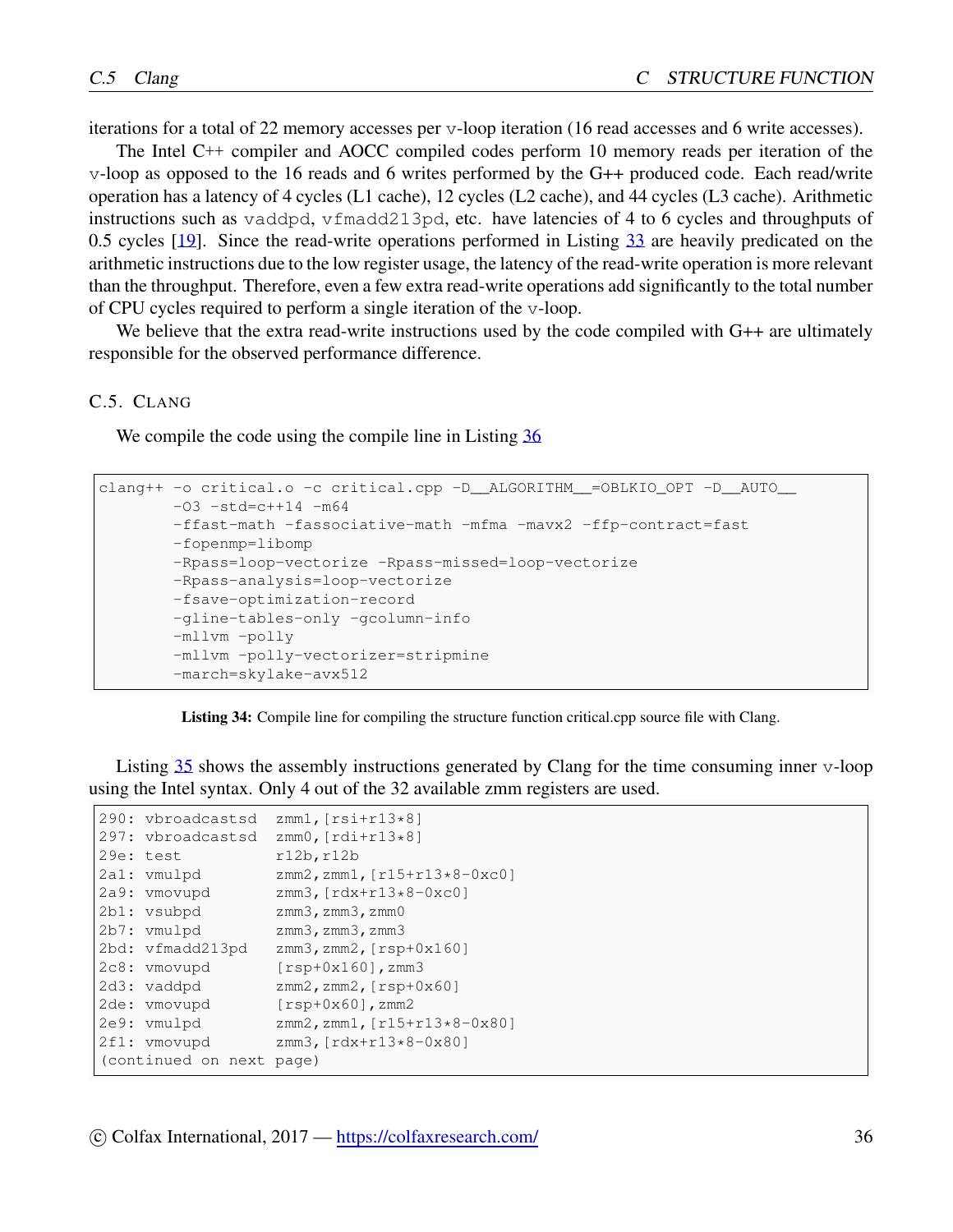<span id="page-36-0"></span>

|            | (continued from previous page) |                                      |
|------------|--------------------------------|--------------------------------------|
|            | 2f9: vsubpd                    | $zmm3$ , $zmm3$ , $zmm0$             |
|            | 2ff: vmulpd                    | $zmm3$ , $zmm3$ , $zmm3$             |
|            | 305: vfmadd213pd               | zmm3, zmm2, [rsp+0x1a0]              |
|            | 310: vmovupd                   | $[rsp+0x1a0]$ , zmm3                 |
|            | 31b: vaddpd                    | $zmm2$ , $zmm2$ , $[rsp+0xa0]$       |
|            | 326: vmovupd                   | $[\text{rsp+0xa0}]$ , zmm2           |
|            | 331: vmulpd                    | $zmm2$ , $zmm1$ , $[r15+r13*8-0x40]$ |
|            | 339: vmovupd                   | $zmm3, [rdx+r13*8-0x40]$             |
|            | 341: vsubpd                    | $zmm3$ , $zmm3$ , $zmm0$             |
|            | 347: vmulpd                    | $zmm3$ , $zmm3$ , $zmm3$             |
|            | 34d: vfmadd213pd               | $zmm3$ , $zmm2$ , $[rsp+0x1e0]$      |
|            | 358: vmovupd                   | $[rsp+0x1e0]$ , zmm3                 |
|            | 363: vaddpd                    | zmm2, zmm2, [rsp+0xe0]               |
|            | 36e: vmovupd                   | $[rsp+0xe0]$ , zmm2                  |
|            | 379: vmulpd                    | $zmm1$ , $zmm1$ , $[r15+r13*8]$      |
|            | 380: vmovupd                   | $zmm2$ , $rdx+rl3*8$ ]               |
|            | 387: vsubpd                    | $zmm0$ , $zmm2$ , $zmm0$             |
|            | 38d: vmulpd                    | $zmm0$ , $zmm0$ , $zmm0$             |
|            | 393: vfmadd213pd               | zmm0, zmm1, [rsp+0x220]              |
|            | 39e: vmovupd                   | $[rsp+0x220]$ , zmm0                 |
|            | 3a9: vaddpd                    | zmm0, zmm1, [rsp+0x120]              |
|            | 3b4: vmovupd                   | $[rsp+0x120]$ , zmm0                 |
| 3bf: add   |                                | r13,0x1                              |
| $3c3:$ cmp |                                | $r13$ , rax                          |
| 3c6: 11    |                                | 290                                  |

Listing 35: Assembly of critical *o*-loop produced by the LLVM compiler.

On our test system, this sequence of instructions yields 23.35 GFLOP/s in single threaded mode and 837.42 GFLOP/s when running with 96 threads.

Clang produces simple and easy to follow code. At the top of the loop, the values of  $M[i]$  and A[i] are loaded into the zmm1 and zmm0 registers at lines 290 and 297. vmulpd vmovupd vsubpd vmulpd vfmadd213pd vmovupd vaddpd vmovupd executes one unrolled loop iteration to update the numerator and denominator of Equation ([9\)](#page-28-2).

Each sequence makes 26 memory accesses consisting of 18 reads and 8 writes to memory - four greater than in the case of the code compiled with G++ and 16 greater than in the case of the code compiled with Intel C++ compiler and AOCC. We believe that these extra memory operations are responsible for the observed performance difference between the codes generated by the different compilers.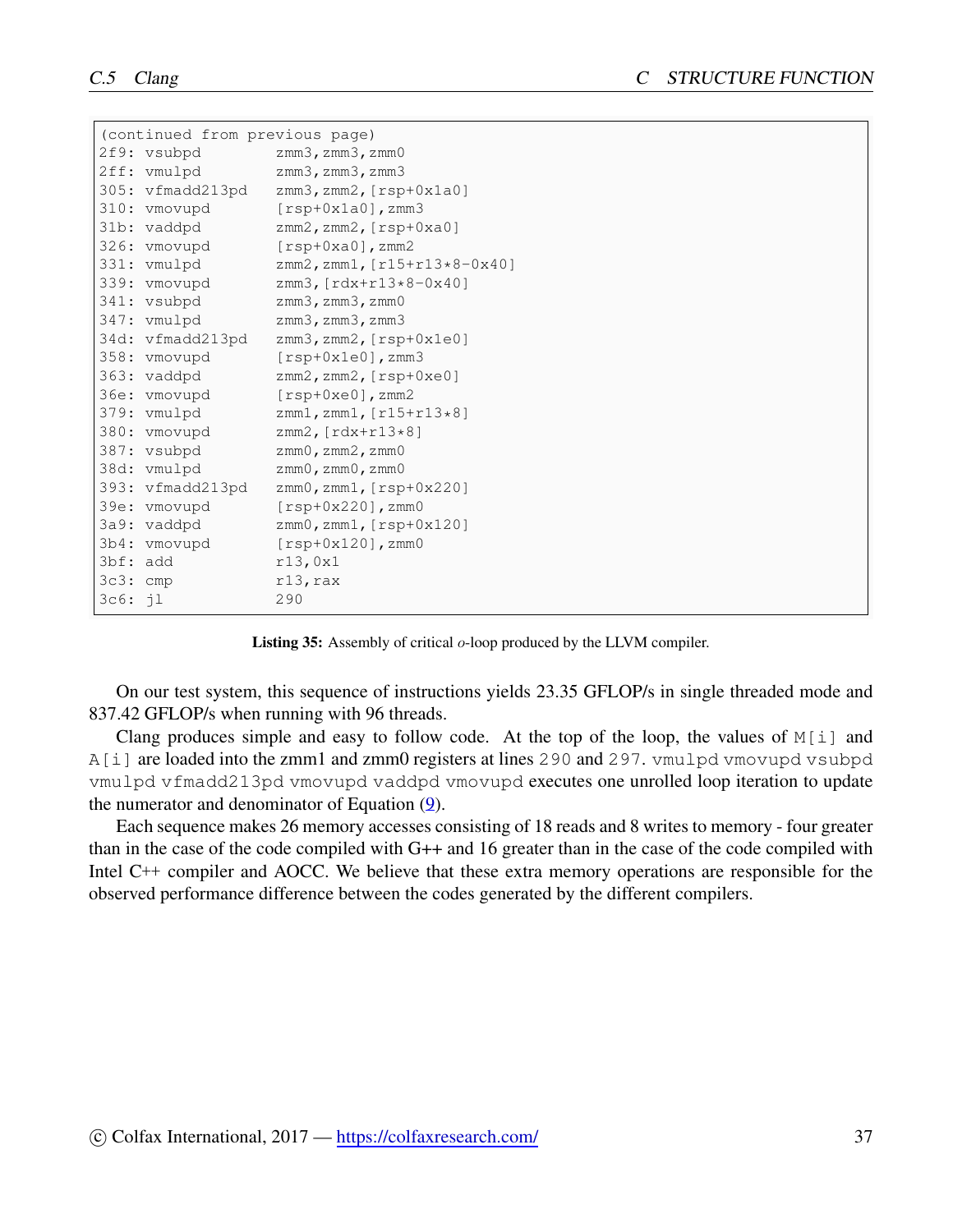#### C.6. ZAPCC

We compile the code using the compile line in Listing [36](#page-37-0)

```
zapcc++ -o critical.o -c critical.cpp -D__ALGORITHM__=OBLKIO_OPT -D__AUTO__
       -03 -std=c++14 -m64-ffast-math -fassociative-math -mfma -mavx2 -ffp-contract=fast
       -fopenmp=libomp
       -Rpass=loop-vectorize -Rpass-missed=loop-vectorize
       -Rpass-analysis=loop-vectorize
       -fsave-optimization-record
       -gline-tables-only -gcolumn-info
       -march=skylake-avx512
```
Listing 36: Compile line for compiling the structure function critical.cpp source file with Zapcc.

Listing [35](#page-36-0) shows the assembly instructions generated by Clang for the time consuming inner v-loop using the Intel syntax. Only 4 out of the 32 available zmm registers are used.

```
290: vbroadcastsd zmm1,[r14+r13*8]
297: vbroadcastsd zmm0,[rbx+r13*8]
29e: test r12b, r12b
2a1: je 380
2a7: vmulpd zmm2, zmm1, [r15+r13*8-0xc0]
2af: vmovupd zmm3,[rdx+r13*8-0xc0]
2b7: vsubpd zmm3, zmm3, zmm0
2bd: vmulpd zmm3, zmm3, zmm3
2c3: vfmadd213pd zmm3,zmm2,[rsp+0x160]
2ce: vmovupd [rsp+0x160], zmm3
2d9: vaddpd zmm2, zmm2, [rsp+0x60]
2e4: vmovupd [rsp+0x60], zmm2
2ef: vmulpd zmm2,zmm1,[r15+r13*8-0x80]
2f7: vmovupd zmm3,[rdx+r13*8-0x80]
2ff: vsubpd zmm3, zmm3, zmm0
305: vmulpd zmm3,zmm3,zmm3
30b: vfmadd213pd zmm3,zmm2,[rsp+0x1a0]
316: vmovupd [rsp+0x1a0], zmm3
321: vaddpd zmm2, zmm2, [rsp+0xa0]
32c: vmovupd [rsp+0xa0], zmm2
337: vmulpd zmm2,zmm1,[r15+r13*8-0x40]
33f: vmovupd zmm3,[rdx+r13*8-0x40]
347: vsubpd zmm3, zmm3, zmm0
34d: vmulpd zmm3, zmm3, zmm3
353: vfmadd213pd zmm3,zmm2,[rsp+0x1e0]
35e: vmovupd [rsp+0x1e0], zmm3
369: vaddpd zmm2, zmm2, [rsp+0xe0]
374: jmp 44d
380: vmulpd zmm2,zmm1,[r15+r13*8-0xc0]
388: vmovupd zmm3,[rdx+r13*8-0xc0]
(continued on next page)
```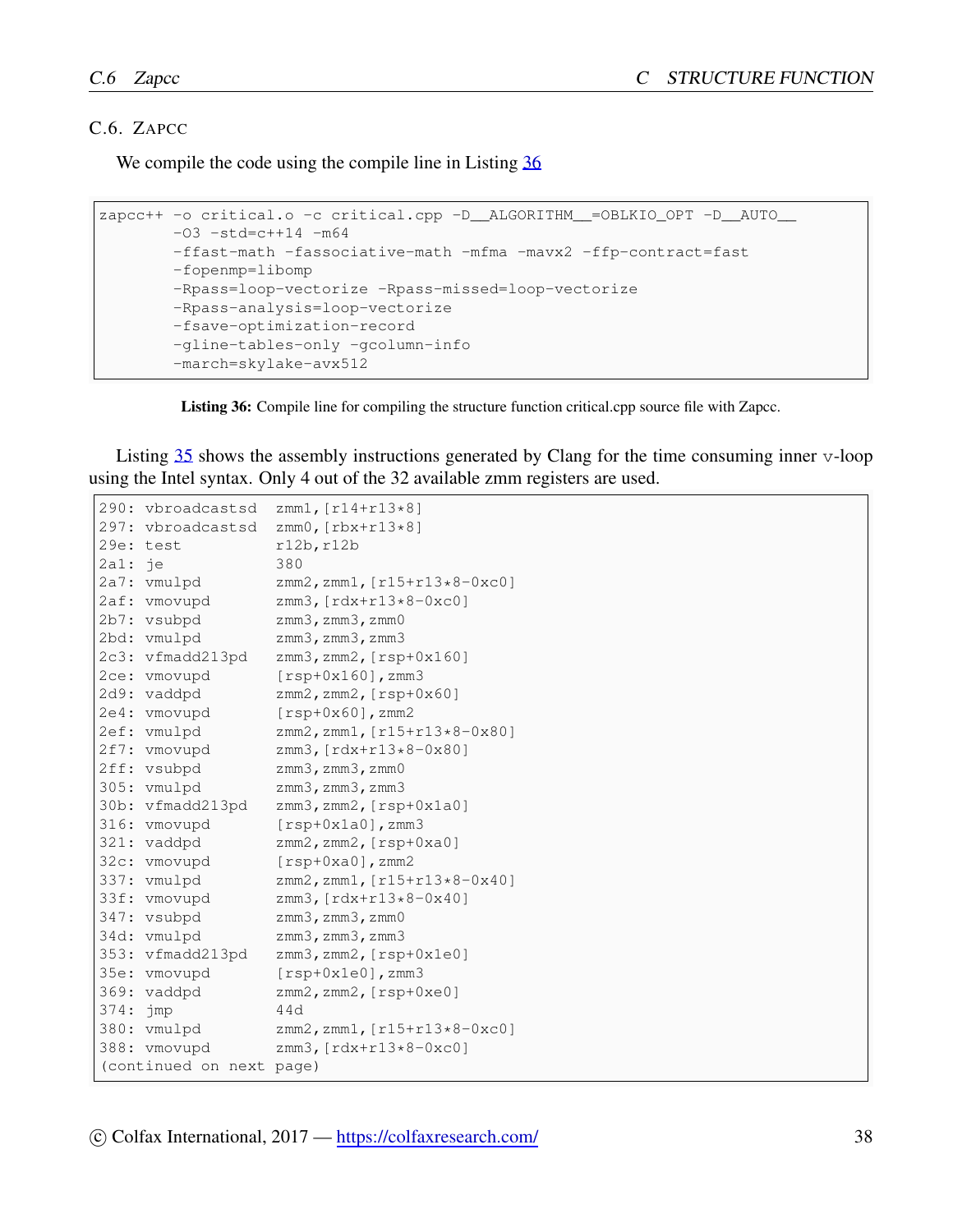```
(continued from previous page)
390: vsubpd zmm3,zmm3,zmm0
396: vmulpd zmm3,zmm3,zmm3
39c: vfmadd213pd zmm3,zmm2,[rsp+0x160]
3a7: vmovupd [rsp+0x160], zmm3
3b2: vaddpd zmm2, zmm2, [rsp+0x60]
3bd: vmovupd [rsp+0x60], zmm2
3c8: vmulpd zmm2,zmm1,[r15+r13*8-0x80]
3d0: vmovupd zmm3,[rdx+r13*8-0x80]
3d8: vsubpd zmm3, zmm3, zmm0
3de: vmulpd zmm3, zmm3, zmm3
3e4: vfmadd213pd zmm3,zmm2,[rsp+0x1a0]
3ef: vmovupd [rsp+0x1a0],zmm3
3fa: vaddpd zmm2, zmm2, [rsp+0xa0]
405: vmovupd [rsp+0xa0],zmm2
410: vmulpd zmm2,zmm1,[r15+r13*8-0x40]
418: vmovupd zmm3,[rdx+r13*8-0x40]
420: vsubpd zmm3, zmm3, zmm0
426: vmulpd zmm3, zmm3, zmm3
42c: vfmadd213pd zmm3,zmm2,[rsp+0x1e0]
437: vaddpd zmm2, zmm2, [rsp+0xe0]
442: vmovupd [rsp+0x1e0], zmm3
44d: vmovupd [rsp+0xe0], zmm2
458: vmulpd zmm1,zmm1,[r15+r13*8]
45f: vmovupd zmm2,[rdx+r13*8]
466: vsubpd zmm0,zmm2,zmm0
46c: vmulpd zmm0,zmm0,zmm0
472: vfmadd213pd zmm0,zmm1,[rsp+0x220]
47d: vmovupd [rsp+0x220], zmm0
488: vaddpd zmm0,zmm1,[rsp+0x120]
493: vmovupd [rsp+0x120],zmm0
49e: add r13,0x1
4a2: cmp r13,rax
4a5: jl 290
```
Listing 37: Assembly of critical *v*-loop produced by the ZAPCC compiler.

On our test system, this sequence of instructions yields 23.40 GFLOP/s in single threaded mode and 840.57 GFLOP/s when running with 96 threads.

Although this sequence of instructions appears to be longer and more involved than that produced by Clang, a closer look shows that the instructions between lines  $2a7$  and  $369$  are repeated in lines 380 through 442. The test and je instruction pair on lines 29e and 2a1 jump execution to line 380 if the r12b register contains 0, bypassing the instructions between lines  $2a7$  and  $369$ . On the other hand, if the r12b register does not contain 0, the instructions between 2a7 and 369 are executed and control jumps on line 374 to line 44d bypassing the repeated block between lines 380 and 442. While it is impossible to tell which branch is used more often without knowing what the contents of the r12b register are, it is likely that one of the branches is taken very infrequently.

Since both blocks contain the exact same instructions, it is not clear what the purpose of the complicated jumps is. A clue may be found in the Clang listings (Listing [35](#page-36-0)). Notice that both Listings [35](#page-36-0) and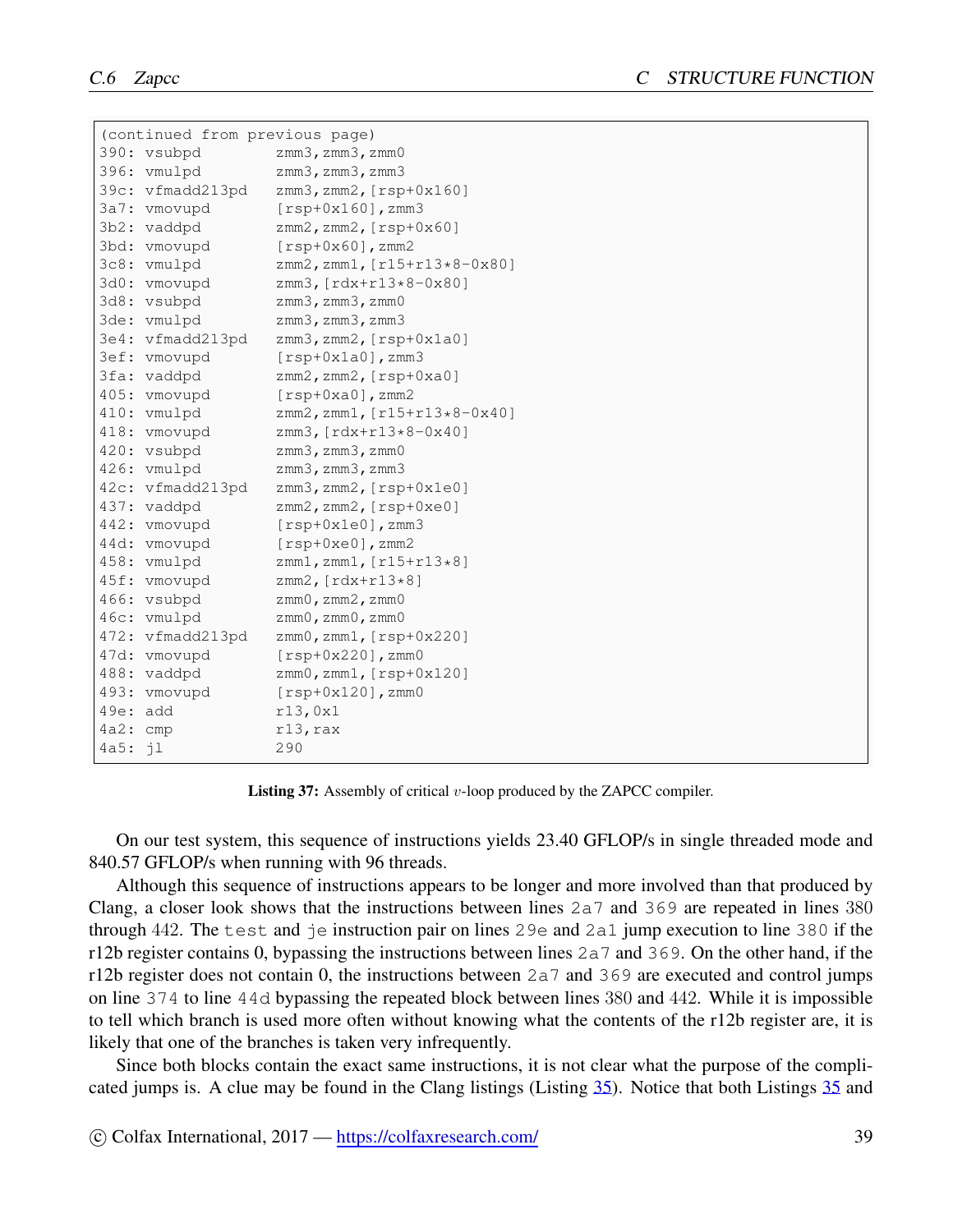[37](#page-38-0) contain the same instructions, including the test instruction (line 29e in both listings). However, while the Zapccproduced listings follow the test with a je, the Clang produced listings omit the jump instruction along with one of the two blocks of identical code.

We hypothesize that Zapcc skips some of the steps taken by Clang to remove dead code, etc. This may explain how Zapcc manages to produce equally optimized code but with a much shorter compile time than Clang.

C.7. PGC++

We compile the code using the compile line in Listing [38](#page-39-0)

```
pgc++ -o critical.o -c critical.cpp -D__ALGORITHM__=OBLKIO_OPT -D__AUTO__
     -03 -tp=haswell -fast -04 -fma
     -Msmart -Mfma -Mcache align
     -Mipa=all -Mmovnt -mp -Mquad
      -Msafeptr=all -Minfo=all
      -Mnoprefetch
```
Listing 38: Compile line for compiling the structure function critical.cpp source file with PGC++.

Listing [39](#page-40-0) shows the assembly instructions generated by PGC++ for the time consuming inner v-loop using the Intel syntax. Only 6 out of the 16 available ymm registers are used.

| 680: | mov                | $r15$ , [ $rsp+0x3c8$ ]                  |
|------|--------------------|------------------------------------------|
| 688: | vmovupd            | $ymm2$ , [ $r15+raw*1$ ]                 |
| 68e: | vsubpd             | $\gamma$ mm3, $\gamma$ mm2, $\gamma$ mm0 |
| 692: | mov                | $r15$ , $[rsp+0x3c0]$                    |
| 69a: | vmovupd            | $\gamma$ mm2, $[r15+rax*1]$              |
| 6a0: | vmulpd             | $\gamma$ mm4, $\gamma$ mm2, $\gamma$ mm1 |
| 6a4: | vmulpd             | ymm5, ymm4, ymm3                         |
| 6a8: | mov                | $r15$ , $[rsp+0x3b8]$                    |
|      | 6b0: vmovupd       | $ymm2$ , [ $r15+raw*1$ ]                 |
| 6b6: | vfmadd231pd        | $\gamma$ mm2, $\gamma$ mm5, $\gamma$ mm3 |
| 6bb: | vmovupd            | $[r15+rax*1]$ , ymm2                     |
| 6c1: | mov                | $r15$ , $[rsp+0x3b0]$                    |
| 6c9: | vmovupd            | $\gamma$ mm2, $[r15+rax*1]$              |
| 6cf: | vaddpd             | $\gamma$ mm3, $\gamma$ mm2, $\gamma$ mm4 |
| 6d3: | vmovupd            | $[r15+rax*1]$ , ymm3                     |
| 6d9: | vmovupd            | ymm2, [r13+rax*1+0x0]                    |
| 6e0: | <b>mov</b>         | $r15, [rsp+0x3a8]$                       |
| 6e8: | vsubpd             | $\gamma$ mm3, $\gamma$ mm2, $\gamma$ mm0 |
| 6ec: | vmovupd            | $ymm2$ , [ $r15+raw*1$ ]                 |
| 6f2: | vmulpd             | $\gamma$ mm4, $\gamma$ mm2, $\gamma$ mm1 |
| 6f6: | vmulpd             | $\gamma$ mm5, $\gamma$ mm4, $\gamma$ mm3 |
| 6fa: | vmovupd            | $ymm2$ , [ $r14+raw*1$ ]                 |
| 700: | vfmadd231pd        | $\gamma$ mm2, $\gamma$ mm5, $\gamma$ mm3 |
|      | 705: vmovupd       | $\lceil r14+rax*1\rceil$ , ymm2          |
| 70b: | vmovupd            | $ymm3$ , $r12+raw*1$                     |
|      | 711: vaddpd        | $\gamma$ mm2, $\gamma$ mm3, $\gamma$ mm4 |
|      | (continued on next | page)                                    |

*⃝*c Colfax International, 2017 — <https://colfaxresearch.com/> 40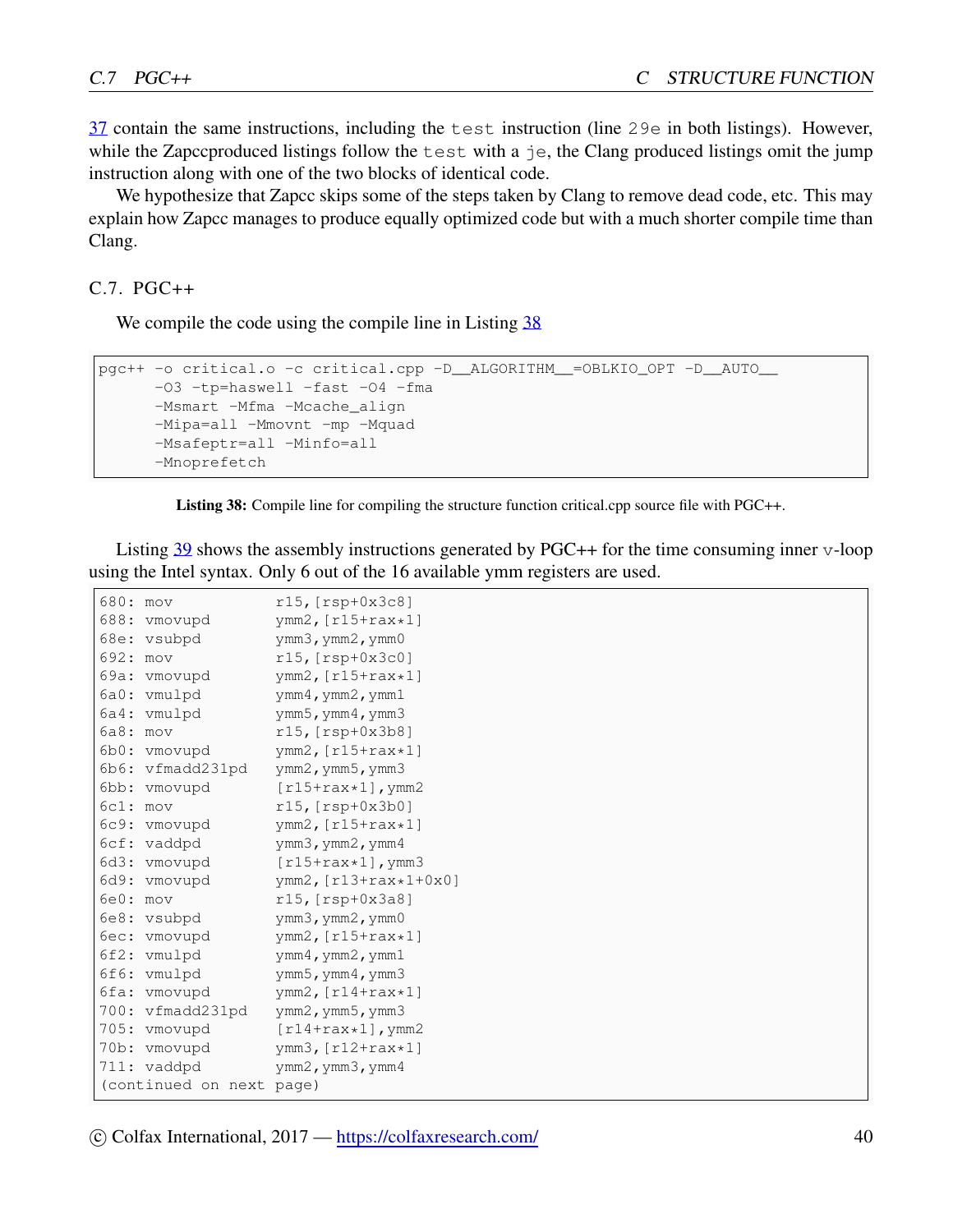<span id="page-40-0"></span>

|          | (continued from previous page) |                                               |
|----------|--------------------------------|-----------------------------------------------|
|          | 715: vmovupd                   | $[r12+rax*1]$ , ymm2                          |
|          | 71b: vmovupd                   | ymm3, $[r10+rax*1]$                           |
|          | 721: vmovupd                   | $ymm4$ , $[\text{rbx+raw+1}]$                 |
|          | 726: vsubpd                    | ymm2, ymm3, ymm0                              |
|          | 72a: vmulpd                    | ymm3, ymm4, ymm1                              |
|          | 72e: vmulpd                    | ymm5, ymm3, ymm2                              |
|          | 732: vmovupd                   | $ymm4$ , [ $r11+raw*1$ ]                      |
|          | 738: vfmadd231pd               | $\gamma$ mm4, $\gamma$ mm5, $\gamma$ mm2      |
|          | 73d: vmovupd                   | $[r11+rax*1]$ , ymm4                          |
|          | 743: vmovupd                   | $ymm2$ , [ $r9+raw*1$ ]                       |
|          | 749: vaddpd                    | $\text{ymm4}$ , $\text{ymm2}$ , $\text{ymm3}$ |
|          | 74d: vmovupd                   | $[r9+rax*1]$ , ymm4                           |
|          | 753: vmovupd                   | $ymm2, [rsit+rax*1]$                          |
|          | 758: vmovupd                   | $vmm4$ , $[r8+rax*1]$                         |
|          | 75e: vsubpd                    | ymm3, ymm2, ymm0                              |
|          | 762: vmulpd                    | $\text{ymm2}$ , $\text{ymm1}$ , $\text{ymm4}$ |
|          | 766: vmulpd                    | ymm5, ymm2, ymm3                              |
|          | 76a: vmovupd                   | ymm4, [rdi+rax*1]                             |
|          | 76f: vfmadd231pd               | ymm4, ymm5, ymm3                              |
|          | 774: vmovupd                   | $[rdi+rax*1]$ , ymm4                          |
|          | 779: vmovupd                   | $ymm3$ , [ $rdx+raw*1$ ]                      |
|          | 77e: vaddpd                    | $\gamma$ mm4, $\gamma$ mm3, $\gamma$ mm2      |
|          | 782: vmovupd                   | $[\text{rdx+raw+1}], \text{ymm4}$             |
| 787: add |                                | rax, $0x20$                                   |
| 78b: cmp |                                | rax, rcx                                      |
| 78e: jb  |                                | 680                                           |

Listing 39: Assembly of critical *v*-loop produced by the PGI compiler.

On our test system, this sequence of instructions yields 12.82 GFLOP/s in single threaded mode.

PGC++ does not support AVX-512 instruction generation as of the 17.4 Community Edition and 17.9 Professional Edition. Hence we instruct the compiler to target the Haswell microarchitecture.The resulting assembly contains AVX2 instructions and uses 256-bit wide ymm registers as opposed to the 512-bit wide zmm registers.

There are a total of 16 memory read instructions and 8 memory write instructions for a total of 24 memory operations per iteration of the v-loop.

We believe that the number of memory operations combined with the usage of AVX2 instructions as opposed to AVX-512 instructions explains the relatively poor performance observed with the PGC++ generated code.

#### C.8. TAKEAWAY

Hand tuning code for optimal performance always yields superior performance from every compiler. However, the absolute performance achieved by the different compilers can still be very different. Disregarding the PGC++ results because they are not generated using AVX-512 instructions, in this computational kernel we see a performance difference of 2*.*5*×* between the best and worst performing compilers (Intel C++ compiler v/s Clang).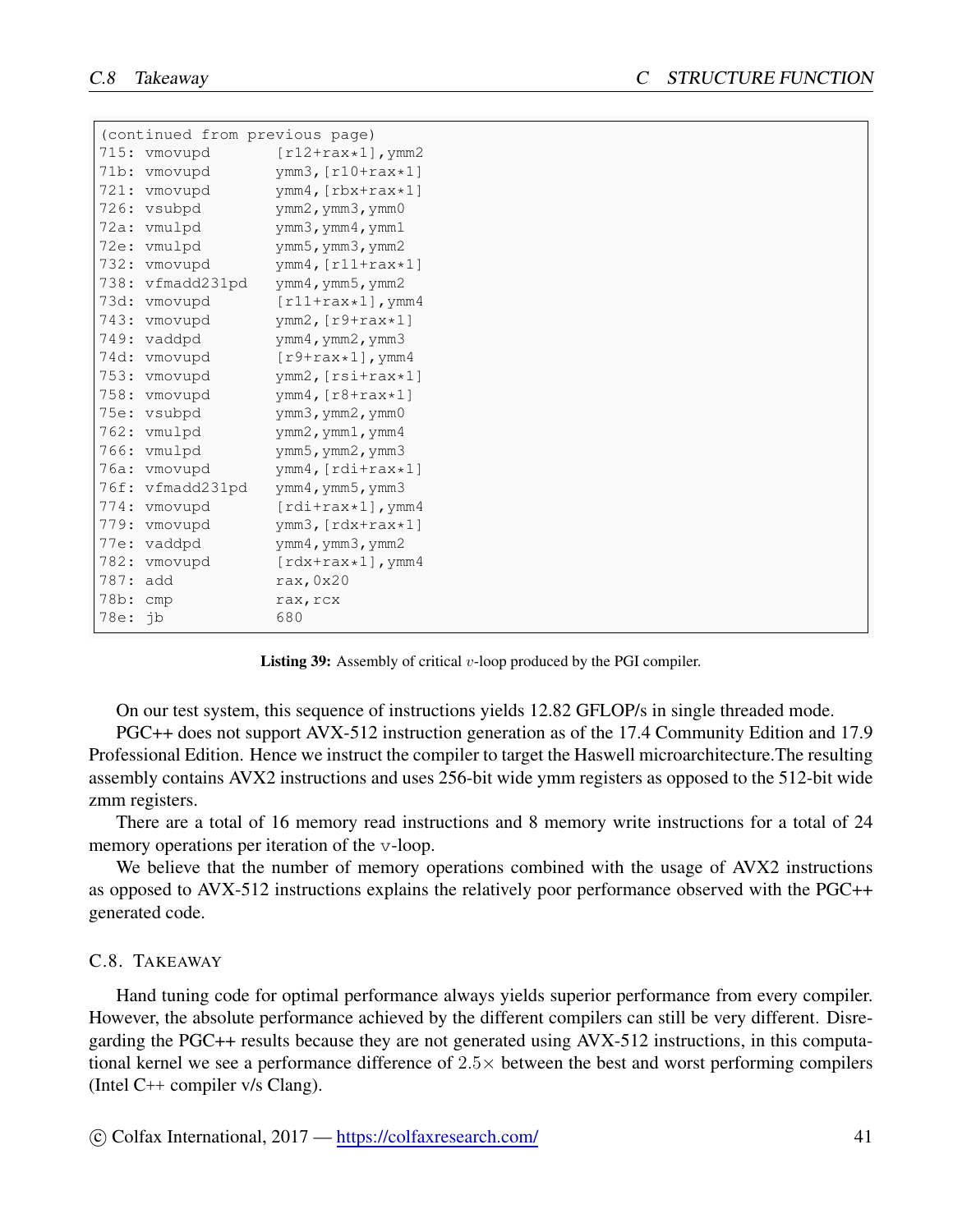# <span id="page-41-0"></span>D. COMPILATION SPEED

Our test for compilation speed sets each compiler with the goal of compiling the templated C++ linear algebra library 'TMV'. We pick TMV because the library supports all our compilers right of the box. Furthermore, the total single threaded compile time is manageable, i.e., long enough to eliminate statistical variations in compile time for individual files but short enough to obtain results quickly.

The TMV codebase consists of approximately 370 source and header files including files for instantiating templates. TMV uses the Python-based SCons build system to manage the build process. We had to make minor modifications to the top-level SConstruct file to update a few deprecated compiler options and include paths in order to get the build system to successfully build the project with each compiler. Our changes do not substantially change the build process.

Listing [40](#page-42-0) shows the TMV implementation of LU decomposition with partial pivoting. We have performed minor edits to the code to remove commented out code and debug sections. As is clear from the listings, the TMV codebase makes heavy use of advanced C++ techniques and is representative of modern C++ codebases.

It should come as no surprise that the Zapcc compiler is the fastest compiler. The LLVM infrastructure is designed to support just-in-time (JIT) compilation for languages such as Julia, and Crystal. JIT compiled languages rely on compiler speed to obfuscate the comp;ile process. LLVM-based compilers are amongst the fastest compilers in the test. Zapcc was designed to provide a speed advantage over Clang.

The slowest compiler in the test is the PGI compiler. At 2750 s of compile time, PGC++ takes *∼* 5*.*4*×* longer to compile our test case than Zapcc. PGI is working on an LLVM-based version of the PGI compiler that should be significantly faster.